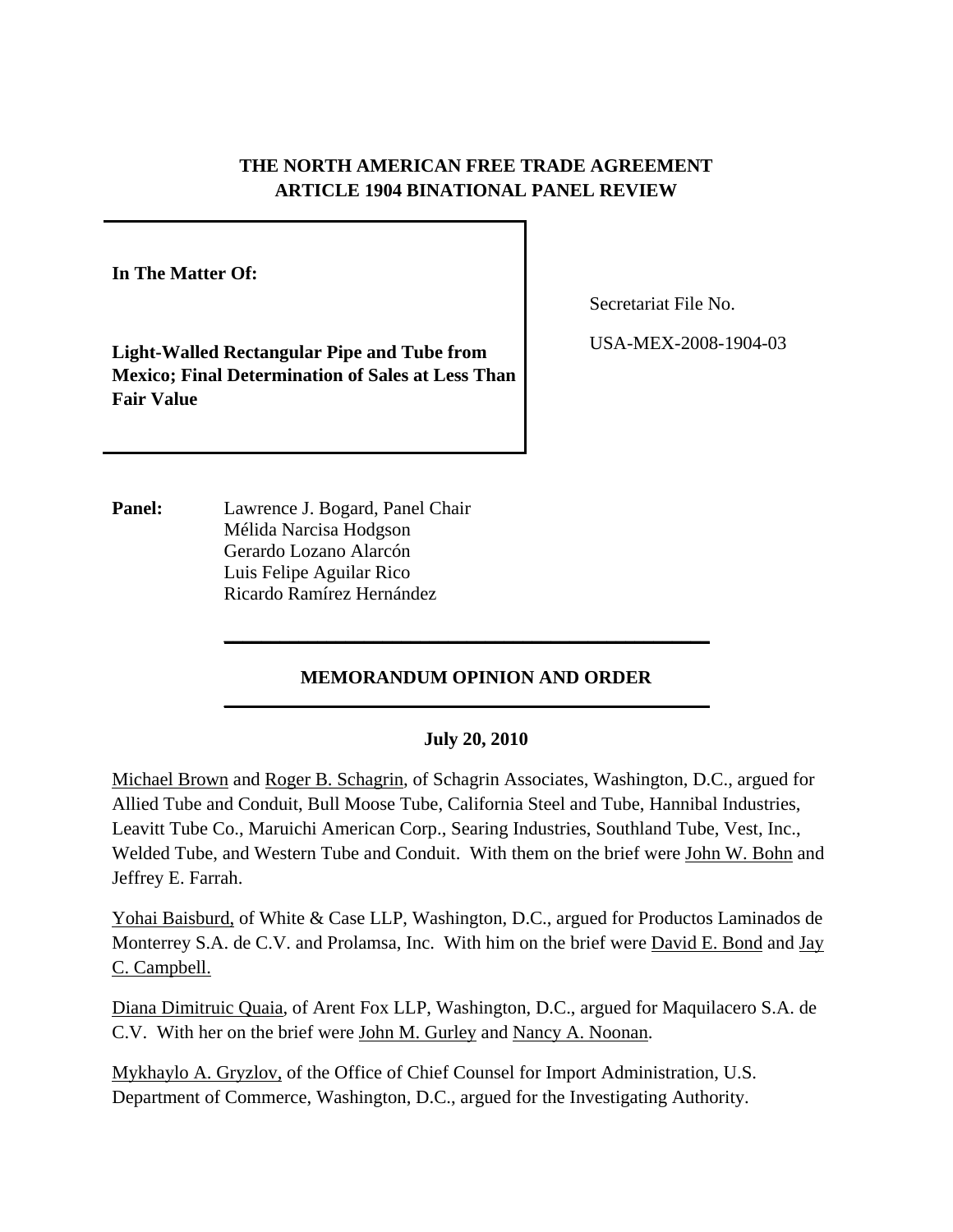### **OPINION AND ORDER OF THE PANEL**

### **Introduction**

 This Bi-National Panel was appointed pursuant to Article 1904(2) of the North American Free Trade Agreement ("NAFTA") and Section 516(A) of the Tariff Act of 1930, as amended, 19 U.S.C. §1516(a)(g), to review the Final Determination of Sales at Less Than Fair Value issued by the International Trade Administration of the U.S. Department of Commerce ("Commerce" or the "Department") in the antidumping duty investigation of Light-Walled Rectangular Pipe and Tube ("LWR Pipe and Tube") from Mexico (the "*Final Determination*").[1](#page-1-0) Petitioners in the underlying investigation, comprising a coalition of domestic manufacturers<sup>[2](#page-1-1)</sup> (the "domestic industry" or "Petitioners"), and respondents Productos Laminados de Monterrey S.A. de C.V. and Prolamsa, Inc. (collectively "Prolamsa" or "Respondents") and Maquilacero, S.A. de C.V. ("Maquilacero" or "Respondent")<sup>[3](#page-1-2)</sup> each challenge various aspects of the *Final Determination*. [4](#page-1-3)

<span id="page-1-2"></span>3 Petitioners, Respondents, and Commerce are referred to collectively as the "Participants."

<span id="page-1-0"></span> $\frac{1}{1}$  *Notice of Final Determination of Sales at Less than Fair Value: Light-Walled Rectangular Pipe and Tube from Mexico*, 73 Fed. Reg. 35,649, 35,649-650 (Dep't Commerce June 24, 2008).

<span id="page-1-1"></span><sup>2</sup> Petitioners in the underlying investigation were Allied Tube and Conduit, Bull Moose Tube, California Steel and Tube, Hannibal Industries, Leavitt Tube Co., Maruichi American Corp., Searing Industries, Southland Tube, Vest, Inc., Welded Tube, and Western Tube and Conduit.

<span id="page-1-3"></span><sup>4</sup> On January 7, 2009, the Participants filed a Joint Rule 20 Motion to Extend the Schedule for Filing Rule 57(2) and Rule 57(3) Briefs. On February 24, 2009, the Participants filed a Joint Rule 20 Motion for Leave to File Out of Time and Motion to Extend the Schedule for Filing Rule 57(3) Briefs and Rule 60 Joint Appendix. Both motions were granted once this Panel had been appointed. All motions and supporting briefs in this matter were therefore timely filed.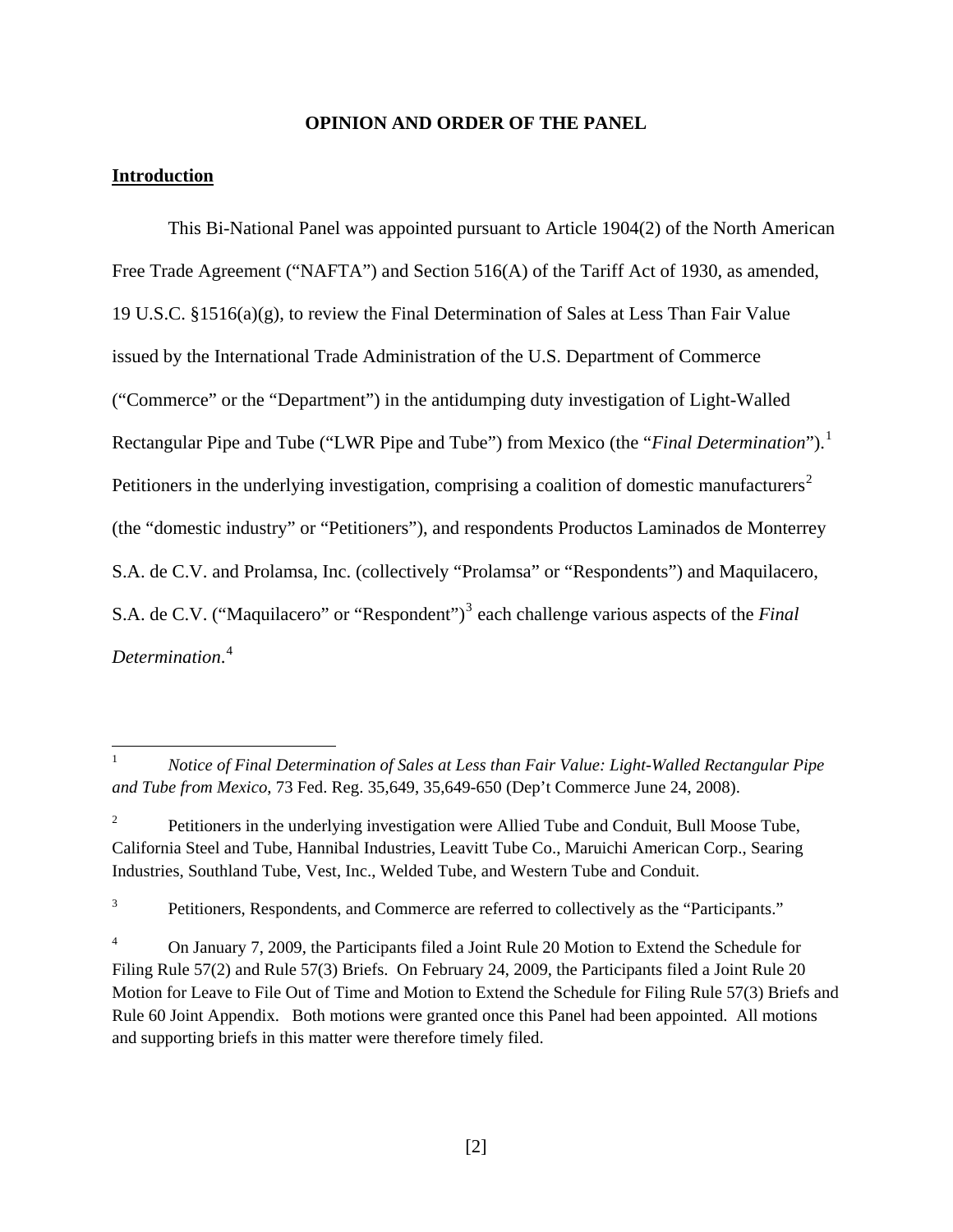Petitioners challenge as contrary to the requirements of the antidumping duty statute certain adjustments to home market selling prices claimed by Prolamsa and Maquilacero and granted by Commerce in calculating the final dumping margins. Petitioners also find error in Commerce's decision to offset so-called "positive" dumping margins with "negative" margins in its calculation of the final dumping margins for both respondents.

 Prolamsa and Maquilacero assert that Commerce incorrectly increased the value of certain fixed assets to account for the effects of inflation by misapplying Mexican Generally Accepted Accounting Practices ("GAAP") and thereby overstated the companies' depreciation costs and associated costs of production. Prolamsa also contends that Commerce erred by not reducing Prolamsa's costs of production for subject merchandise to account for discrepancies between Prolamsa's reported costs of manufacture and the company's actual costs of manufacture as established at the Department's verification.

 For the reasons discussed below, this Panel concludes that Commerce's *Final Determination* concerning Light-Walled Rectangular Pipe and Tube from Mexico is supported by substantial evidence and is otherwise lawful.<sup>[5](#page-2-0)</sup>

 $\overline{a}$ 

<span id="page-2-0"></span><sup>5</sup> On December 11, 2009, Commerce filed a Motion to Strike as Non-Record Evidence an Appendix to Prolamsa's Rule 57(3) Brief comprising the text of Bulletin B-10 of the Mexican Institute of Public Accountants. Prolamsa responded to Commerce's Motion on January 19, 2010. The Panel heard oral argument on the Department's motion to strike on January 21, 2010. It was not necessary for the Panel to consider the text of Bulletin B-10 in reaching its determination. The Motion to Strike is therefore denied as moot.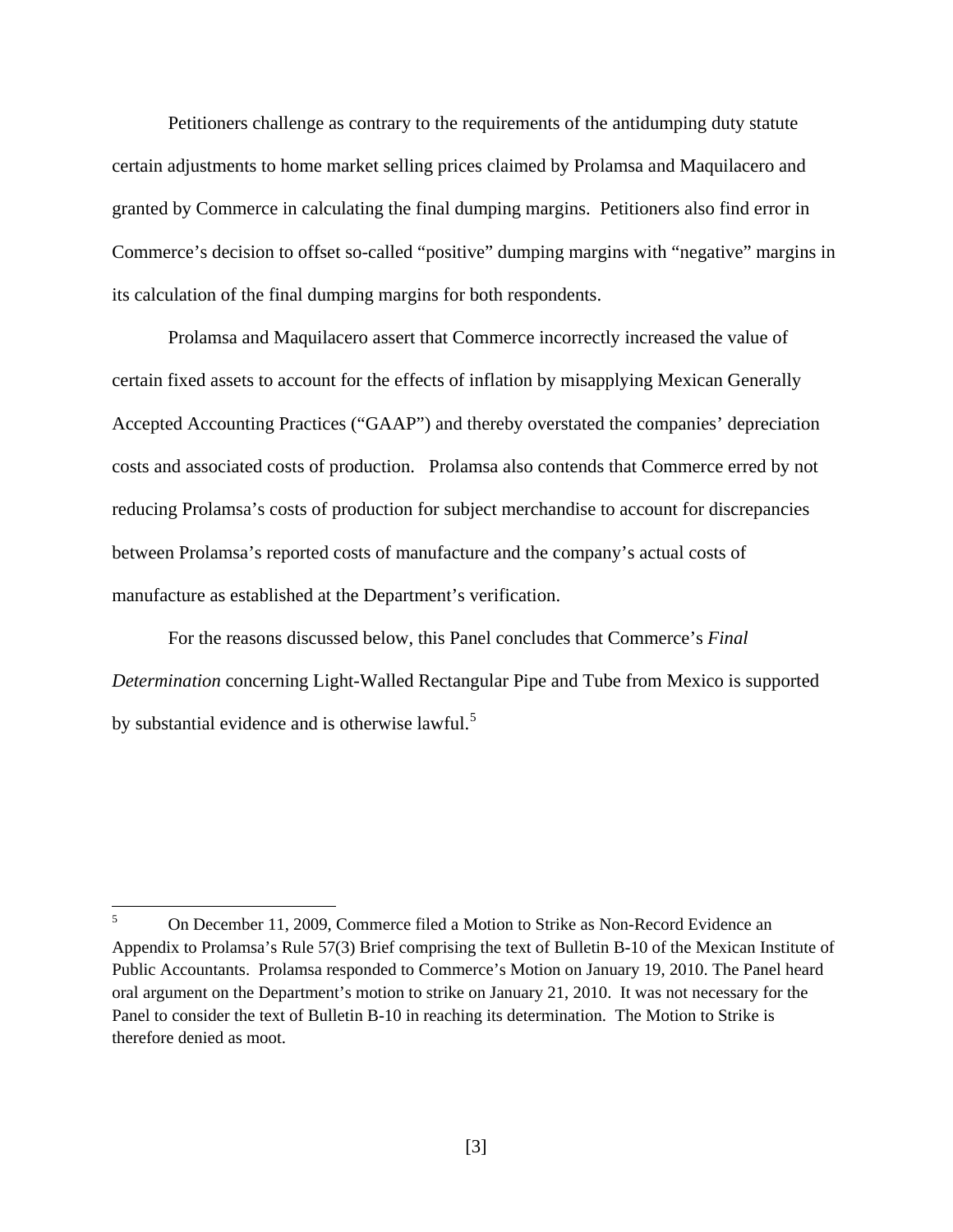## **Background**

<u>.</u>

#### **A. Summary of Administrative Proceedings**

On July 24, 2007, Commerce initiated antidumping duty investigations of LWR Pipe and Tube from the Republic of Korea, Mexico, Turkey, and the People's Republic of China.<sup>[6](#page-3-0)</sup> Prolamsa and Maquilacero were named as mandatory respondents in the Mexico investigation.<sup>[7](#page-3-1)</sup>

 In the course of its investigation, the Department requested that Prolamsa and Maquilacero answer sections A through C of the Department's antidumping duty questionnaire pertaining to corporate organization, sales processes, accounting practices, characteristics of the subject merchandise, home market sales, and U.S. market sales. *See Preliminary Determination* at 5,516. Also, in response to Petitioner's allegation of sales below cost, the Department requested that Prolamsa and Maquilacero respond to section D of the questionnaire regarding cost of production and constructed value. *Id.* On the basis of the submitted questionnaire responses, the Department preliminarily found *ad valorem* dumping margins of 0.00 percent for Prolamsa and 4.96 percent for Maquilacero. *Id.* at 5,515.

 In February and March 2008, the Department conducted onsite verifications of the sales and cost information reported by Respondents. *See Final Determination* at 35,649-650. Prior to verification, Prolamsa identified and submitted for correction five minor errors in its questionnaire responses. *Id.* As a result of the verifications and the submitted corrections, the

<span id="page-3-0"></span><sup>6</sup> *Notice of Initiation of Antidumping Duty Investigation of Light-Walled Rectangular Pipe and Tube from the Republic of Korea, Mexico, Turkey, and the People's Republic of China*, 72 Fed. Reg. 40,274 (Dep't Commerce July 24, 2007).

<span id="page-3-1"></span><sup>7</sup> *Notice of Preliminary Determination of Sales at Less than Fair Value: Light-Walled Rectangular Pipe and Tube from Mexico*, 73 Fed. Reg. 5,515 (Dep't Commerce Jan. 30, 2008) ("*Preliminary Determination*").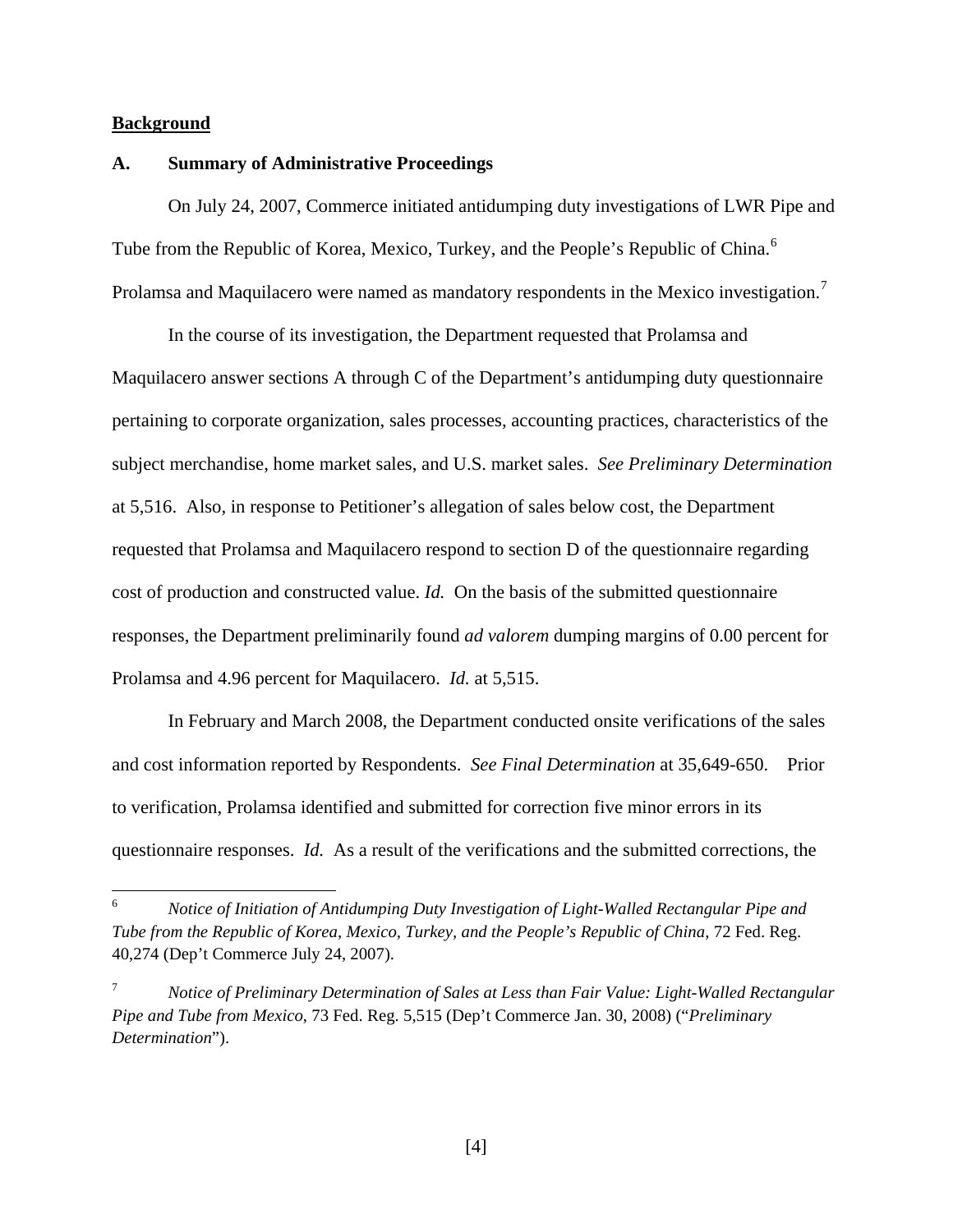Department issued revised weighted-average *ad valorem* dumping margins in its *Final Determination*. The new margin for Prolamsa increased to 5.73 percent, while the new margin for Maquilacero decreased to 2.92 percent. *Final Determination* at 35,651.

 In response to assertions of ministerial error, the Department amended the *Final Determination* on August 5, 2008, reducing Prolamsa's dumping margin to 5.12 percent and Maquilacero's to 2.40 percent.<sup>[8](#page-4-0)</sup>

 The Department published the *Antidumping Duty Order* against LWR pipe and tube from Mexico on August 5, 2008. $9$ 

# **B. Issues Raised by the Complainants**

#### **Petitioners**

 Petitioners allege two errors in the *Final Determination*. Petitioners first contend that the Department erred by reducing the Normal Value of Respondents' subject merchandise based on certain direct price adjustments claimed by the Respondents and verified by the Department. Petitioners also contend that the Department erred by offsetting "positive" dumping margins with "negative" margins in calculating the final dumping margins applied to each Respondent.

#### **Respondents**

 Prolamsa and Maquilacero each challenge the Department's decision to increase the value of their fixed assets to account for inflation pursuant to Mexican public accounting

<span id="page-4-0"></span> 8 *Notice of Amended Final Determination of Sales at Less than Fair Value: Light-Walled Rectangular Pipe and Tube from Mexico*, 73 Fed. Reg. 45,403 (Dep't Commerce Aug. 5, 2008).

<span id="page-4-1"></span><sup>9</sup> *Light–Walled Rectangular Pipe and Tube from Mexico, the People's Republic of China, and the Republic of Korea: Antidumping Duty Orders*, 73 Fed. Reg. 45,403 (Dep't Commerce Aug. 5, 2008) ("*Antidumping Duty Order*").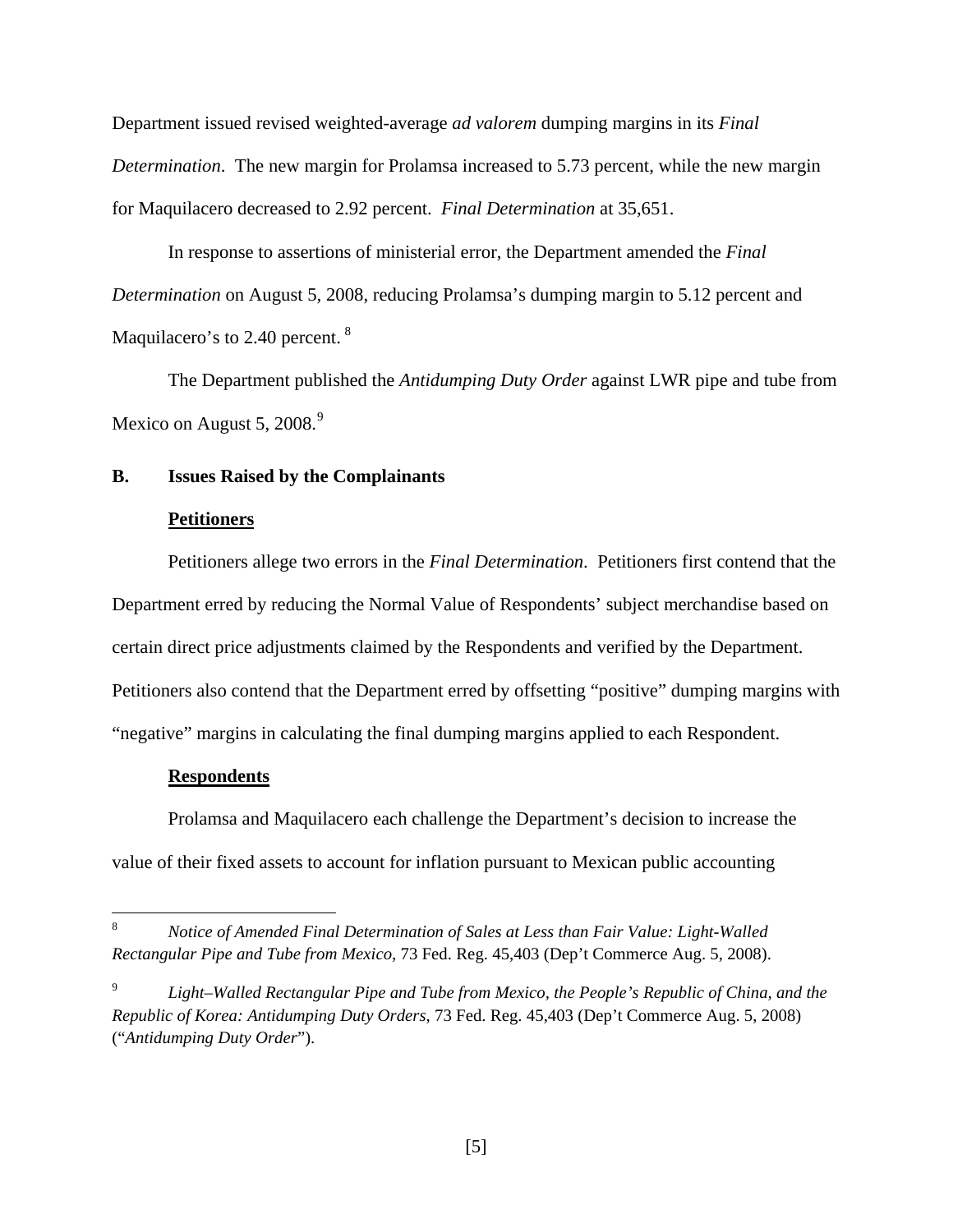principles. Additionally, Prolamsa challenges the Department's refusal to reduce Prolamsa's

reported costs of manufacture to reflect an overstatement of such costs discovered at verification.

## **Standard of Review**

This Panel's authority derives from NAFTA Chapter 19, Article 1904(1), which provides that "each Party shall replace judicial review of final antidumping and countervailing duty determinations with binational panel review." In accordance with NAFTA Annex 1911, the Department's *Final Determination* concerning LWR Pipe and Tube from Mexico is a "final determination" reviewable by a Binational Panel pursuant to Article 1904.

 As provided under NAFTA Article 1904(2), this Panel must determine if the *Final Determination*:

> [W]as in accordance with the antidumping or countervailing duty law of the importing Party. For this purpose, the antidumping or countervailing duty law consists of the relevant statutes, legislative history, regulations, administrative practice and judicial precedents to the extent that a court of the importing Party would rely on such materials in reviewing a final determination of the competent investigating authority.

Further, pursuant to NAFTA Article 1904(3), this Panel is required to apply the standard of review and general legal principles that a United States Court would apply in review of the *Final Determination*. Article 1911 states that such general legal principles include "standing, due process, rules of statutory construction, mootness, and exhaustion of administrative remedies."

The applicable standard of review is set out in Section 516A(b)(1)(B) of the Tariff Act,

19 U.S.C. § 1516a(b)(1)(B)(i), which requires the United States Court of International Trade

("CIT"), and therefore this Panel, to "hold unlawful any determination, finding, or conclusion

found ... to be unsupported by substantial evidence on the record, or otherwise not in accordance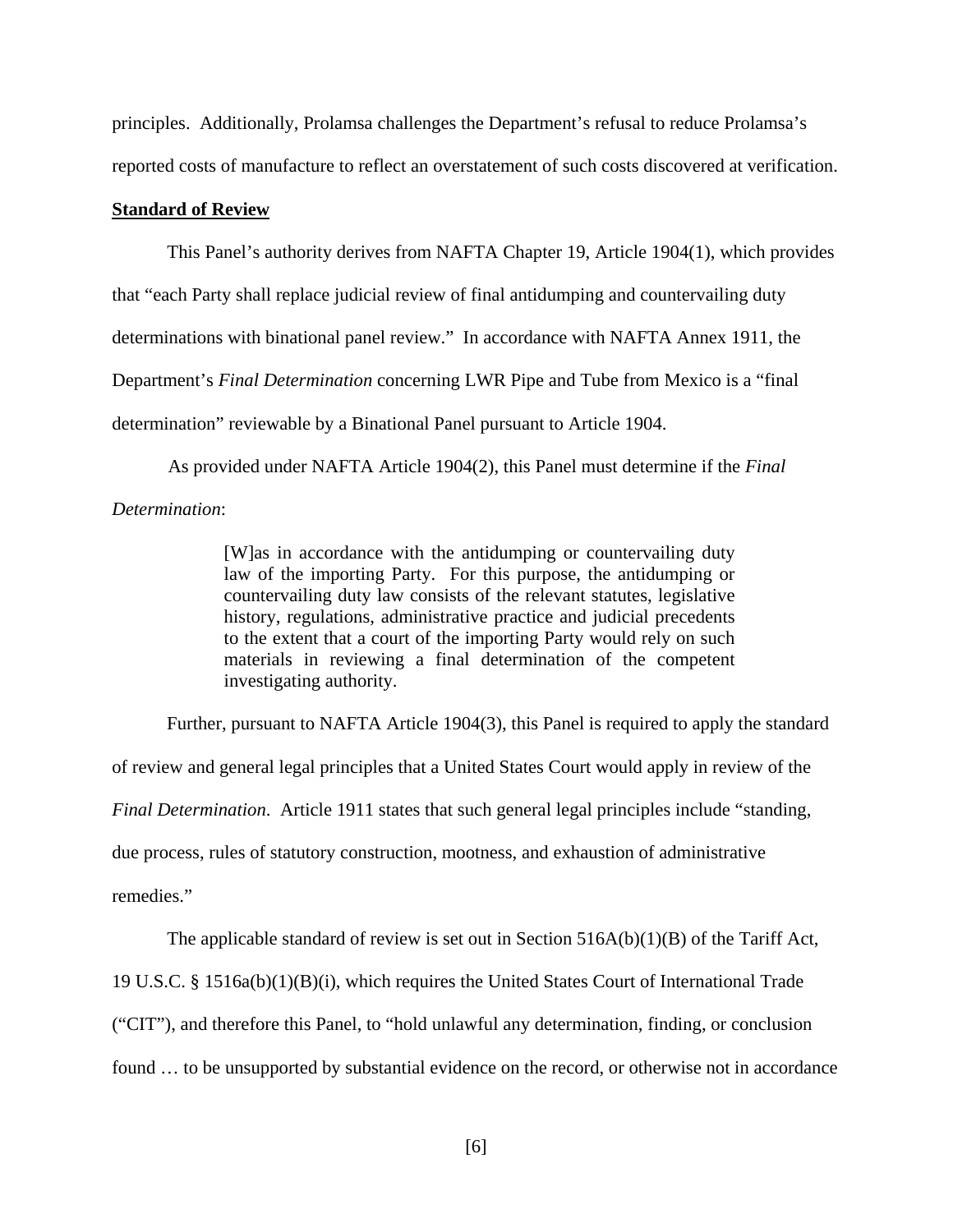with law." Substantial evidence means such relevant evidence as a reasonable mind might accept as adequate to support a conclusion. *See Universal Camera Corp. v. NLRB*, 340 U.S. 474, 477 (1951); *Consolidated Edison Co. v. NLRB*, 305 U.S. 197, 229 (1938); *Matsushita Elec. Indus. Co. v. United States*, 750 F.2d 927, 933 (Fed. Cir. 1984).

NAFTA Article 1904(2) requires the Panel to conduct its review "based on the administrative record." The Panel's review of Commerce's *Final Determination* is not *de novo* and must be made on the basis of the administrative record developed during the investigation. *See Cabot Corp. v. United States*, 694 F.Supp. 949, 952-53, (Ct. Int'l Trade 1988); *Ceramica Regiomontana, S.A. v. United States*, 636 F.Supp. 961, 966 (Ct. Int'l Trade 1986), *aff'd*, 810 F.2d 1137 (Fed. Cir. 1987).The Panel must, therefore, take into account any evidence on the administrative record that supports the Department's conclusions as well as any evidence that fairly detracts from the weight of the evidence relied on by the agency in reaching its conclusions. *Huvis Corp. v. United States*, 570 F. 3d 1347, 1351 (Fed. Cir. 2009); *Consol. Edison Co. v. NLRB*, 305 U.S. 197, 229 (1938). It is well settled, however, that "the possibility of drawing two inconsistent conclusions from the evidence does not prevent an administrative agency's finding from being supported by substantial evidence." *Consolo v. Maritime Comm'n*, 383 U.S. 607, 619-620 (1966). The Panel therefore may not "displace the [agency's] choice between two fairly conflicting views, even though [it] would justifiably have made a different choice had the matter been before it *de novo*." *Universal Camera*, 340 U.S. at 488. Accordingly, the Panel must affirm Commerce's *Final Determination* unless it concludes that the determination is not supported by substantial evidence on the administrative record of the underlying antidumping investigation. *Id.*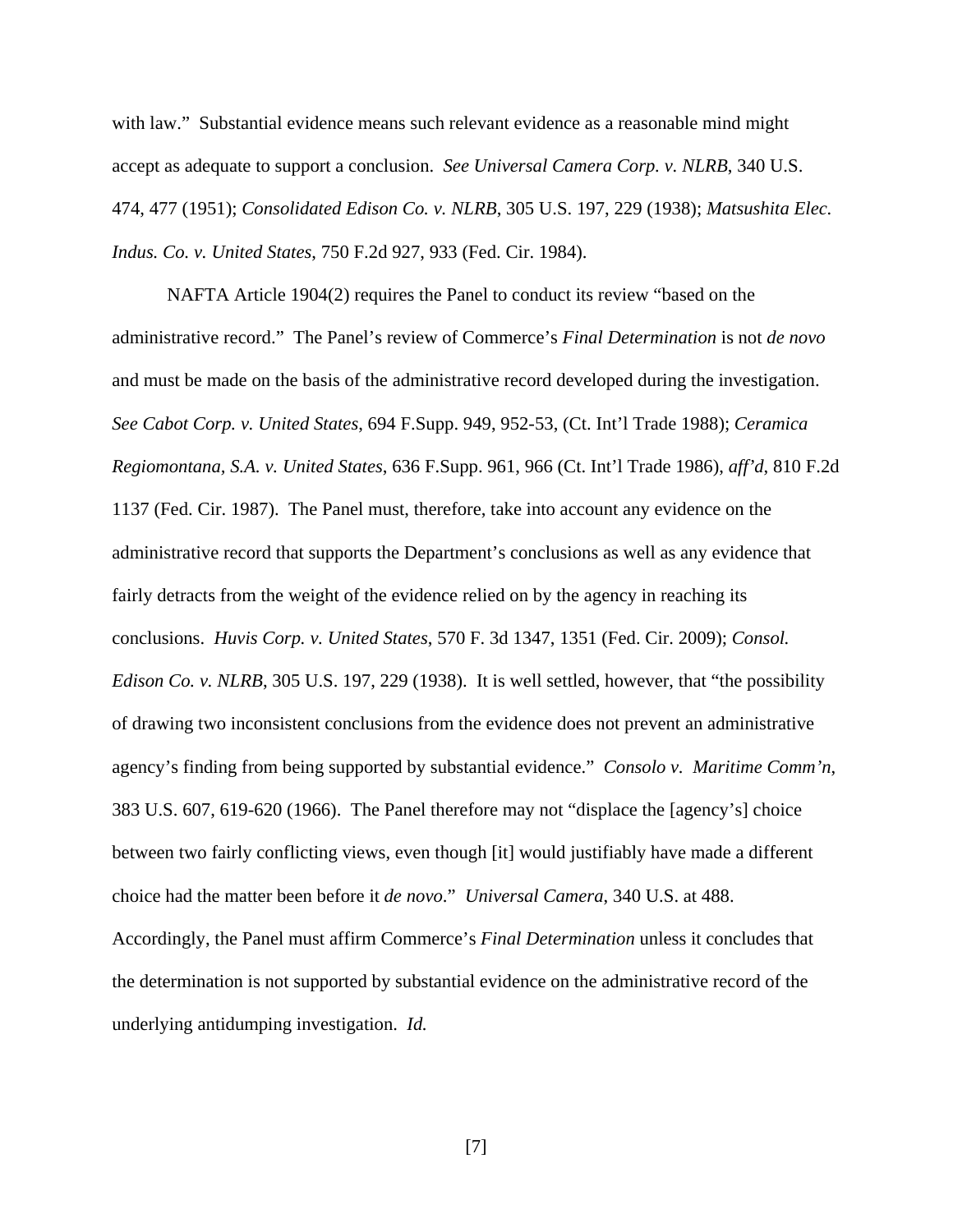Finally, in determining whether Commerce's interpretation of the governing statute is "in accordance with law," this Panel follows the Supreme Court's decision in *Chevron U.S.A. Inc. v. Natural Resources Defense Council, Inc.,* 467 U.S. 837 (1984). *Chevron* mandates that where the statute is clear and unambiguous on its face and Commerce interprets it accordingly, this Panel must defer to Commerce's interpretation. However, where the statute is silent or ambiguous with respect to the specific issue before it, this Panel must then determine whether the agency reasonably construed the statute. *Chevron*, 467 U.S. at 842-843. Moreover, this Panel must defer to Commerce's reasonable interpretation of the statute even if the Panel would have preferred another, as the "agency's interpretation need not be the only reasonable construction or the one the court would adopt had the question initially arisen in a judicial proceeding." *Chevron*, at 842-843. *See also IPSCO, Inc. v. United States*, 965 F.2d 1056, 1061 (Fed. Cir.1992); *Koyo Seiko Co. v. United States*, 36 F.3d 1565, 1570 (Fed. Cir. 1994); *Mitsubishi Heavy Indus., Ltd. v. United States*, 15 F. Supp. 2d 807, 813 (Ct. Int'l Trade 1998).

### **Discussion**

## **Respondents' Price Adjustments Reducing Normal Value**

 To calculate a dumping margin the Department must determine "the amount by which the normal value exceeds the export price (or the constructed export price) for the merchandise." 19 U.S.C. § 1673. In so doing, the Department adjusts the normal value and export prices of the subject merchandise "in an attempt to reconstruct the price at a specific, 'common' point in the chain of commerce, so that value can be fairly compared on an equivalent basis." *Smith-Corona Group v. United States*, 713 F.2d 1568, 1572-73 (Fed. Cir. 1983).

 In the challenged determination, the Department reduced the normal value of Respondents' LWR pipe and tube based on certain price adjustments made by Respondents to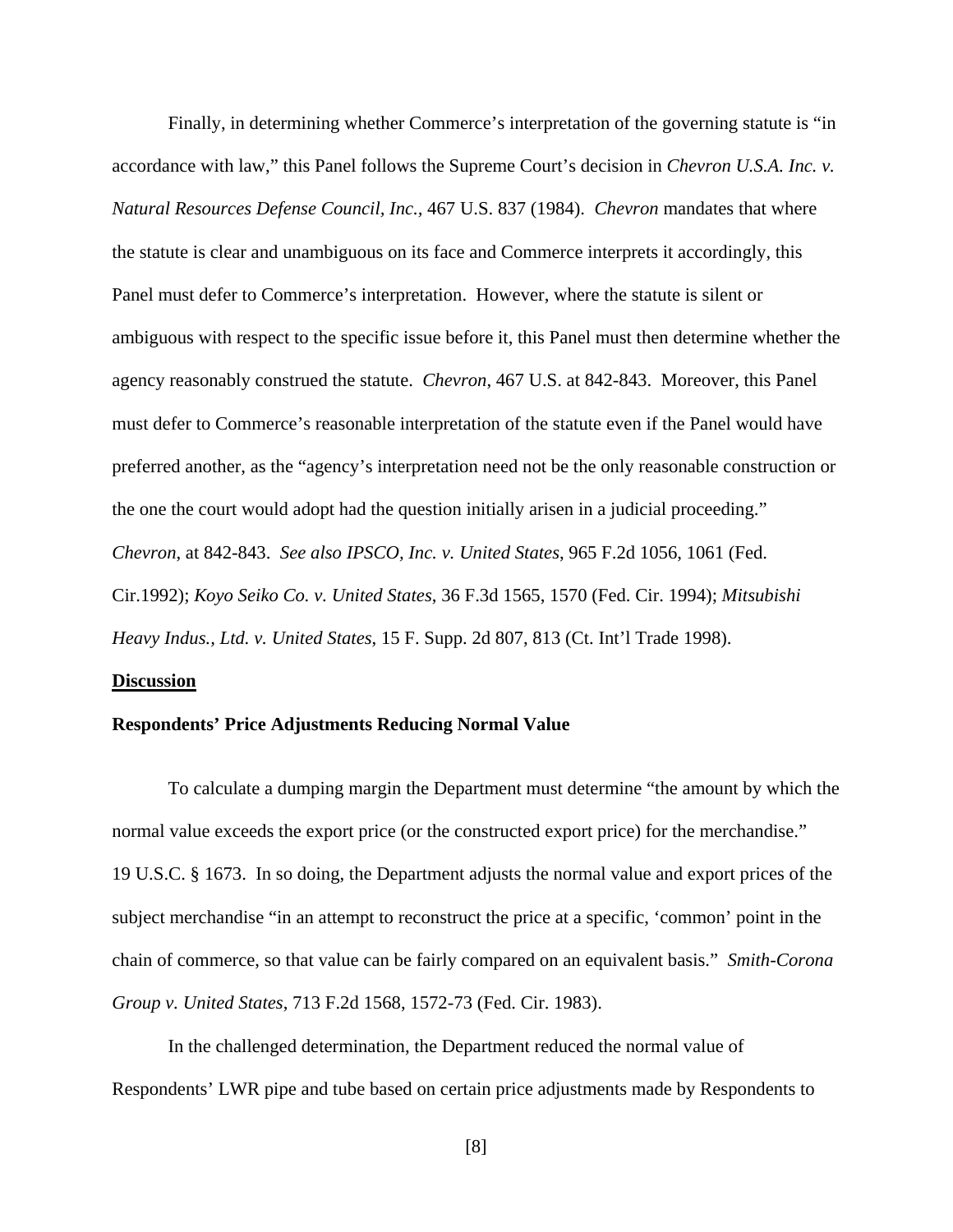the selling price of their merchandise, specifically discounts, rebates, billing adjustments, early payment discounts, and commissions. In reviewing Respondents' reported sales data, the Department found that, for a limited number of transactions, Prolamsa and Maquilacero had not recorded price adjustments in the normal course of business on a transaction- or product-specific basis because the relevant price adjustments were issued as credits to a customer's account against invoices covering multiple transactions or products. Consequently, for a minority of their reported home market sales, Respondents allocated the value of the claimed price adjustments to each line item of the invoice based on each line item's share of total invoice value, and then claimed as a price adjustment only that portion of the total adjustment allocated to in-scope merchandise. The Department accepted these allocated price adjustments, thereby reducing normal value accordingly.

 Petitioners argue that the Department's reduction of Respondents' normal values using allocated price adjustments was not supported by substantial evidence. Petitioners contend that "direct price adjustments may only be allowed as a reduction to normal value if . . . '(a) they were reported on a transaction-specific basis and were not based on allocation, or (b) they were granted as a fixed and constant percentage of sales on all transactions for which they are reported.'" Pet. Br. at 10 (quoting *Antifriction Bearings (Other than Tapered Roller Bearings) and Parts thereof from France, et. al.: Final Results of Antidumping Administrative Review*, 60 Fed. Reg. 10,900 (Dep't Commerce Feb. 28, 1995)). They further contend that the Department erred by considering credits and billing adjustments to invoices or customer accounts that were allocated to in-scope and out-of-scope merchandise, regardless of whether Respondents only reported the portion of the price adjustment that was allocated to subject merchandise because "there is no evidence that [such] adjustments were granted for subject merchandise because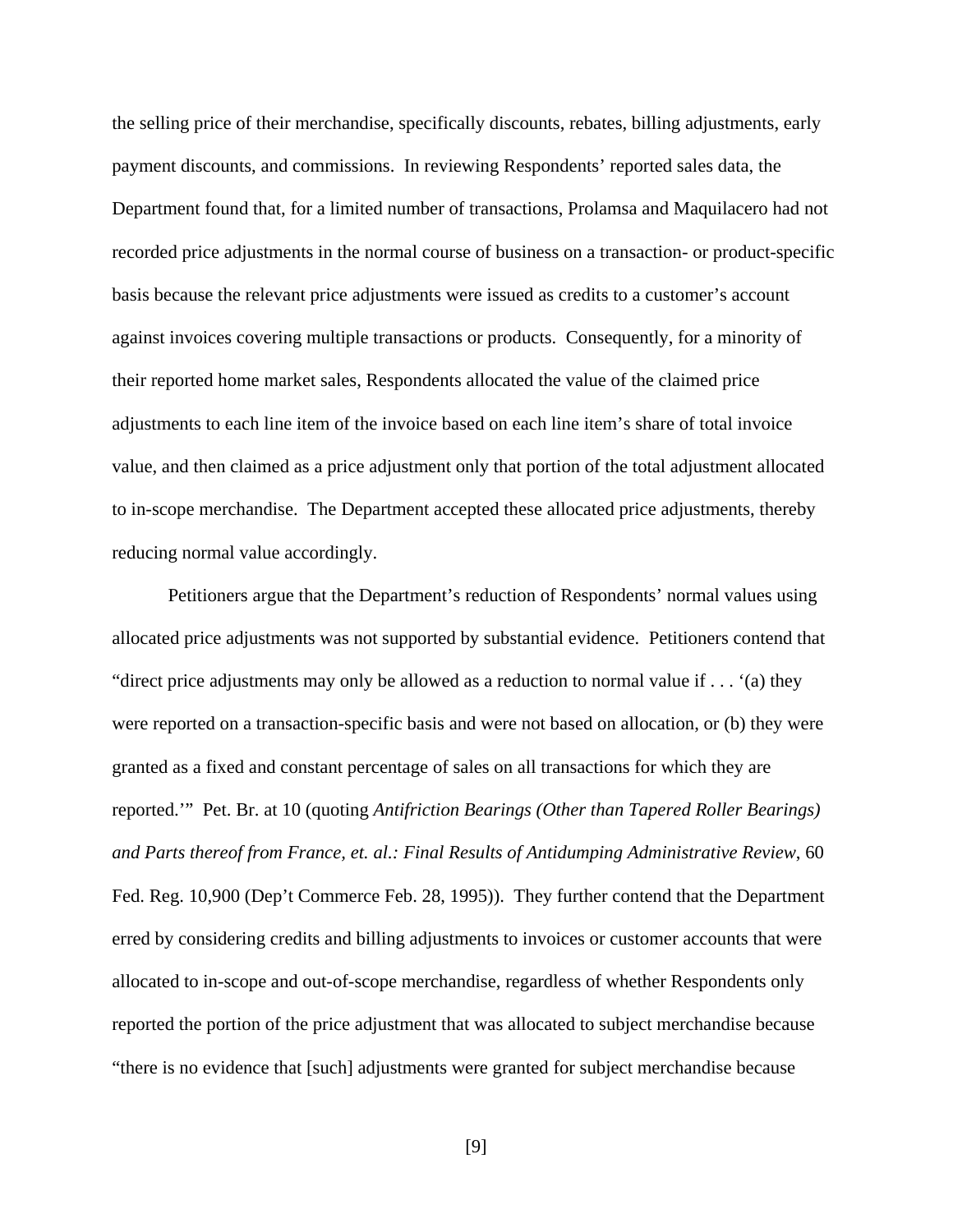respondents' records do not provide any evidence as to the particular product for which the adjustments at issue were granted." Pet. Br. at 7. Consequently, Petitioners argue, the *Final Determination* contravenes the decision of the U.S. Court of Appeals for the Federal Circuit ("CAFC") in *SKF USA, Inc. v. INA Walzlager Scharffler KG*, 180 F. 3d 1370 (Fed. Cir 1999), which, Petitioners contend, interpreted the antidumping statute as precluding Commerce's consideration in calculating dumping margins of price adjustments granted on sales of goods outside the scope of the investigation. Petitioners request that the Panel remand the *Final Determination* and instruct Commerce to deny any price adjustments that reduce normal value and are not shown to be limited to subject merchandise. Pet. Br. at 64. In addressing Petitioners' arguments we examine first whether the Department properly applied the correct statutory and regulatory standards in accepting Respondents' price adjustments. We then address Petitioners' argument that *SKF USA* prohibits the challenged price adjustments.

# **1. The Department's Requirements for Submission of Information: Regulation and Practice.**

 19 U.S.C. § 1673 provides that, following affirmative determinations of sales at lessthan-fair value of subject merchandise and material injury to a domestic producer of subject merchandise,

> [T]here shall be imposed upon such merchandise an antidumping duty, in addition to any other duty imposed, in an amount equal to the amount by which the normal value exceeds the export price (or the constructed export price) for the merchandise.

 In determining normal value the Department considers a variety of price adjustments in order to calculate the most accurate dumping margin possible. *Smith-Corona Group*, 713 F.2d at 1572-73. Neither 19 U.S.C. § 1673, nor any other statutory provision, instructs the Department as to when and how it should grant or deny price adjustments to normal value. *See Timken Co. v.*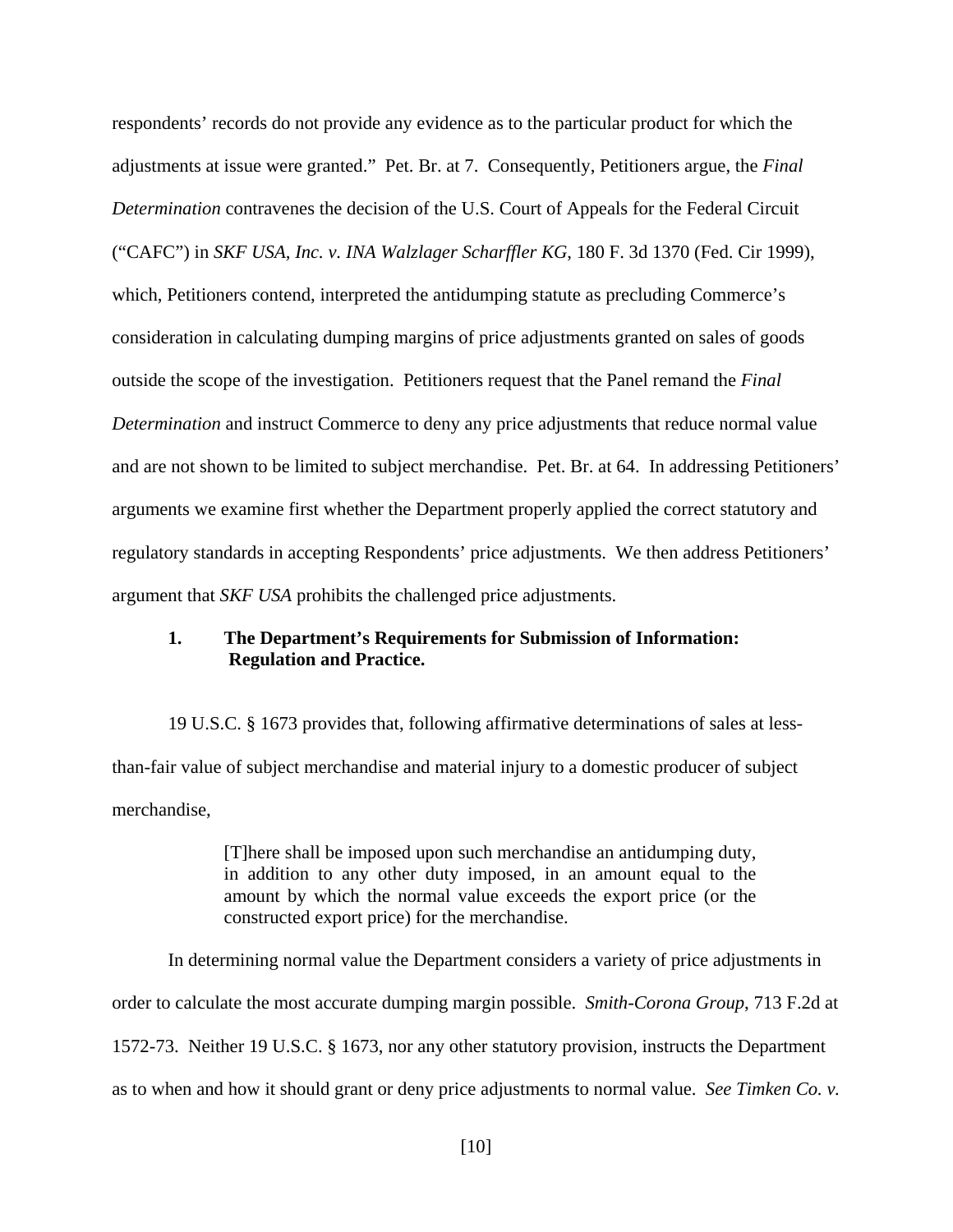*United States*, 16 F. Supp. 2d 1102, 1108 (Ct. Int'l Trade 1998); *Torrington Co. v. United States*,

82 F.3d 1039, 1048 (Fed. Cir. 1996).

In implementing the United States' obligations under the Uruguay Round Trade

Agreements, Congress added a new provision to the U.S. antidumping statute, 19 U.S.C.

§ 1677m(e), which requires the Department to accept and consider imperfect information when

certain criteria are met. Section 1677m(e) mandates that, in reaching a determination, the

Department:

[S]hall not decline to consider information that is submitted by an interested party and is necessary to the determination **but does not meet all the applicable requirements established by the administering authority** or the Commission, if—

 (1) the information is submitted by the deadline established for its submission,

(2) the information can be verified,

 (3) the information is not so incomplete that it cannot serve as a reliable basis for reaching the applicable determination,

 (4) the interested party has demonstrated that it acted to the best of its ability in providing the information and meeting the requirements established by the administering authority or the Commission with respect to the information, and

(5) the information can be used without undue difficulties.

*Id.* (emphasis added).

The highlighted language of section 1677m(e) confirms that the relaxed information

reporting requirements of that provision need not be invoked if the Department's established

requirements allow for the submission of the information at issue. Stated another way, the

Department *must* accept the information submitted by a respondent if such information (a) meets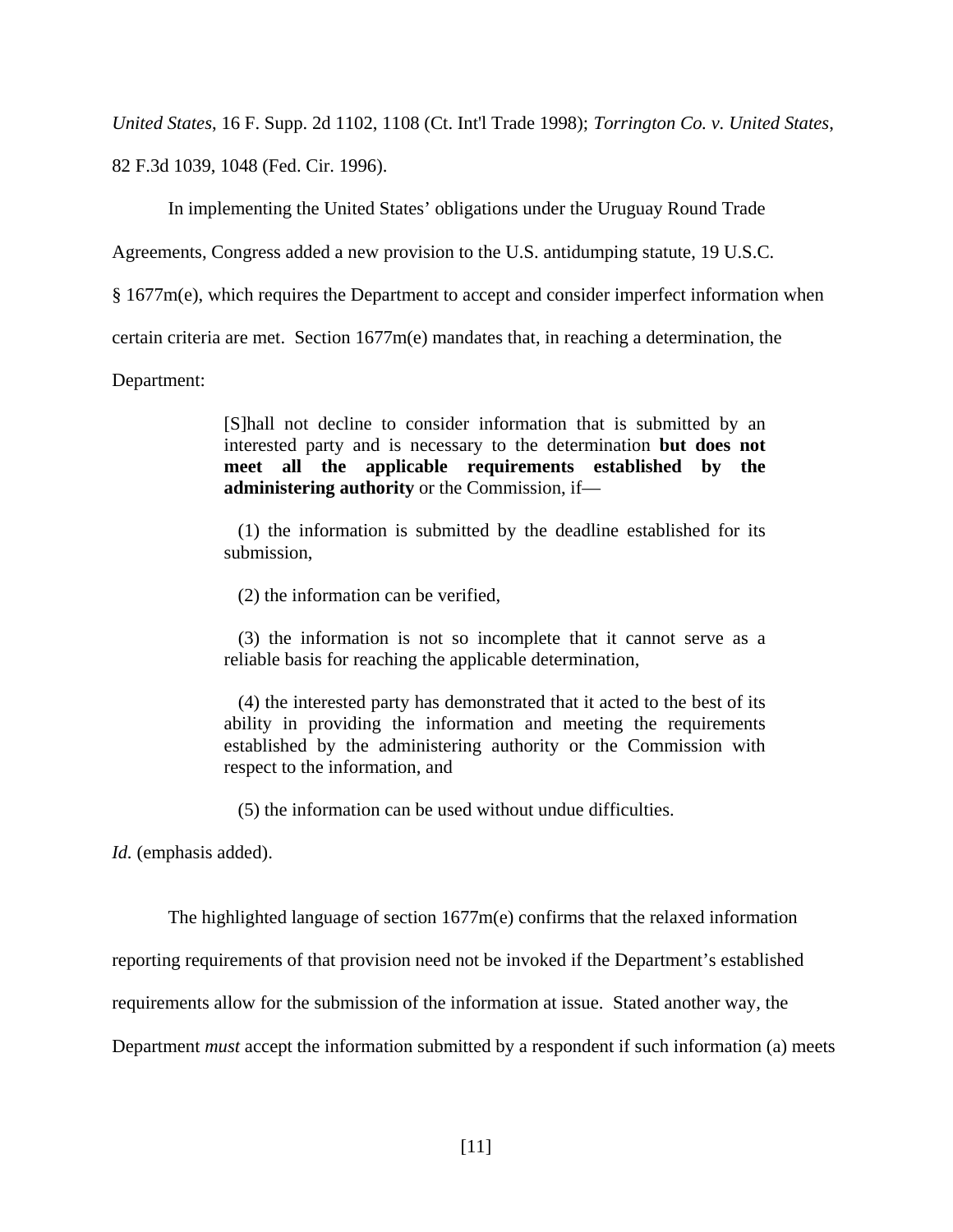the Department's established reporting requirements, *or* (b) is necessary to the determination and complies with the enumerated criteria of section 1677m(e).

Our analysis, therefore, begins with determining whether the price adjustments to which Petitioners object meet the applicable requirements established by the Department. If that analysis establishes that the manner in which Respondents reported their price adjustments meets Commerce's requirements, then we must affirm Commerce's acceptance of them. If the price adjustments do not meet those requirements, however, we must then determine whether Commerce properly concluded that the information was necessary to its determination and in compliance with the enumerated criteria of section 1677m(e).

The Department's requirements governing the submission of price adjustment data are set

forth in 19 C.F.R. § 351.401(g).<sup>[10](#page-11-0)</sup> Section 351.401(g) provides that the Department will accept

<span id="page-11-0"></span>10 Section  $351.401(g)$  provides:

Allocation of expenses and price adjustments.

(1) In general. The Secretary may consider allocated expenses and price adjustments when transaction-specific reporting is not feasible, provided the Secretary is satisfied that the allocation method used does not cause inaccuracies or distortions.

(2) Reporting allocated expenses and price adjustments. Any party seeking to report an expense or a price adjustment on an allocated basis must demonstrate to the Secretary's satisfaction that the allocation is calculated on as specific a basis as is feasible, and must explain why the allocation methodology used does not cause inaccuracies or distortions.

(3) Feasibility. In determining the feasibility of transaction-specific reporting or whether an allocation is calculated on as specific a basis as is feasible, the Secretary will take into account the records maintained by the party in question in the ordinary course of its business, as well as such factors as the normal accounting practices in the country and industry in question and the number of sales made by the party during the period of investigation or review.

(4) Expenses and price adjustments relating to merchandise not subject to the proceeding. The Secretary will not reject an allocation method solely because the method includes expenses incurred, or price adjustments made, with respect to sales of merchandise that

*[Footnote continued.]*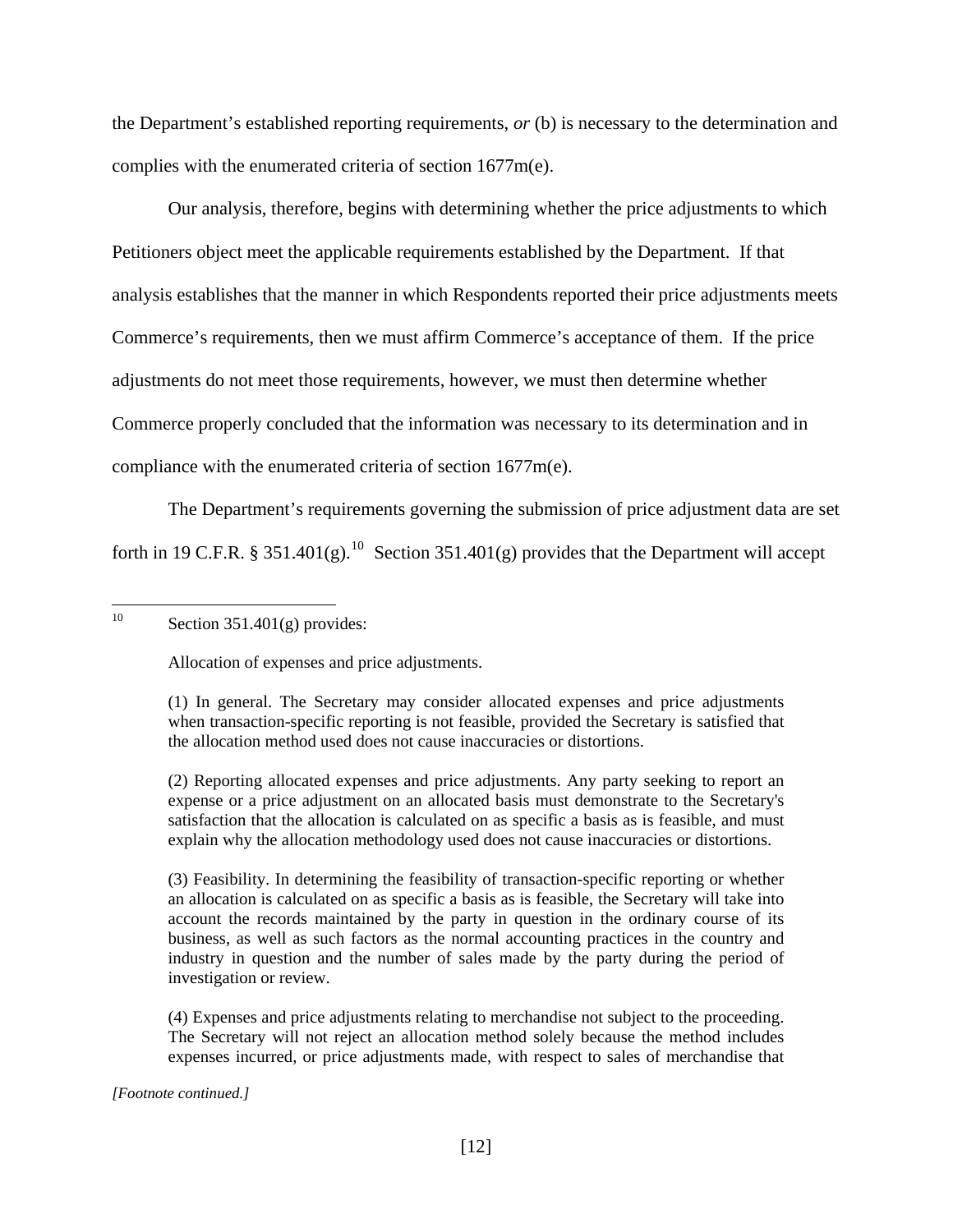allocations of price adjustments that are not capable of being reported on a transaction-specific basis if the reporting party is able to demonstrate that the allocation methodology is necessary, is as transaction-specific as is feasible, and is not distortive of the final margin calculation. 19 C.F.R. § 351.401 $(g)(1-3)$ . 19 C.F.R. § 351.401 $(g)(4)$  expressly provides that the Department "will not reject an allocation method solely because the method includes expenses incurred, or price adjustments made, with respect to sales of merchandise that does not constitute subject merchandise."

Consistent with this regulation and 19 U.S.C. § 1677m(e), the Department has established an administrative practice of preferring transaction-specific allocation methodologies, but accepting other reasonable allocation methodologies when respondents are able to demonstrate that transaction-specific reporting is not feasible. *See Final Determination*, *Issues and Decision Memorandum* ("*I&D Memo*") at cmt. 1 (citing *Certain Pasta From Italy*, 65 Fed. Reg. 7,349 (Dep't Commerce Feb. 14, 2000); *Certain Cold-Rolled Flat-Rolled Carbon Quality Steel Products from Brazil*, 65 Fed. Reg. 5,554 (Dep't Commerce Feb. 4, 2000)). The test by which Commerce will accept non-transaction-specific price adjustments may be summarized as follows: where a respondent allocates price adjustments over merchandise subject to investigation and merchandise beyond the scope of the investigation, the price adjustments will be accepted if (1) the respondent's "records did not allow it to report [] on a more specific basis, and (2) the allocation methodology for [the] adjustment did not have a distortive effect." *NTN Bearing Corp. v. United States*, 104 F. Supp. 2d 110, 155 (Ct. Int'l Trade 2000), *aff'd* , 295 F.3d

 $\overline{a}$ 

does not constitute subject merchandise or a foreign like product (whichever is applicable).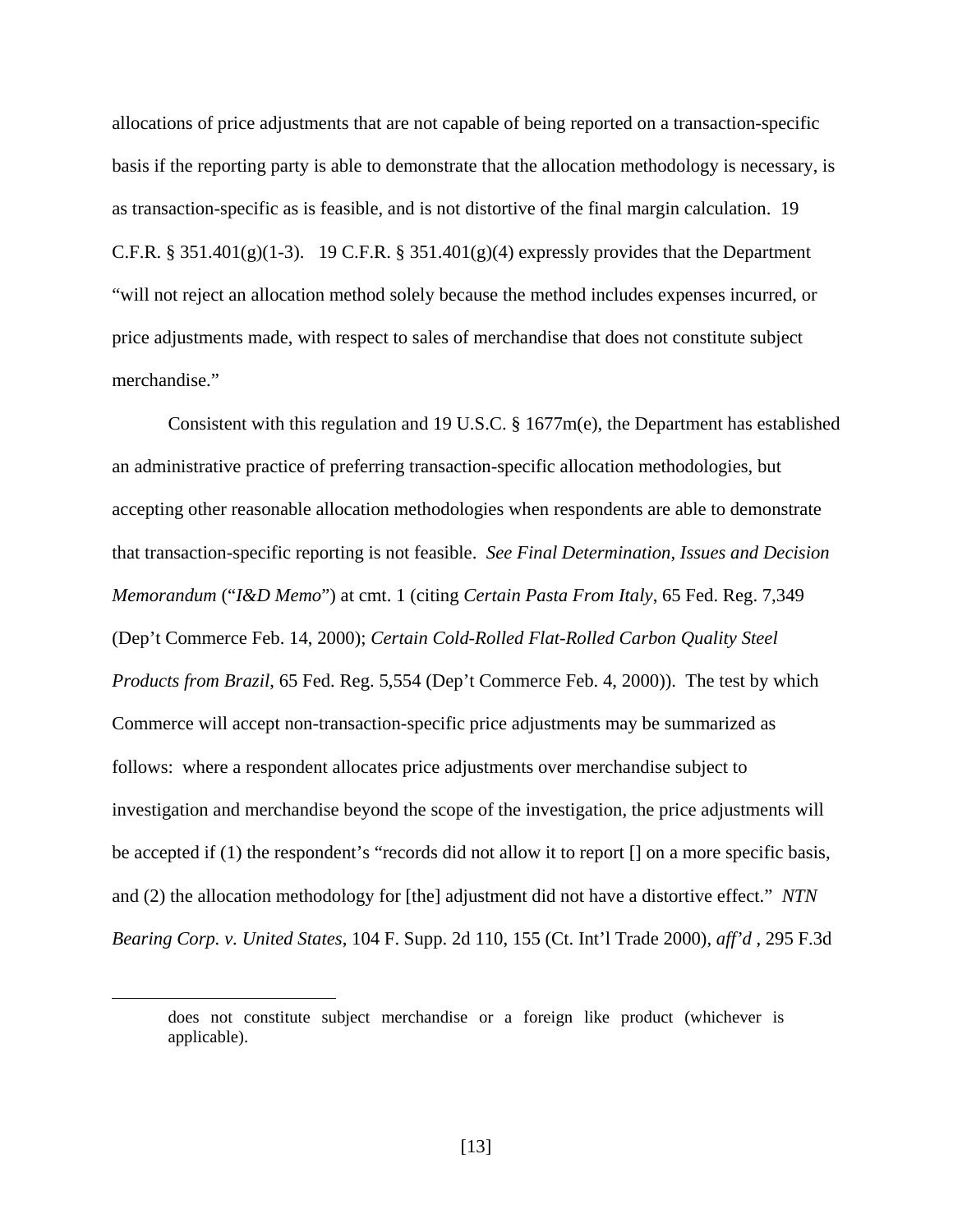1263 (Fed. Cir. 2002) ("*NTN CAFC*"); *Timken Co. v. United States*, 16 F. Supp. 2d 1102, 1107 (Ct. Int'l Trade 1998). The Department's findings at verification demonstrate that the price adjustments claimed by Respondents in the LWR pipe and tube determination meet this test.

 In response to the Department's antidumping questionnaire, Respondents reported that a minor portion of their claimed credits were issued against entire invoices or customer accounts, and that they did not, in the normal course of business, record such credits on a transactionspecific basis. *I&D Memo* at cmt.  $1<sup>11</sup>$  $1<sup>11</sup>$  $1<sup>11</sup>$  Thus, the Department properly concluded that, in the words of the CIT in *NTN Bearing Corp.*, Respondents' "records did not allow [them] to report [their claimed price adjustments] on a more specific basis." 104 F. Supp. 2d at 155.

 In addition to finding that Respondents reported their price adjustments as specifically as possible, the Department concluded that where Respondents' records forced them to allocate price adjustments to more than one transaction, some of which included non-subject merchandise, such allocations were limited and not distortive of the Department's final determination. Specifically, the Department concluded that:

> We find that the methodology used by both companies to report their price adjustments . . . is reasonable. Moreover, there is no evidence to suggest that respondents' reporting methodologies cause inaccuracies or create distortions in the Department's analysis and calculations.

*I&D Memo* at cmt. 1.

 The Panel concludes that the Department's findings were supported by substantial evidence. The Department's *I&D Memo* indicates that both Respondents reported the

<span id="page-13-0"></span> $11\,$ 11 Petitioners do not cite to any legal authority that requires Respondents to record their price adjustments more specifically than they did, nor can they as none exists. *See* discussion, *infra*, in the context of the standards imposed on respondents in the context of 19 U.S.C. 1677m(e).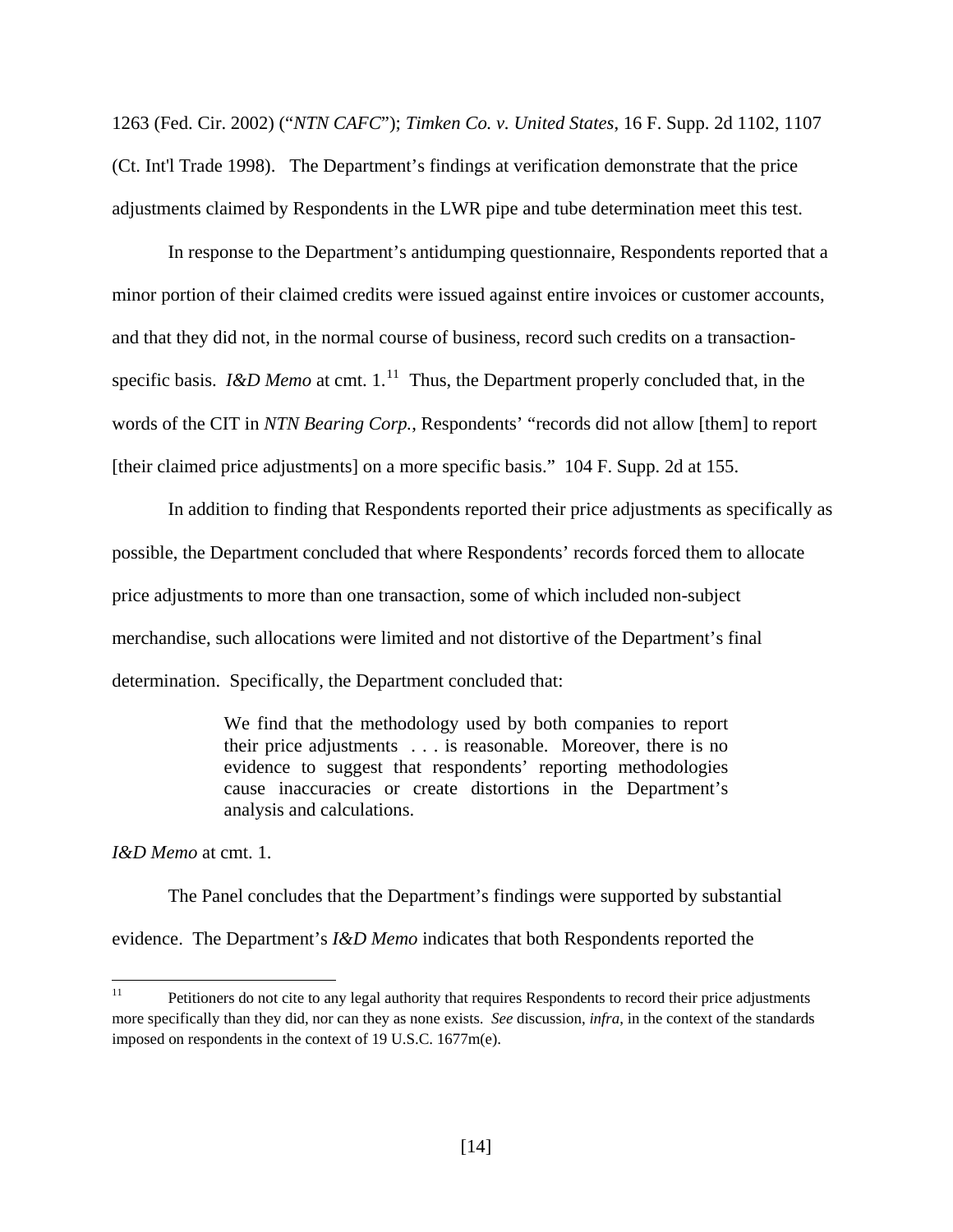overwhelming majority of their price adjustments at a transaction-specific level. *Id.* The Department found that, where necessary, Maquilacero and Prolamsa utilized allocation methodologies that were as specific as possible and linked the claimed adjustments to subject merchandise to an extent sufficient to render them non-distortive of the Department's final results. *Id.*

 With respect to Prolamsa, the record confirms that the Department verified that the majority of the price adjustments claimed by Prolamsa were directly linked to invoice line-items consisting of subject merchandise. *Id.* The minority of Prolamsa's claimed price adjustments were in the form of billing adjustments to entire invoices. For those few transactions where a price adjustment was made against an entire invoice, the Department verified that Prolamsa allocated the value of the price adjustment to each invoice line item based on each line item's share of the total invoice value for in-scope merchandise to the extent of their allocated share of the total price adjustment made to the entire invoice. *Id.*

 Maquilacero originally reported its claimed price adjustments on a customer-specific basis. *Id*. The record documents that, in response to requests from the Department, Maquilacero subsequently manually reviewed each claimed credit note and was ultimately able to report 100 percent of the credits issued during the POI on a transaction-specific basis, without resorting to allocation. *Id*. Such credits accounted for the bulk of Maquilacero's claimed price adjustments. P.R. Doc. 245*.* The remaining small percentage of Maquilacero's claimed price adjustments were billing adjustments made to entire invoices and allocated at a fixed percentage rate to every

[15]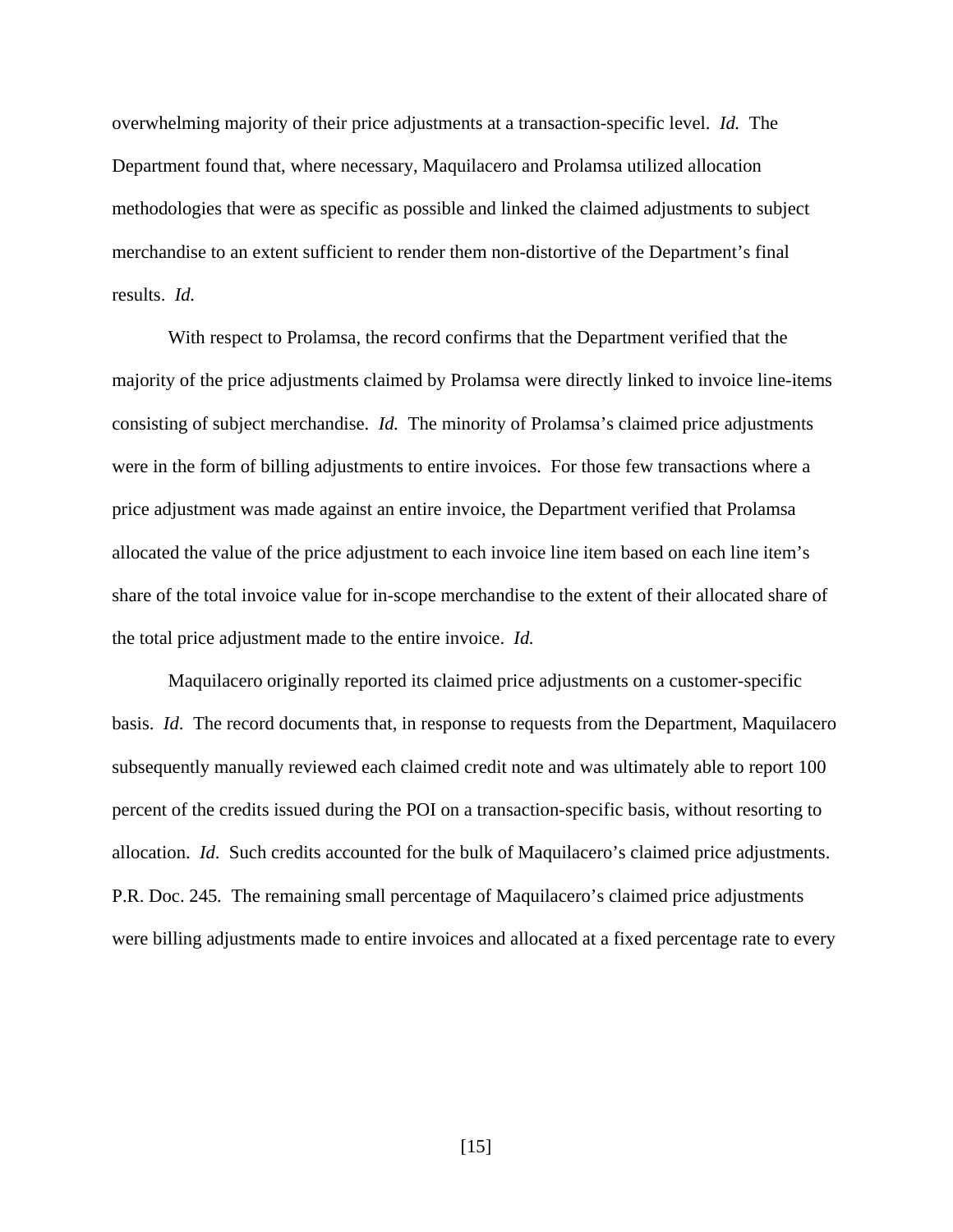item on the invoice. *Id.* Significantly, the Department verified that Maquilacero only claimed price adjustments on invoice line-items relating to subject merchandise. *I&D Memo* at cmt. 1.<sup>[12](#page-15-0)</sup>

The Department and Respondents point to several past cases where Commerce has accepted price adjustments that were reported on similarly specific, and in some cases, less specific bases as those utilized by Respondents in this case. *See Stainless Steel Sheet and Strip in Coils from the Republic of Korea*, 72 Fed. Reg. 75671 (Dep't Commerce Jan. 31, 2007) (accepting customer-specific allocation of price adjustments as reasonable and non-distortive), *Certain Pasta from Italy*, 73 Fed. Reg. 75671 (Dep't of Commerce Dec. 12, 2008), and *Certain Corrosion-Resistant Carbon Steel Flat Products and Certain Cut-to-Length Carbon Steel Plate from Canada*, 64 Fed. Reg. 2176 (Dep't Commerce Jan. 13, 1999). Additionally, as we discuss more fully below, the Federal Circuit and CIT have sustained Commerce's acceptance of less exact allocation methodologies than those at issue in this case. *See NTN Bearing Corp.,* 104 F. Supp. 2d at 149-155 (holding that post-sale price adjustments granted to customer accounts and allocated proportionately to sales of in-scope and out-of-scope merchandise were properly accepted by the Department in light of the requirements of 19 U.S.C. § 1677m(e)), *aff'd, NTN CAFC*, 295 F.3d at 1267-68 (Fed. Cir. 2002); *Torrington Co. v. United States*, 146 F. Supp. 2d 845, 894 (Ct. Int'l Trade 2001) (holding that customer-specific price adjustments that included out-of-scope merchandise were properly accepted in accordance with the Department's regulations).

<span id="page-15-0"></span> $12$ 12 Indeed Petitioners appear to concede that Maquilacero's reported price adjustments were transaction-specific and were non-distortive of the final results, stating that "[t]he transaction-specific data Maquilacero reported in its January 28, 2008 response for its home market sales of the subject merchandise may meet" the standard advocated by Petitioners. Pet. Br. at 34.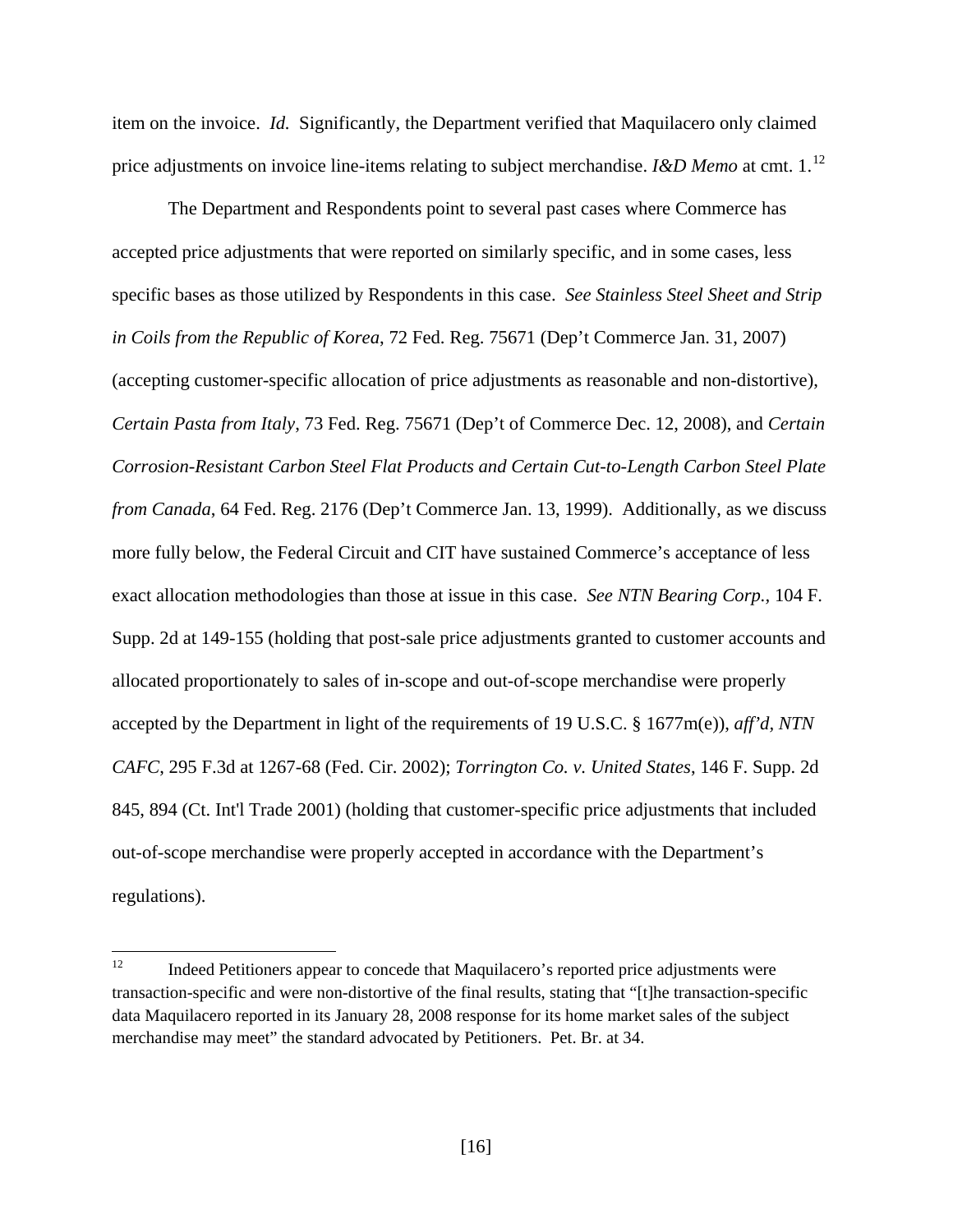We note that Petitioners do not challenge the validity of 19 C.F.R. § 351.401(g). Nor do they take direct issue with the Department's application of the regulatory criteria to Respondents' reported price adjustments.<sup>[13](#page-16-0)</sup> Their only challenge to the Department's acceptance of the reported price adjustments pursuant to 19 C.F.R. § 351.401(g) is that the decision of the Court of Appeals in *SFK USA* prohibits such acceptance. As discussed below, however, we reject Petitioners' arguments with respect to the applicability of *SKF USA.*

# **2. 19 U.S.C. § 1677m(e) Mandates Acceptance of Respondents' Reported Price Adjustments.**

In addition to meeting the requirements of 19 C.F.R. § 351.401(g) and the Department's recent administrative practice, the Respondents' reporting of allocated price adjustments complies with each of the five elements of 19 U.S.C. § 1677m(e), further obligating the Department to accept and consider such information. Petitioners do not disagree that at least several of the elements of 19 U.S.C. § 1677m(e) are met in this case. There is no dispute that the Respondents timely reported the challenged price adjustments. Nor do Petitioners voice any objection to the Department's conclusion that the information could be used without difficulties. Respondents were able to provide an allocation or identify a direct adjustment for every claimed price adjustment and link each claimed adjustment to sales involving subject merchandise, facts which support the Department's conclusion that the information was not so incomplete that it could not serve as a reliable basis for reaching a determination.

<span id="page-16-0"></span><sup>13</sup> 13 Petitioners rely on *NSK Ltd. v. United States*, 510 F. 3d 1375, 1382 (Fed. Cir. 2007) to support their position that the Department should have rejected Respondents' allocation methodologies. *NSK*, however, is inapposite. There, the CIT upheld the Department's rejection of respondent's allocation methodology where the Department found that methodology to be distortive of the Department's final duty calculations. Here, the Department concluded that the challenged allocation methodologies are not distortive.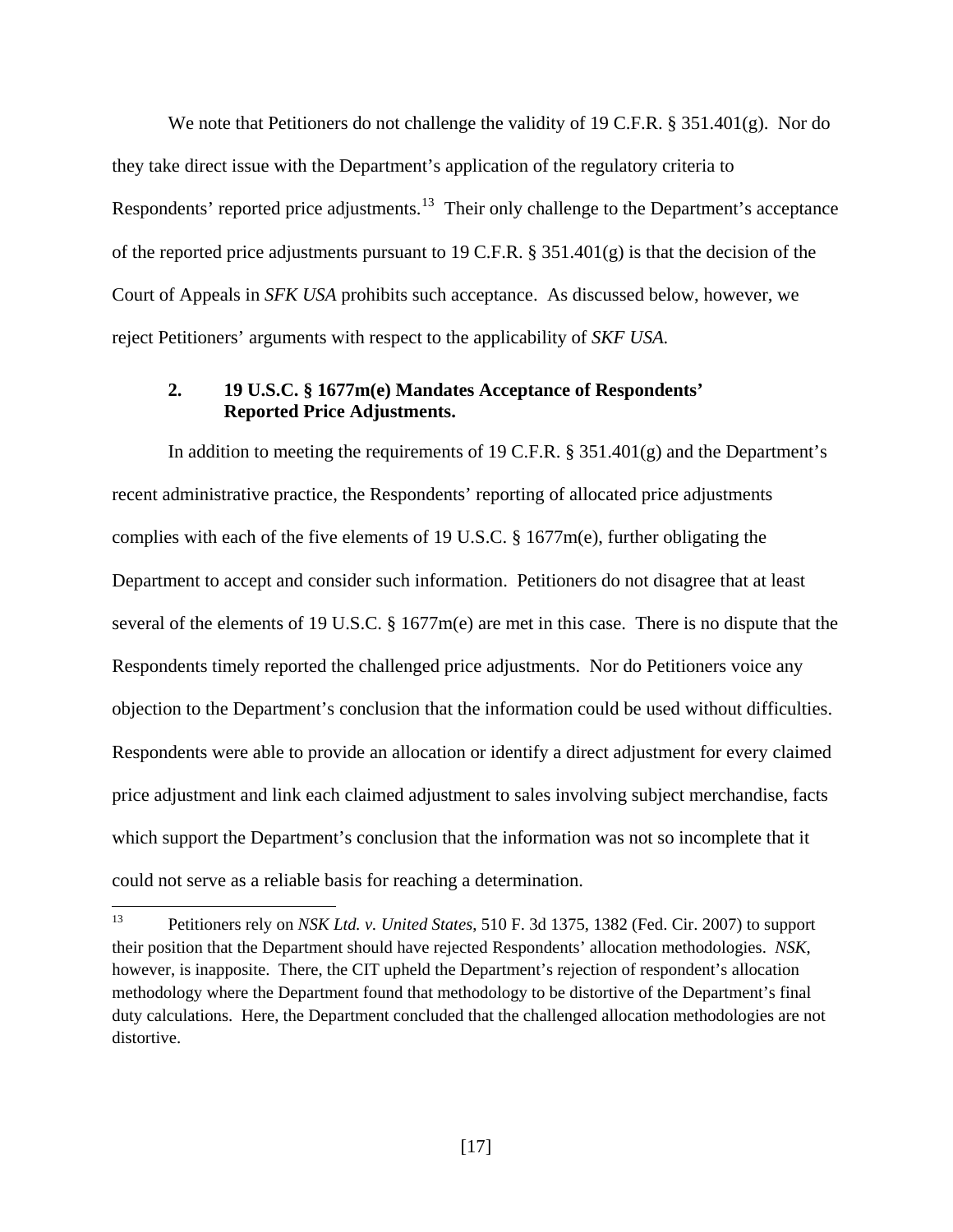Petitioners do argue that two of the five section 1677m(e) elements were not met by Respondents. First, they contend that the "price adjustments at issue 'cannot be verified' as having been granted for subject merchandise, because respondents did not retain information in their accounting records that identified the particular sales or products for which the adjustments at issue were granted." Pet. Br. at 25. This argument merely restates Petitioners' position that the Department may only accept price adjustments that were originally recorded on a product- or transaction-specific basis, framed in the context of verification. Such an interpretation renders 19 U.S.C. § 1677m(e) a nullity. If Respondents had recorded their price adjustments in their books and records in the manner that Petitioners contend is required for the price adjustments to be capable of verification, then it would not be necessary to invoke sub-section  $1677m(e)$ . Conversely, Petitioners posit, the circumstances that trigger resort to section  $1677m(e)$  – allocation of price adjustments – render the price adjustments incapable of verification and preclude their consideration under section 1677m(e). Such a reading of the statute contravenes a basic rule of statutory construction. *Kawaauku v. Geiger*, 523 U.S. 57, 62 (1998); Mellon *Bank, N.A. v. United States*, 265 F.3d 1275, 1280 (Fed. Cir. 2001).

Moreover, Petitioners misconstrue the nature of the Department's verification function by seeking to impose a legal test on a fact-finding exercise. Whether information is capable of verification is unrelated to whether the information is supportive of Petitioners' or Respondents' legal conclusions. The purpose of the Department's verification is to determine whether the information submitted by Respondents is complete and accurate. *See Bomont Indus. v. United States,* 733 F. Supp. 1507, 1508 (Ct. Int'l Trade 1990) ("[V]erification is like an audit, the purpose of which is to test information provided by a party for accuracy and completeness."). That Petitioners object to Respondents' allocation methodologies does not mean that the

[18]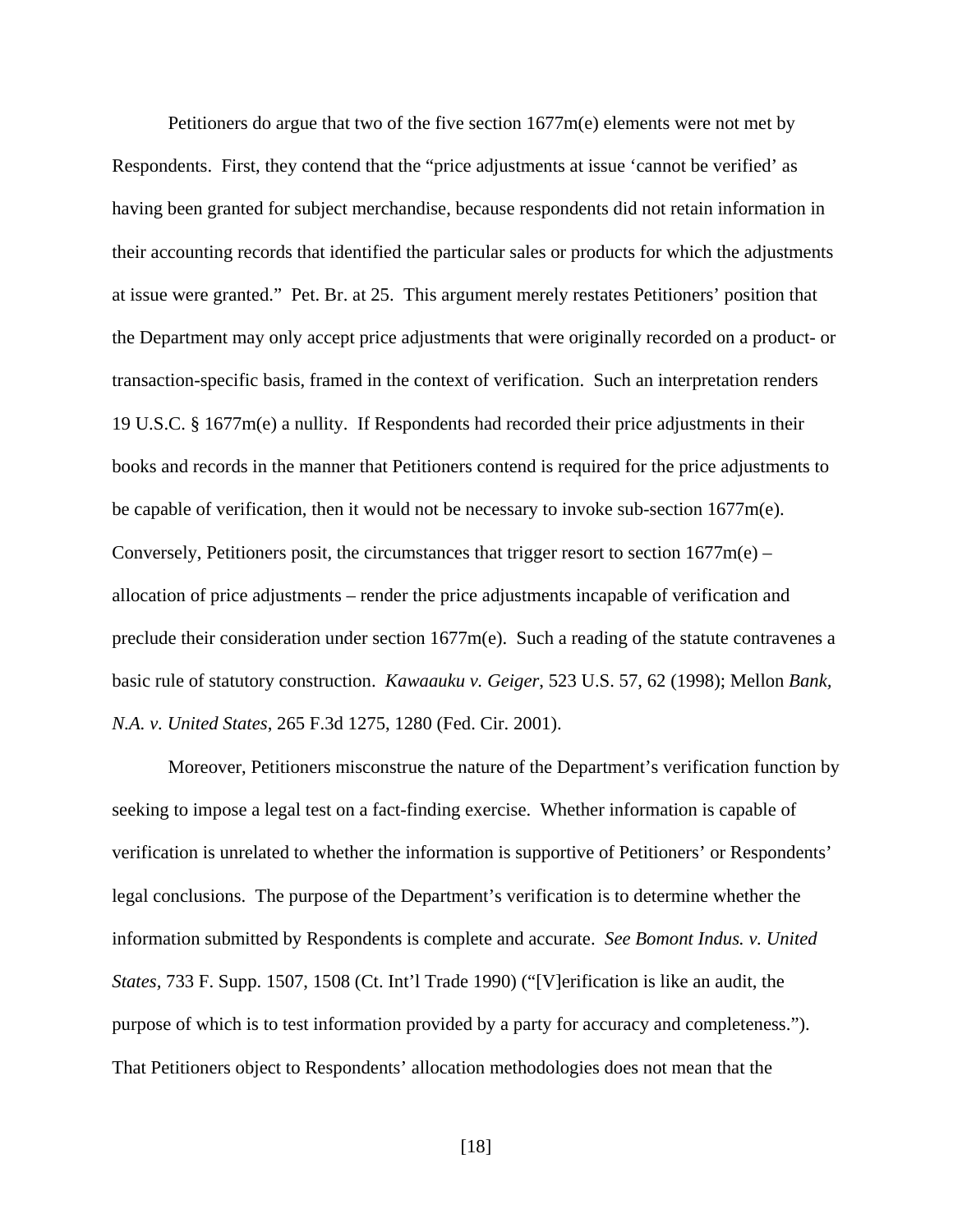methodologies are incapable of verification. The extent to which Respondents' claimed price adjustments are related to subject merchandise is irrelevant to whether the price adjustments, as reported by Respondents, were complete and accurate.

Ultimately, Petitioners' argument fails because in fact both Respondents passed verification.[14](#page-18-0) *Prolamsa Verification Report*, P.R. Doc. 228; *Maquilacero Verification Report*, P.R. Doc. 224. The Panel must, therefore, conclude that the information submitted by Respondents was "capable of verification" within the meaning of 19 U.S.C.  $\S$  1677m(e)(2).<sup>[15](#page-18-1)</sup>

 Petitioners also contend that neither Respondent has "demonstrated that it acted to the best of its ability in providing the information and meeting the requirements established by the administering authority" with respect to the challenged price adjustments, thereby failing to meet the fourth element of 19 U.S.C. § 1677m(e). They assert that Respondents did not "act to the best of their ability" because they "failed to identify the credits at issue on a sale- or productspecific basis when they recorded the amounts for the credits into the customer's receivable account" in the normal course of business. Pet. Br. at 25. In effect, Petitioners contend that in designing their record-keeping and accounting systems and in crediting the accounts of their customers, Respondents should have anticipated the possibility of an antidumping investigation

<span id="page-18-0"></span> $14$ Petitioners do not allege that the Department abused its discretion in verifying the reported data. *See Micron Tech. Inc. v. United States*, 117 F.2d 1386, 1396 (Fed. Cir. 1997) (the Panel "review[s] verification procedures employed by Commerce in an investigation for abuse of discretion").

<span id="page-18-1"></span><sup>&</sup>lt;sup>15</sup> Petitioners' contention that Respondents' price adjustments were not limited to subject merchandise is contradicted by the Department's conclusions following verification of Respondents' reported data. After reviewing Respondents' records, the Department concluded that each claimed price adjustment was either limited to sales of subject merchandise or allocated in such a way as to exclude all transactions involving non-subject merchandise. *See I&D Memo* at cmt. 1.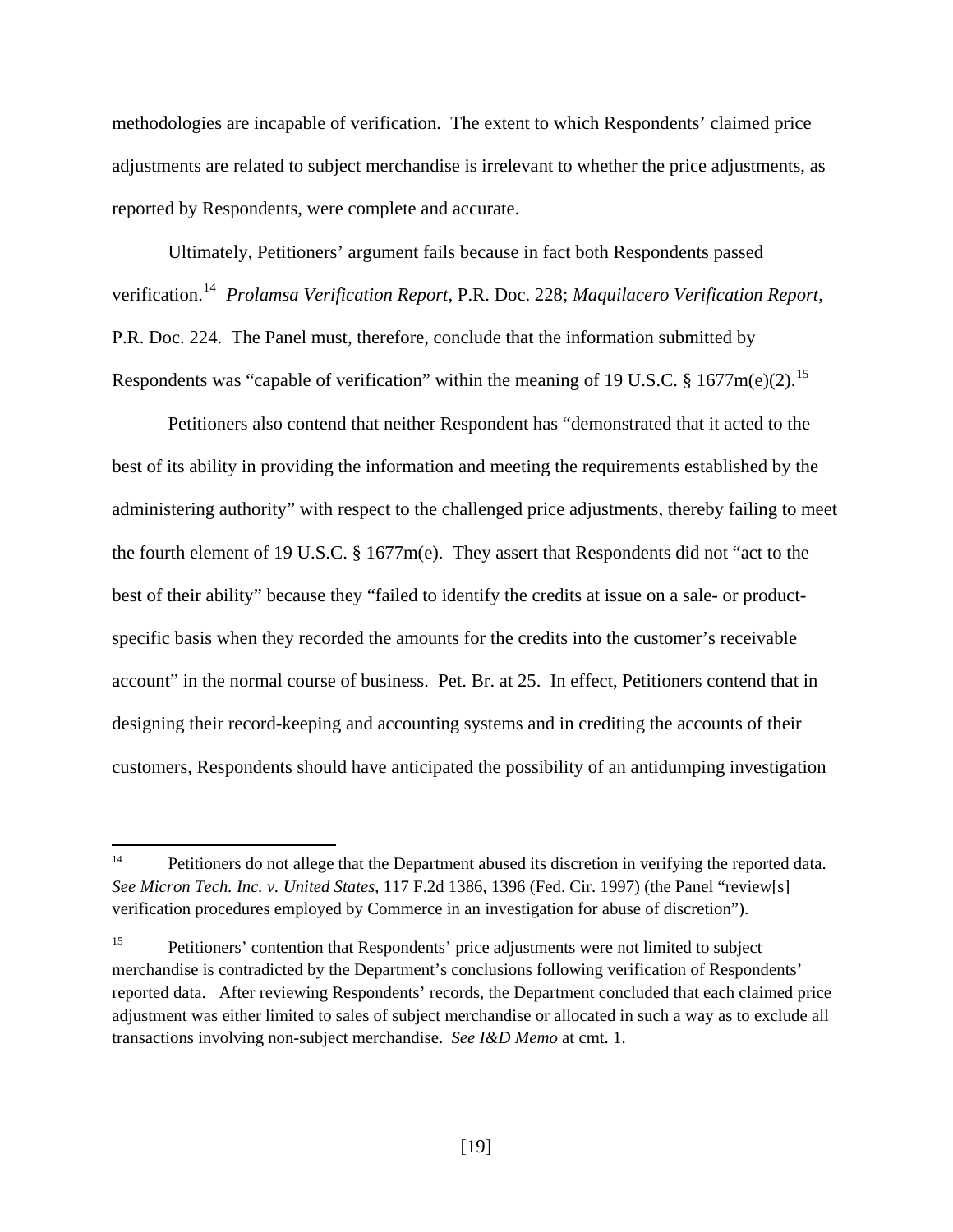against LWR pipe and tube from Mexico, and Respondents' failure to do so constitutes a failure to act to the best of their ability. This contention is wholly without merit.

 The U.S. antidumping statute does not require foreign manufacturers to design their record keeping systems in anticipation of the technical elements of U.S. antidumping law. Indeed, it is well-settled that the Department "cannot retroactively apply a more stringent requirement for record-keeping than that which was in effect when the records were created." *NSK Ltd. v. United* States, 510 F.3d 1375, 1383, n.1 (Fed. Cir. 2007); *Princess Cruises, Inc. v. United States*, 397 F.3d 1358, 1368 (Fed. Cir. 2005). Moreover, it is the Department's consistent practice "to obtain and analyze a respondent's data as it is kept and recorded in their normal course of business." *I&D Memo* at cmt. 1 (citing 19 U.S.C. § 1677b(f)(1)(A); *Stainless Steel Sheet and Strip in Coils from Taiwan: Final Results and Partial Rescission of Antidumping Duty Administrative Review*, 71 Fed. Reg. 75,504 (Dep't Commerce Dec. 15, 2006)).

 Following its verification of Respondents' reported data, the Department reasonably concluded that Respondents did act within the best of their abilities to accurately report their home-market price adjustments and link such price adjustments to sales of subject merchandise, given the records kept by Respondents in the normal course of their businesses. *I&D Memo* at cmt. 1. Respondents are required to do nothing more. *See* 19 C.F.R. § 351.401(g)(3); Statement of Administrative Action, H.R. Doc. 103-316, Vol. 1 (1994) at 865 ("[The Department] may take into account the circumstances of the party including (but not limited to) . . . its accounting systems, and computer capabilities.").

Finally, Petitioners contend that Respondents' price adjustment data was not "necessary to the determination" as is required by section 1677m(e). Relying on *SKF USA,* Petitioners contend that only price adjustments that are directly related to sales of subject merchandise are

[20]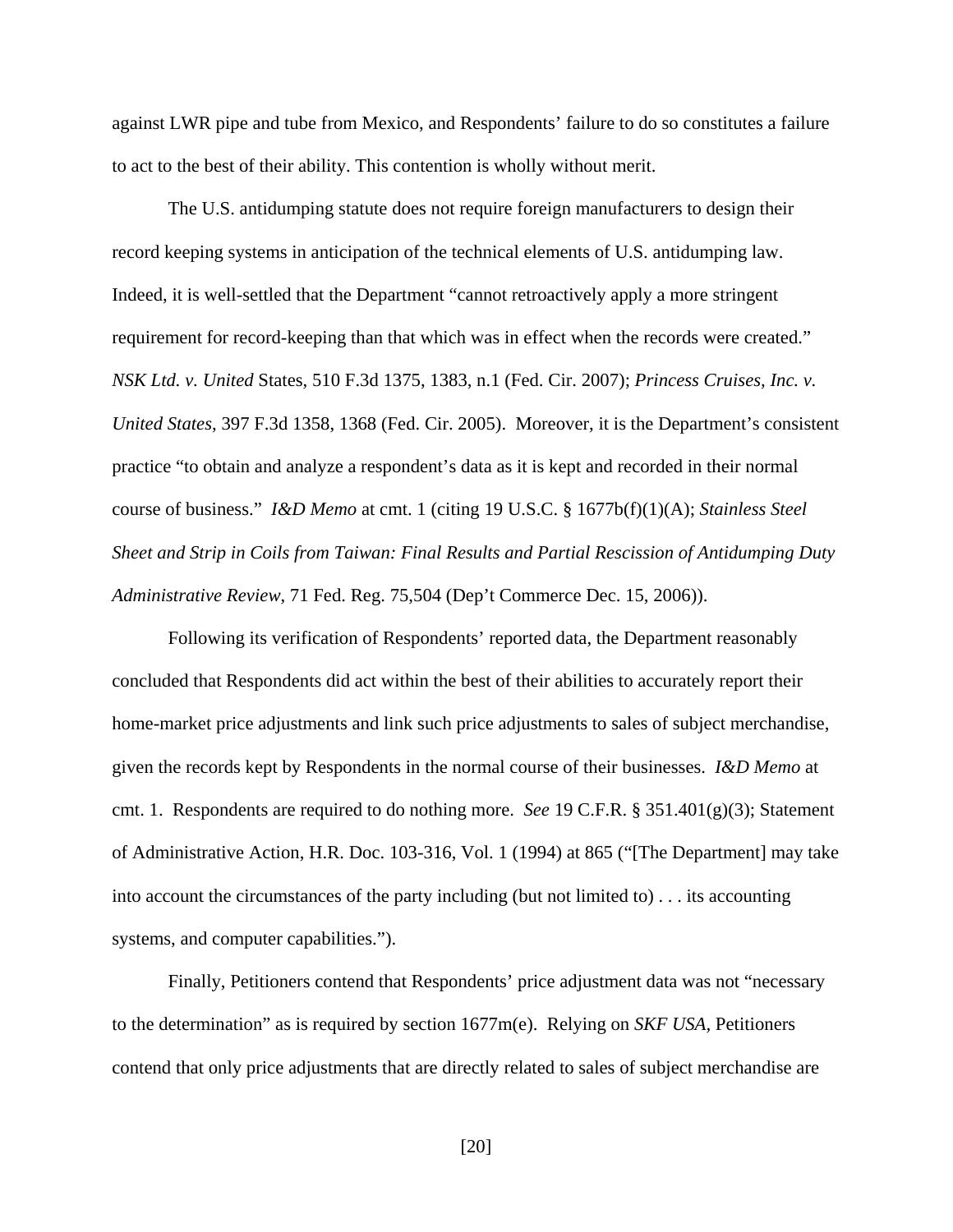"necessary to the determination." This argument falls short for two reasons. First, the Department did conclude that each of Respondents' claimed price adjustments was linked to sales of subject merchandise by virtue of Respondents' allocation methodologies. Second, as discussed below, to the extent that the court's decision in *SKF USA* might have required more specific reporting than Respondents were able to provide, that decision was superseded by Congress's subsequent enactment of 19 U.S.C. § 1677m(e).

# **3. The** *SKF USA* **Decision Is Inapplicable in Light of the Subsequent Enactment of 19 U.S.C. § 1677m(e)**

Petitioners argue that the court in *SKF USA* interpreted 19 U.S.C. § 1673 (1994) to

preclude the Department from considering any price adjustments that Respondents have not

proven to relate solely to merchandise that is subject to the relevant antidumping duty

investigation. 19 U.S.C. § 1673 (1994) provides, in pertinent part:

If . . . a class or kind of foreign merchandise is being . . . sold in the United States at less than its fair value, [and a domestic industry is injured by the dumping] then there shall be imposed upon such merchandise an antidumping duty . . . in an amount equal to the amount by which the foreign market value exceeds the United States price for the merchandise.

The court in *SKF USA* stated the following concerning section 1673:

The statutory language thus requires that the antidumping duty be calculated on the basis of the difference between the [fair market value] and [United States price] for the "merchandise;" *i.e.* "the foreign merchandise [which] is being . . . sold in the United States at less than its fair value." Price adjustments granted on goods outside the scope of the antidumping duty order are irrelevant to calculating the [fair market value] of goods within the scope of the antidumping duty order; they simply play no part in determining the [fair market value] of the in-scope goods themselves. The statutory language therefore precludes the use of price adjustments granted on sales of goods outside the scope of the antidumping duty order.

*SKF USA*, 180 F.3d at 1376.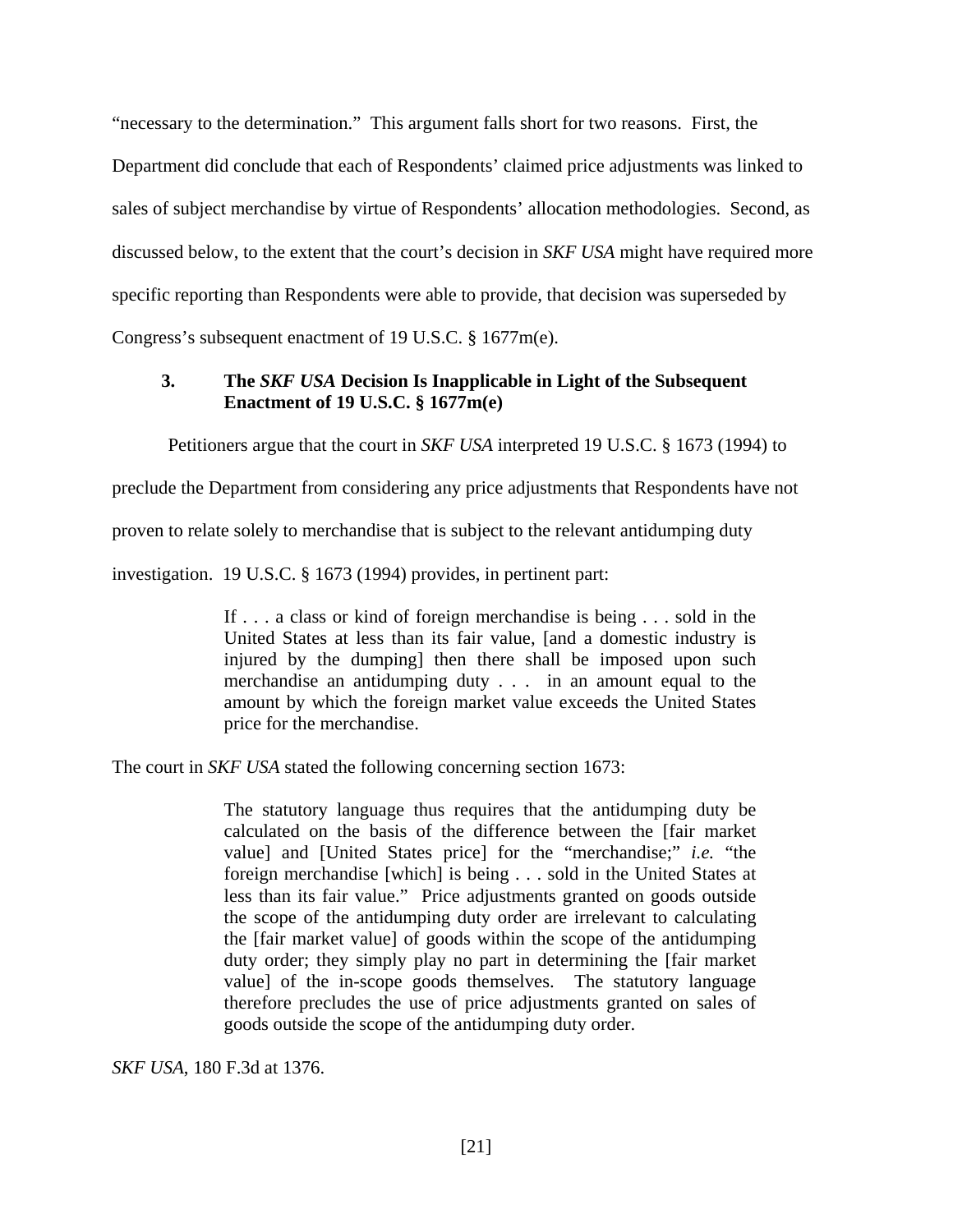Petitioners contend that *SKF USA*'s holding that "price adjustments granted on goods outside the scope . . . are irrelevant," *id.*, prohibits the Department from accepting the price adjustments that were not granted specifically on sales of subject merchandise and recorded in Respondents' records as such.

 Petitioners also argue that while 19 U.S.C. § 1677m(e) may allow the Department to relax its information-reporting requirements under certain circumstances, it does not allow the Department to ignore the statute's other requirements. Thus, they argue, *SKF USA*'s conclusion that section 1673 prohibits consideration of price adjustments that are not limited to in-scope merchandise is unaffected by enactment of section 1677m(e).

Petitioners' reliance on *SKF USA* is unfounded for two reasons. First, *SKF USA*  interprets the antidumping statute as it read prior to enactment of 19 U.S.C. § 1677m(e), and several courts have noted the strictures of *SKF USA* no longer apply in light of 19 U.S.C. § 1677m(e)'s mandate that the Department relax its reporting requirements. Second, even if *SKF USA* did still govern the Department's acceptance of Respondents' claimed price adjustments, it is likely that Respondents' methods for reporting such price adjustments would comply with the court's holding in *SKF USA*.

 The *SKF USA* decision affirmed the Department's practice as it existed prior to enactment of the Uruguay Round Agreements Act ("URAA")*, i.e.,* that the Department would only accept price adjustments in the form of direct selling expenses if such adjustments were reported on a transaction-specific basis, thereby assuring that the claimed adjustments were limited to merchandise within the scope of the relevant antidumping duty investigation. *SKF USA*, 180 F.3d at 1375; *Antifriction Bearings (Other than Tapered Roller Bearings) and Parts* 

[22]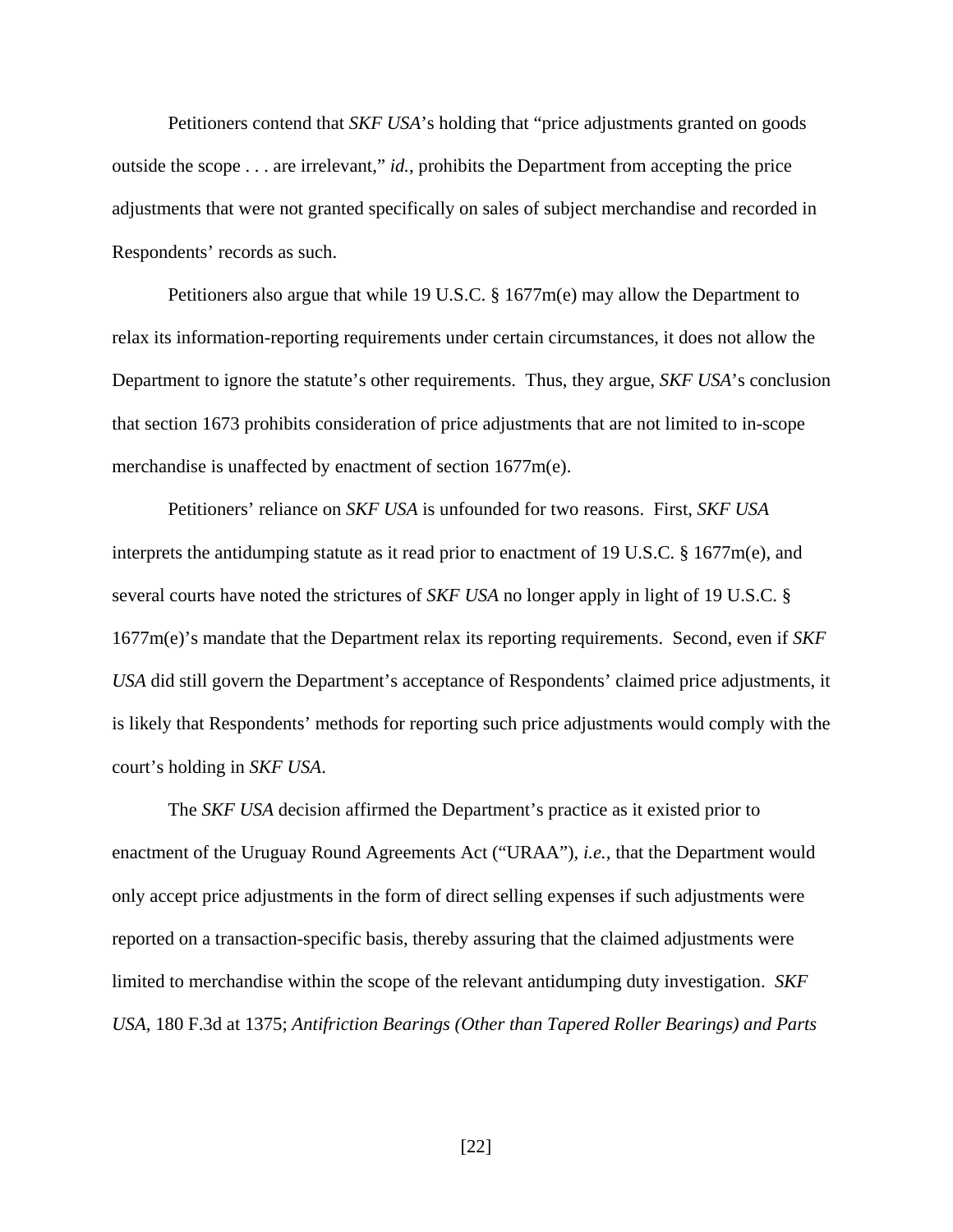*Thereof from France, et al.: Final Results of Antidumping Administrative Review*, 60 Fed. Reg. 10,900, 10,929 (Dep't Commerce Feb. 28, 1995).

 The relevant facts in *SKF USA* and the Department practice that it affirmed predate the enactment of 19 U.S.C. § 1677m(e) in 1994 as part of the URAA. *SKF USA*, 180 F.3d at 1372 n.1 (acknowledging enactment of the URAA, but determining that pre-URAA law was applicable because the administrative review at issue was initiated prior to the date of enactment of the URAA.) Following enactment of section  $1677m(e)$ , the Department revised its data reporting requirements and promulgated 19 C.F.R. § 351.401(g) which, as discussed, *supra*, authorizes the reporting methodologies used by Respondents in this case. *See Torrington Co. v. United States*, 146 F. Supp. 2d 845, 894 (Ct. Int'l Trade 2001).<sup>[16](#page-22-0)</sup>

 The U.S. Court of Appeals for the Federal Circuit has addressed and rejected arguments substantially similar to those put forward by Petitioners. In *NTN CAFC*, the Federal Circuit upheld the CIT's determination that the Department properly accepted various price adjustment allocations, including post-sale billing adjustments in which a lump-sum adjustment was made against a customer's account for in-scope and out-of-scope merchandise and reported to the

1

<span id="page-22-0"></span><sup>&</sup>lt;sup>16</sup> Prior to enactment of the URAA, Commerce separated price adjustments into direct and indirect selling expenses. *SKF USA*, 180 F.3d at 1375. Direct selling expenses were those price adjustments that varied based on the quantity of merchandise sold and were directly related to particular sales. Indirect selling expenses were the opposite. *Id.* at 1375 n.6. Following enactment of the URAA, the Department abandoned its treatment of price adjustments as selling expenses, either direct or indirect. *See Antifriction Bearings (Other Than Tapered Roller Bearings) and Parts Thereof From France, Germany, Italy, Japan Singapore, and the United Kingdom*, 62 Fed. Reg. 2,081 (Dep't Commerce Jan. 15 1997), as amended, 62 Fed. Reg. 2,130 (Dep't Commerce Jan. 15, 1997). The Department's post-URAA practice is to evaluate all price adjustments on the basis of its post-URAA regulations and the requirements of section 1677m(e). The Department's change in practice further undermines the continued validity of *SKF USA* because the analytical framework that the court affirmed no longer exists.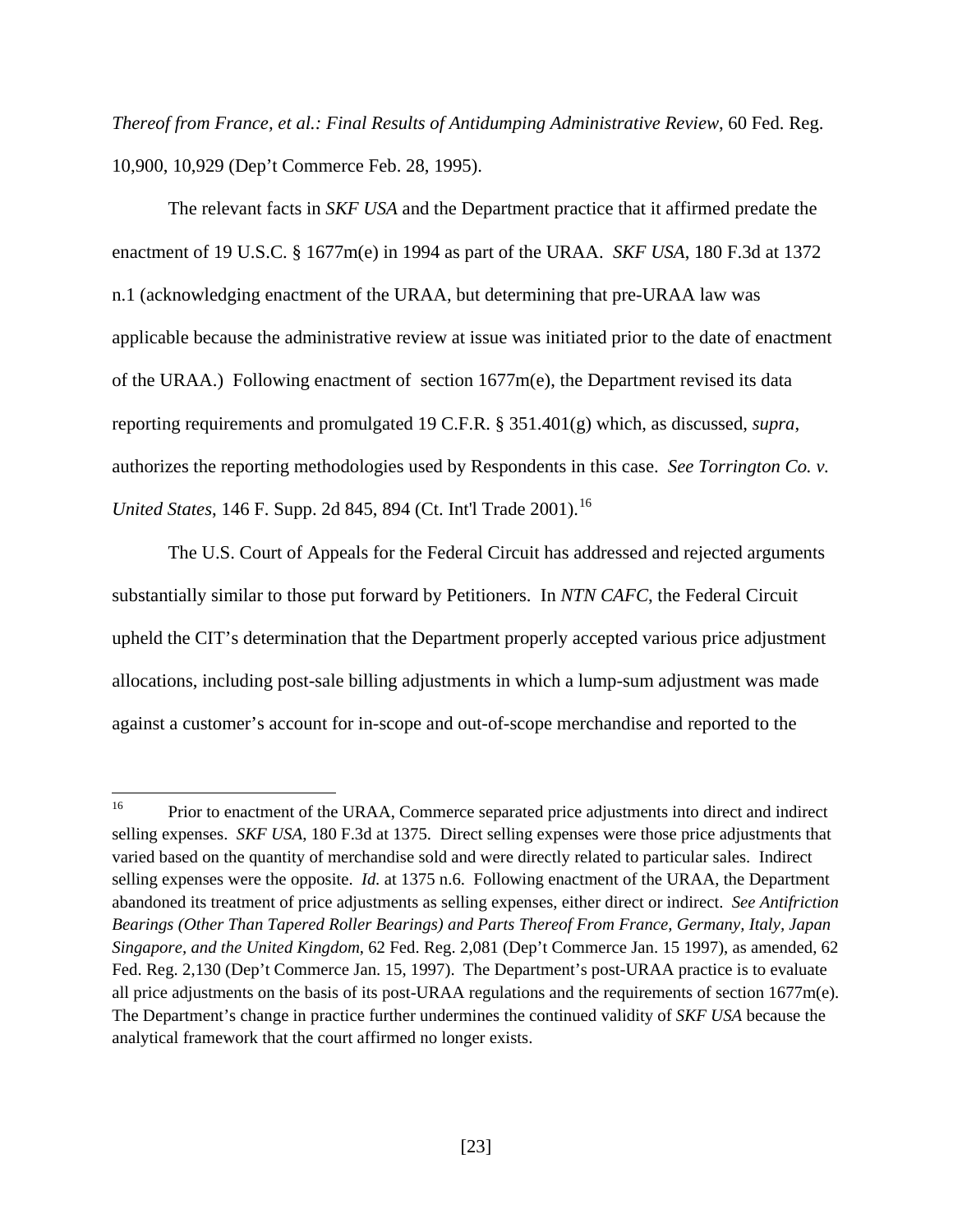Department as a proportionate allocation to in-scope and out-of-scope merchandise. *NTN CAFC*, 295 F.3d at 1267-68.

On appeal from the CIT's decision upholding Commerce's acceptance of this approach, the Federal Circuit expressly approved the Department's acceptance of "price adjustments [that] were calculated with, and likely included, sales not within the scope of the antidumping duty order," *id.*, because the reporting methodologies used by the respondent complied with 19 U.S.C. § 1677m(e). The appellate court did so despite Petitioners' argument that Respondents' allocated approach was barred by *SKF USA. Id.* 

As recognized by the CIT, "[i]n light of Commerce's clear authority to reevaluate its treatment of [price adjustments], the pre-URAA judicial precedents are no longer relevant." *Torrington*, 146 F. Supp. 2d at 894 (finding that the Department's acceptance of price adjustments on a customer-specific basis was supported by the Department's post-URAA administrative practice and expressly upholding the Department's acceptance of customerspecific billing adjustments that were allocated over both subject and non-subject merchandise because the respondents were able to comply with the post-URAA regulatory test for the acceptance of such information).

 We agree with the CIT's reasoning in *Torrington*. To the extent *SKF USA* holds that Commerce may not accept price adjustment allocation methodologies that include out of scope merchandise, that holding is rendered irrelevant by the passage of section  $1677m(e)$  and its express mandate that Commerce accept imperfect information. Moreover, we are bound by the Federal Circuit's affirmation in *NTN CAFC* of the Department's practice of accepting allocation

[24]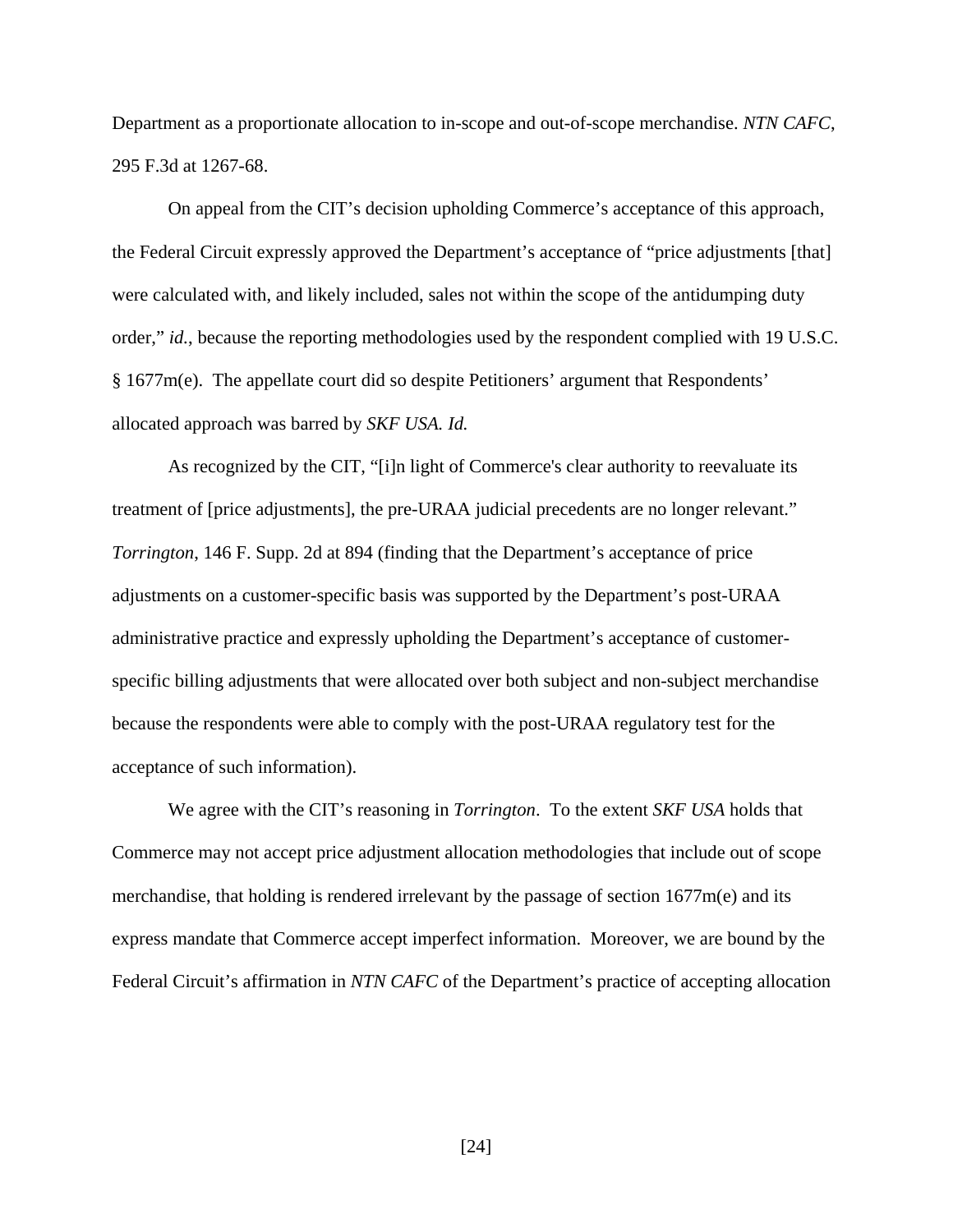methodologies that meet the requirements of section 1677m(e). Accordingly, the Panel finds Petitioners' reliance on *SKF USA* unpersuasive.<sup>[17](#page-24-0)</sup>

 Finally, Petitioners reading of *SKF USA* is overbroad. In *SKF USA,* the Federal Circuit upheld the Department's denial of certain home-market price adjustments because "SKF provided no means of identifying and segregating billing adjustments paid on non-scope merchandise," and SKF could not provide any evidence to support the conclusion that the billing adjustments were limited to in-scope merchandise. *SKF USA*, 180 F.3d at 1376; *NTN CAFC*, 295 F.3d at 1267. However, the *SKF USA* court also noted that allocation methodologies are, in principle, perfectly acceptable so long as the reporting entity endeavors to remove adjustments granted on the basis of non-subject merchandise. *SKF USA*, 180 F.3d at 1376. After acknowledging that the Federal Circuit "accepted allocations of rebates on in-scope and out-ofscope merchandise" in its previous decision in *Smith-Corona*, 713 F.2d at 1579-1580), the *SKF USA* court stated that:

> We perceive no conflict between *Smith-Corona* and our holding today. In *Smith-Corona*, this court approved of a method of calculating an adjustment to foreign market value in which the

 $\overline{a}$ 

<span id="page-24-0"></span><sup>17</sup> In neither *NTN Bearing Corp*. (as affirmed by *NTN CAFC*) nor *Torrington* does it appear that Respondents went to the same lengths to remove the effects of non-subject merchandise as Prolamsa and, in particular, Maquilacero did in the investigation at issue here. Nevertheless, the price adjustments claimed in both cases were accepted by the courts. Notably, the post-sale billing adjustment at issue in *NTN Bearing* involved a less precise allocation methodology than those at issue in this case. Respondents in *NTN Bearing* simply averaged the price adjustment over all of the relevant transactions on a customer's account and claimed the proportion of the adjustment that related to the subject merchandise, rather than specifically linking the claimed price adjustment to invoice line items. *NTN Bearing Corp.*, 104 F. Supp. 2d at 149-155*.* Thus, it appears that Commerce's acceptance of Prolamsa's and Maquilacero's price adjustments manifests a more rigorous application of the Department's practice than has already passed muster with the reviewing courts. *See id.*, *aff'd NTN CAFC* 295 F.3d at 1267-68(Fed. Cir. 2002); *Torrington*, 146 F. Supp. 2d at 893-94.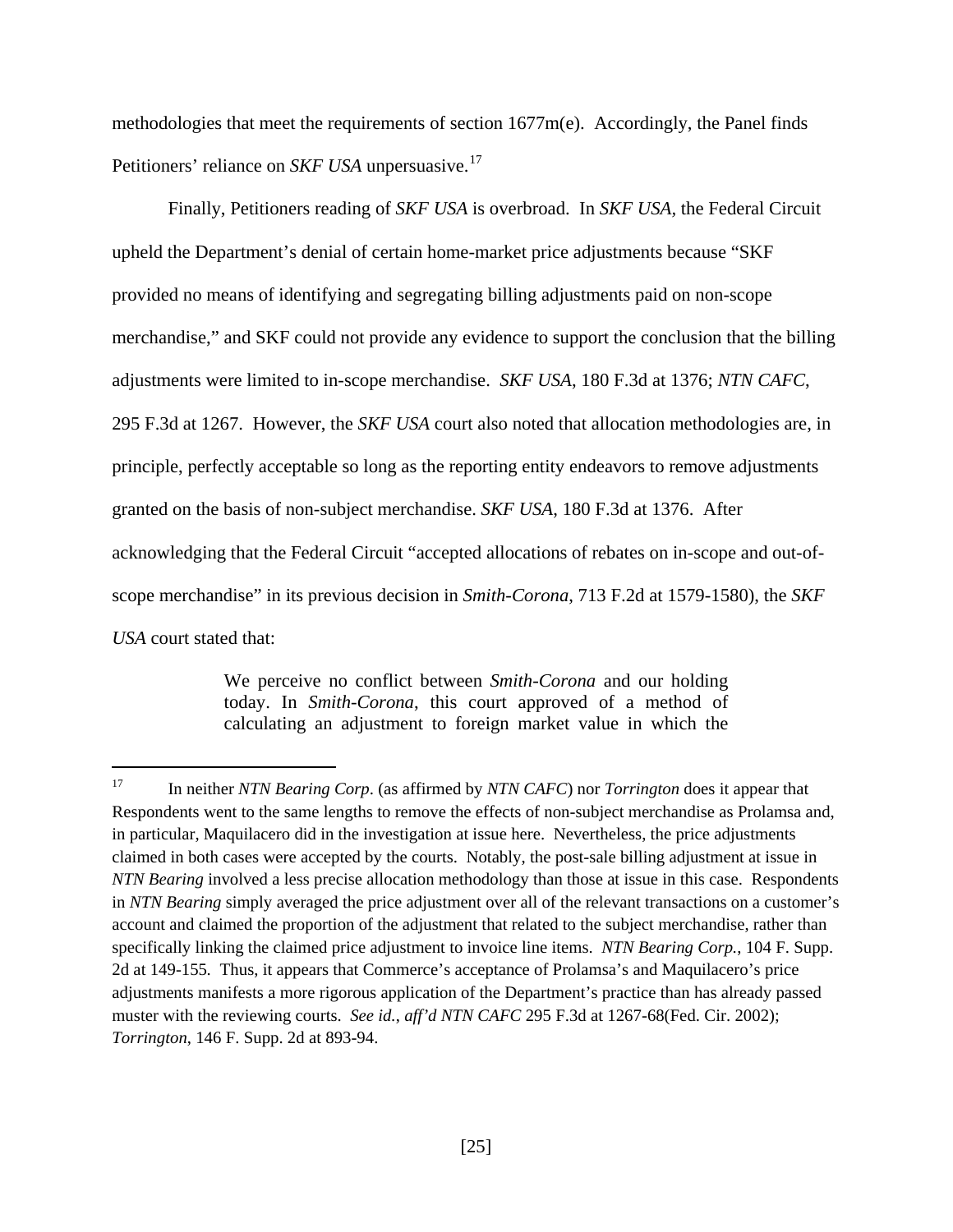total rebates paid by the manufacturer (on both in-scope and outof-scope goods) was divided by the percentage of the rebated sales which represented sales of in-scope goods. This calculation "yielded the rebate amount per unit allowed as an adjustment to foreign market value." The *Smith-Corona* court noted that "despite the necessity of apportionment calculations to unravel the rebate transactions, the cost of the rebates can be directly correlated with specific merchandise using verified cost and sales information." Since the claimed adjustments could be directly correlated with specific merchandise, there was no question in *Smith-Corona* of adjustments on merchandise outside the scope of an antidumping duty order being used in the calculation of antidumping duties. The holding of *Smith-Corona* is in no way inconsistent with the in-scope/out-of-scope rule that we adopt today.

### *SKF USA*, 180 F.3d at 1376 (internal citations omitted).

 Thus, the *SKF USA* court did not preclude allocated price adjustments in all circumstances, merely in those instances in which, as was the case in *SKF USA*, respondents "provide[] no means of identifying and segregating [] adjustments paid on non-scope merchandise." *Id.* at 1377; *see also NTN CAFC*, 295 F.3d at 1267-68 (stating that "In *SKF USA*, we upheld Commerce's refusal to accept SKF USA's billing adjustments because Commerce found that 'SKF provided no means of identifying and segregating billing adjustments paid on non-scope merchandise'" and noting that "In *Smith-Corona*, we affirmed Commerce's acceptance of out-of-scope sales figures because proper apportionment reasonably correlated the adjustments to sales of in-scope merchandise."). As we have discussed, Prolamsa and Maquilacero went to significant lengths to limit their claimed price adjustments to sales of subject merchandise. Thus, Petitioners' suggestion that *SKF USA* requires all price adjustments to be recorded on a product-specific basis cannot be squared with the language with the decision itself. Accordingly, we deny Petitioners' request for remand on this issue.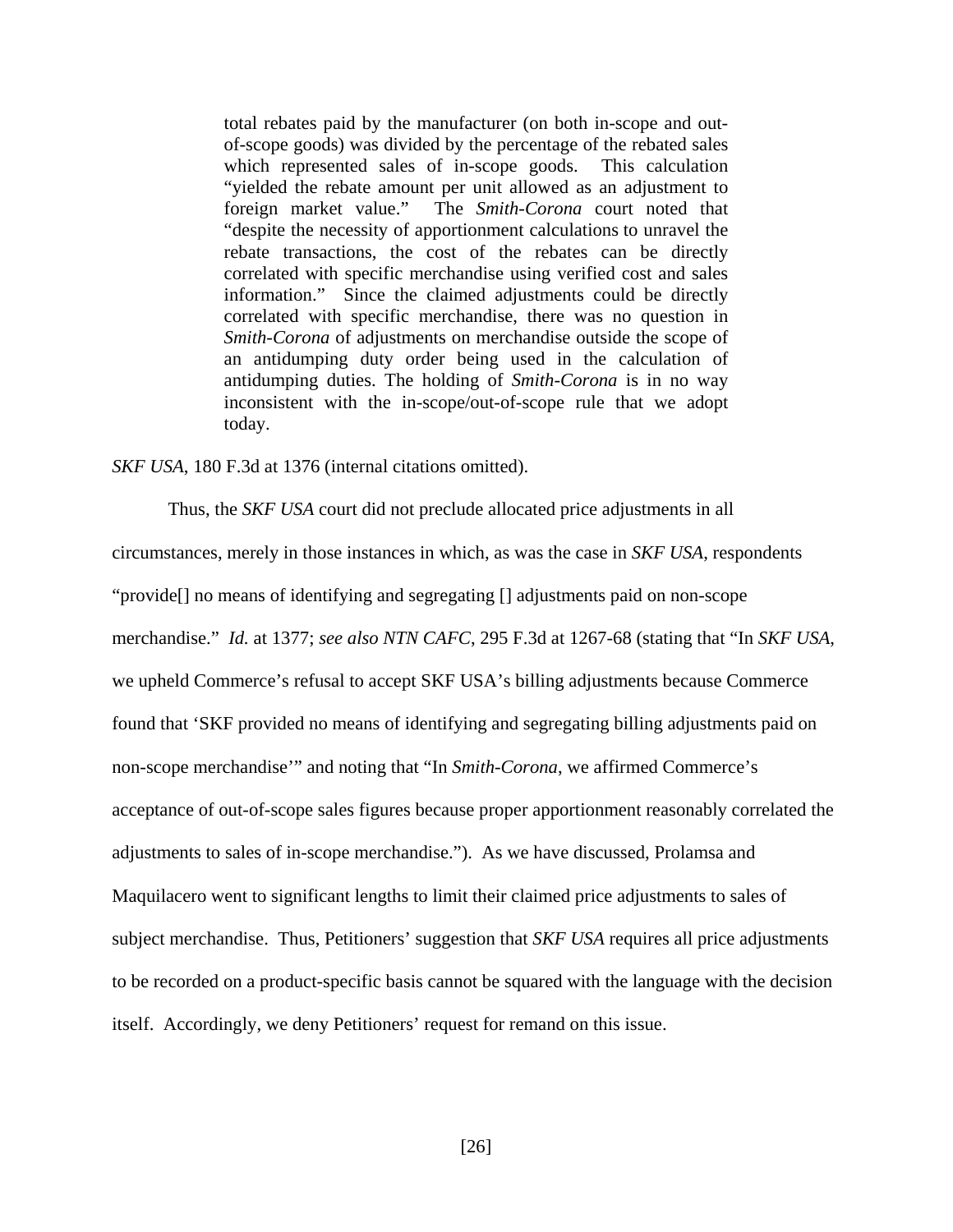### **Offsetting Positive Dumping Margins with Negative Dumping Margins**

 In calculating a respondent's final dumping margin, "Commerce may compare a weighted-average of normal values to a weighted-average of the export or constructed export prices of comparable merchandise, or it may compare the normal values of individual transactions to the export prices or constructed export prices of individual transactions for comparable merchandise." 19 U.S.C. § 1677f-1(d)(1)(A)(i)-(ii). When Commerce applies the first methodology (commonly called the "average-to-average" methodology) during an investigation, it usually divides the export transactions into groups based on models of merchandise levels of trade at which it is sold. 19 C.F.R. § 351.414(d)(2). Commerce then compares an average of the export prices or constructed export prices of the transactions within one averaging group to the weighted-average of normal values of such sales. 19 C.F.R. § 351.414(d)(1). *See Searing Indus. v. United States*, 662 F. Supp. 2d 1327, 1330 (Ct. Int'l Trade 2009).

 In its investigation of LWR pipe and tube from Mexico, the Department elected to calculate the weighted-average dumping margin of the subject merchandise. *I&D Memo* at cmt. 3. To determine the weighted-average dumping margin of LWR pipe and tube from Mexico the Department subtracted the so-called "negative margins,"<sup>[18](#page-26-0)</sup> on transactions where there were negative margins, from the positive margins on the remaining transactions. *Id.* 

The Department's methodology in the LWR pipe and tube from Mexico *Final Determination* reflects a recent change in the Department's administrative practice. Prior to the

<span id="page-26-0"></span> $18<sup>°</sup>$ "Negative dumping margins" represent the extent to which the normal value of subject merchandise was lower than its export price to the U.S. market for sales in which that was the case.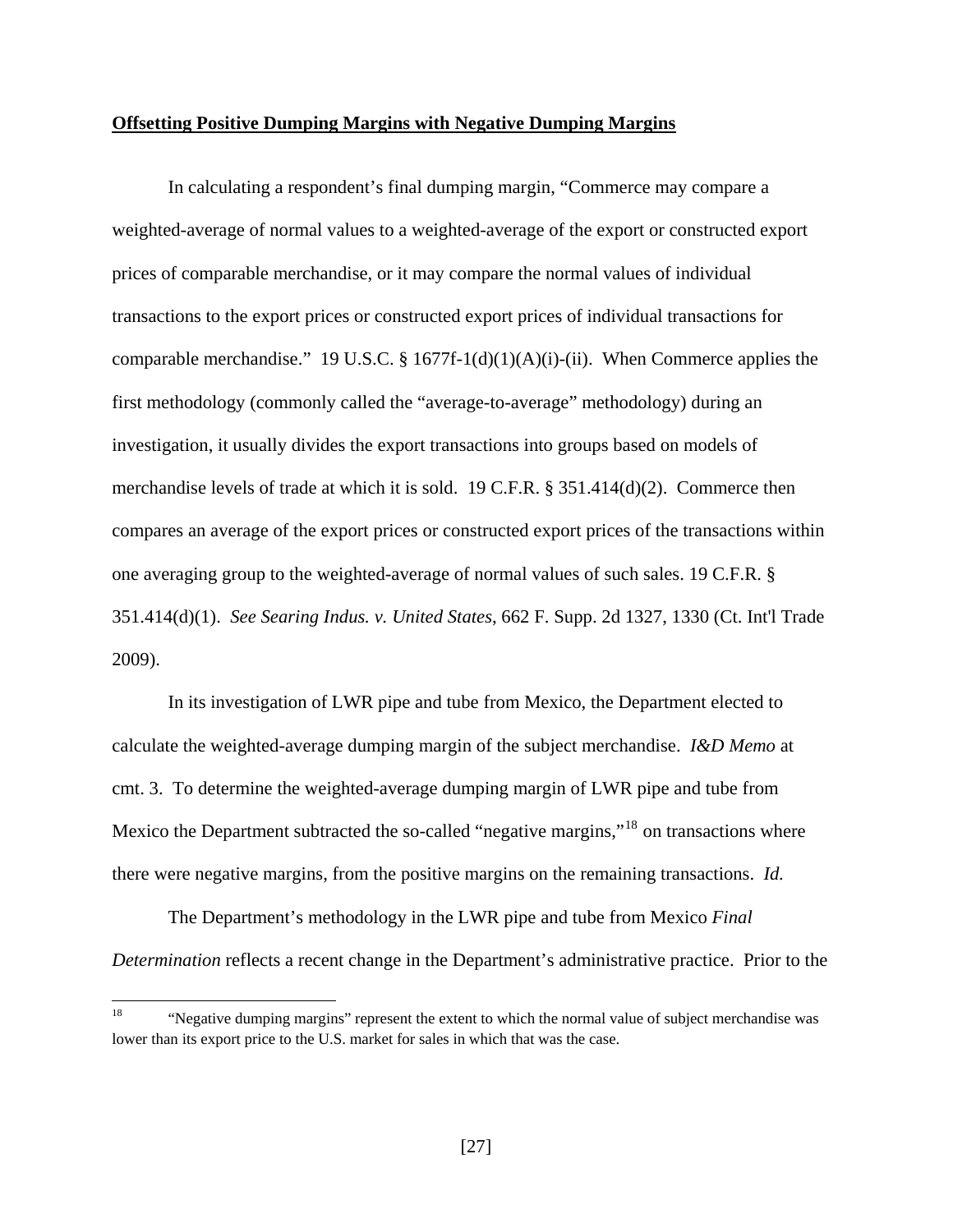publication of *Antidumping Proceedings: Calculation of the Weighted-Average Dumping Margin During an Antidumping Investigation; Final Modification*, 71 Fed. Reg. 77,722 (Dep't Commerce Dec. 27, 2006) ("*Final Modification*"), it had been the Department's practice to "perform average-to-average comparisons in investigations without treating the results of a comparison where average export price or constructed export price exceeds average normal value (*i.e.*, negative dumping margins) as an offset to positive margins." Gov. Br. at 66. Rather, it was the Department's practice to set the value of negative margins at zero for the purposes of calculating the weighted-average dumping margin. This practice was appropriately referred to as "zeroing." The result of zeroing is that only sales-at-less than fair value are considered in the calculation of final dumping margins and all non-dumped sales are excluded from consideration.[19](#page-27-0) Prior to the Department's discontinuance of zeroing, the Federal Circuit had sustained zeroing as a lawful exercise of the Department's discretion. *See Corus Staal BV v. United States*, 395 F.3d 1343, 1349 (Fed. Cir. 2005) ("*Corus Staal I*"); *Corus Staal BV v. United*  States, 502 F. 3d 1370, 1372-74 (Fed. Cir. 2007) ("*Corus Staal II*"); *Timken Co. v. United States*, 354 F.3d 1334 (Fed. Cir. 2004).

Petitioners contend that 19 U.S.C. § 1677(35)(A) precludes "Commerce from considering a negative margin as a dumping margin, and requires thus that Commerce exclude negative margins from the calculation of the [] weighted-average dumping margin ratio." Pet. Br. at 44. Section 1677(35)(A) defines the term "dumping margin" as "the amount by which the normal

<span id="page-27-0"></span><sup>19</sup> 19 The Department discontinued its zeroing practice in the *Final Modification* in response to an October 2005 World Trade Organization ("WTO") dispute settlement panel determination that the zeroing practice is inconsistent with Article 2.4.2 of the Agreement on Implementation of Article VI of the General Agreement on Tariffs and Trade 1994 ("Antidumping Agreement") (*reprinted in* 1H.R. Doc. No. 316, 103d Cong., 2d Sess. 1453).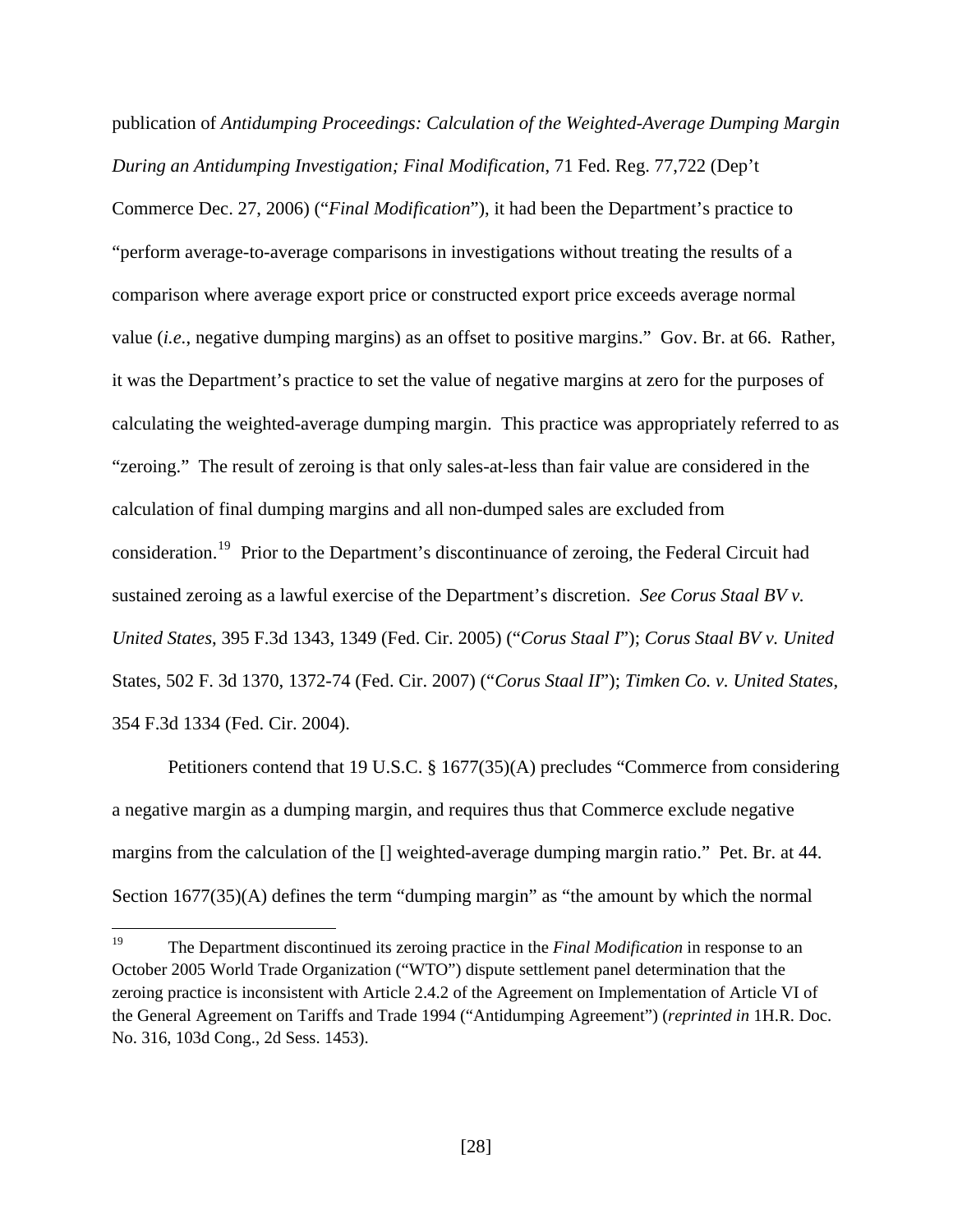value exceeds the export price or constructed export price of the subject merchandise."

Petitioners further contend that *Timken* and *Corus Staal I* and *II* do not control the Department's current practice because there is a substantive difference between "zeroing," where negative margins are replaced with zeros in the calculation of dumping margins (affirmed in *Corus Staal I*  and *II* and *Timken* as a lawful exercise of the Department's discretion), and "offsetting," where negative margins are subtracted from positive margins (which Petitioners contend is barred by the unambiguous terms of section 1677(35)(A)).Rather, Petitioners contend, the statute requires Commerce to "disregard" negative dumping margins.

Additionally, Petitioners contend that the Department's consideration of negative margins is inconsistent because Commerce has limited its offsetting methodology to antidumping investigations, while continuing to apply zeroing in the context of antidumping administrative reviews. They argue that in *Corus Staal I* the Federal Circuit held that section 1677(35)(A) applies to both antidumping investigations and administrative reviews. They therefore conclude that the Department's determination to continue zeroing in the context of administrative reviews binds Commerce to the same methodology in the context of an investigation.

The statute defines the individual "dumping margin" at 19 U.S.C § 1677(35)(A) and the aggregated "weighted-average dumping margin" at 19 U.S.C. § 1677(35)(B), as follows:

#### Dumping margin

The term "dumping margin" means the amount by which the normal value exceeds the export price or constructed price of the subject merchandise.

# Weighted average dumping margin

The term "weighted average dumping margin" is the percentage determined by dividing the aggregate dumping margins for a specific exporter or producer by the aggregate export prices and constructed export of such exporter or producer.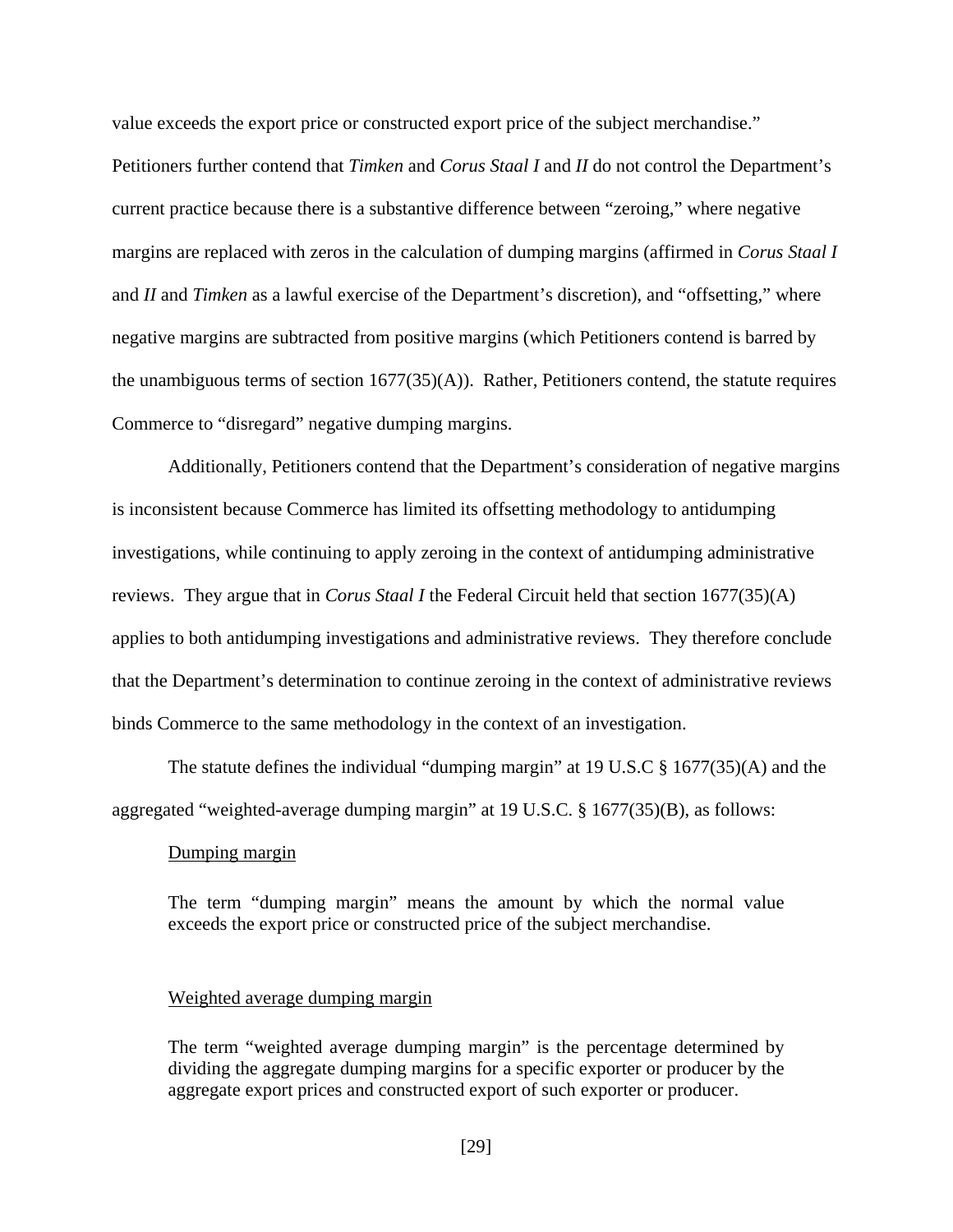The Court of Appeals for the Federal Circuit concluded in *Corus Staal* and *Timken* that this statutory language is ambiguous, and that Commerce's former "zeroing" practice was a reasonable interpretation of the statute and therefore a lawful exercise of the Department's discretion, stating:

> We conclude Commerce based its zeroing practice on a reasonable interpretation of the statute. First, while the statutory definitions do not unambiguously preclude the existence of negative dumping margins, they do at a minimum allow for Commerce's construction. Basically, one number "exceeds" another if it is "greater than" the other, meaning it falls to the right of it on the number line. Here, because Commerce's zeroing practice is a reasonable interpretation of the statutory language, we do not question it in light of other reasonable possibilities.

*Timken*, 354 F. 3d at 1342; *accord, Corus Staal I,* 395 F. 3d at 1347; *Corus Staal II*, 502 F. 3d at 1372.

Inherent in the Department's discretionary authority to "zero" dumping margins is discretionary authority not to "zero" dumping margins. The Department exercised this discretion in its 2005 *Final Modification*, after following appropriate procedures. Petitioners appear to accept that Commerce may lawfully decline to "zero" dumping margins. Pet. 57(1) Br. at 49. They contend instead that the statute bars Commerce from "offsetting" dumping margins.

The Panel is not persuaded that the same statutory provision that the Federal Circuit found to be ambiguous with respect to "zeroing" is explicit with respect to offsetting. The crux of Petitioners argument is that the court in *Timken* found only the single word "exceeds" in section  $1675(35)(A)$  to be ambiguous, but did not find any other language in the same provision, particularly the phrase, "normal value exceeds," to be ambiguous. It is the phrase, "normal value exceeds," that Petitioners contend bars Commerce's consideration of "negative" margins. We find Petitioners' reading of *Timken* to be too narrow by far. Plainly, the court's analysis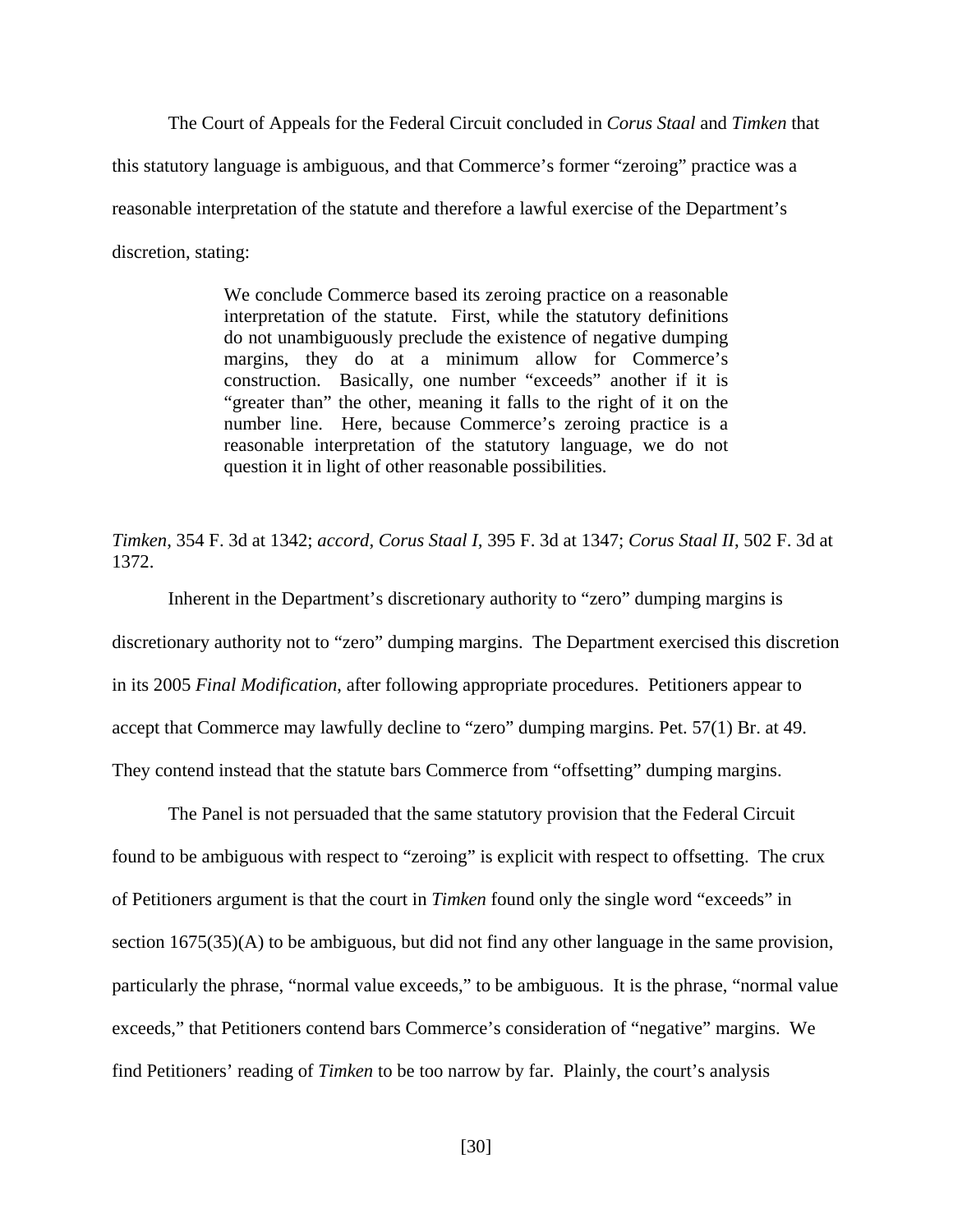implicates the provision as a whole, as the language quoted above demonstrates. The court's holding in *Timken*, as affirmed by *Corus Staal I* and *II*, is not based on a single word plucked from its context in the statute.

Moreover, Petitioner's argument rests on semantics more than substance. Petitioners' Rule 57(1) brief demonstrates the effect of "disregarding" of negative margins is undistinguishable from Commerce's former "zeroing" practice. Pet. 57(1) Br. at 49-51. A discretionary practice does not become mandatory merely by changing its label.

Although the Panel is not bound by decisions of the U.S. Court of International Trade, we may take note of their instructive value. In that context, we note that in two cases the CIT has addressed – and rejected – arguments similar or identical to those made by Petitioners here. In *U.S. Steel Corp. v. United States*, 637 F. Supp. 2d 1199 (Ct. Int'l Trade 2009), plaintiff domestic industry members challenged Commerce's application of the new "offset" methodology described in its *Final Modification* in a particular Section 129 proceeding,<sup>[20](#page-30-0)</sup> arguing that the use of "offsetting" and the failure to use "zeroing" was not in accordance with U.S. antidumping law. *U.S. Steel*, 637 F. Supp. 2d at 1203-04. Plaintiffs also alleged that Commerce's application of the methodology outlined in the *Final Modification* to reach the final results of the Section 129 Proceeding was not in accordance with U.S. law. *Id.* at 1204. The CIT rejected these arguments. Using the two-step analysis outlined in *Chevron*, the court held that Commerce's interpretation

<span id="page-30-0"></span> $20\,$ 20 *See Implementation of the Findings of the WTO Panel in US—Zeroing (EC): Notice of Determinations Under Section 129 of the Uruguay Round Agreements Act and Revocations and Partial Revocations of Certain Antidumping Duty Orders*, 72 Fed. Reg. 25,261 (Dep't Commerce May 4, 2007) ("Section 129 Proceeding").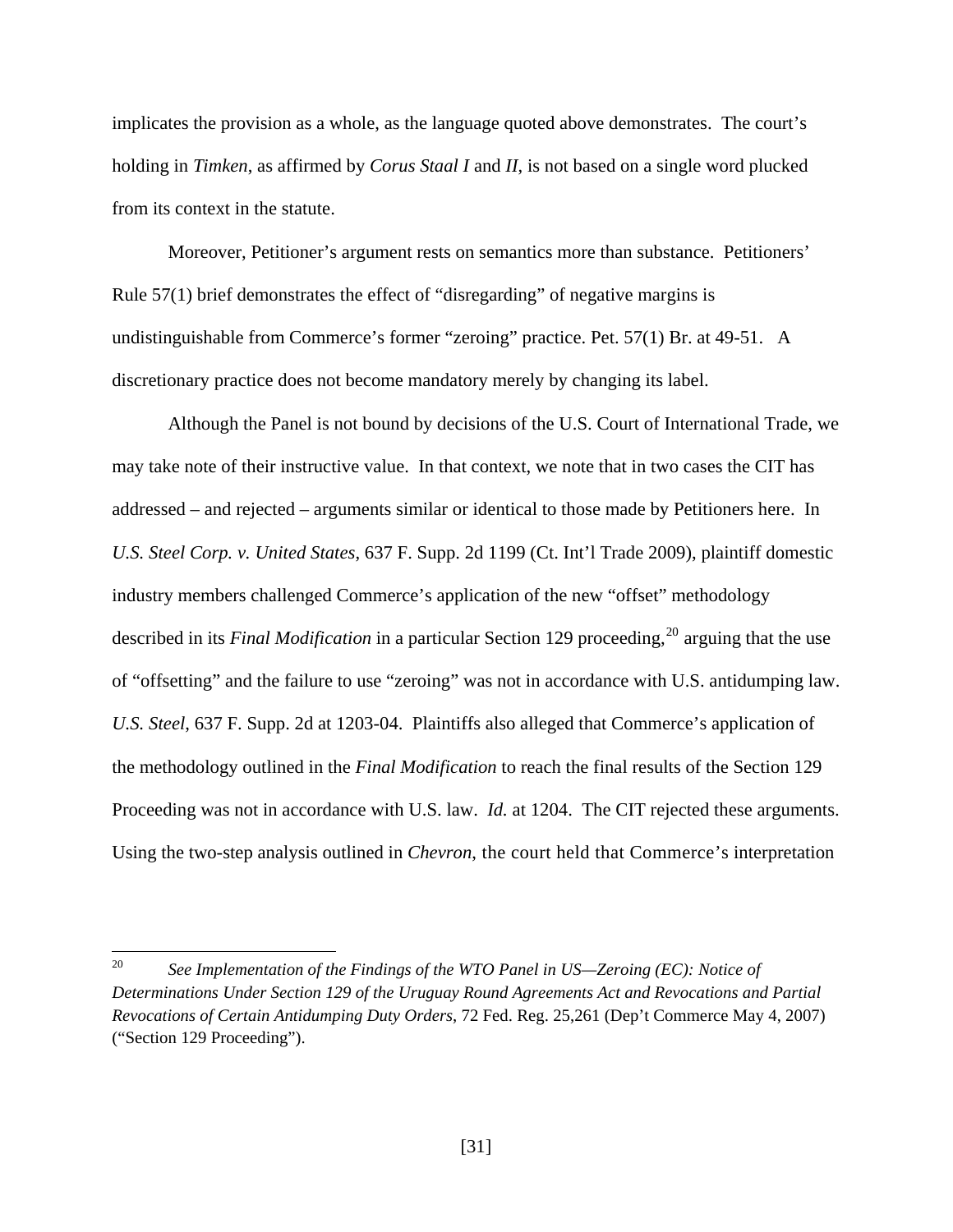and application of the antidumping statute does comport with U.S. law. *Id*. at 1212. The

reasoning of the CIT in *U.S. Steel* is instructive:

Just as the Federal Circuit has repeatedly found that the pertinent antidumping statutes do not unambiguously reveal Congress's position on the issue of zeroing, this court similarly finds that a clear Congressional intent or purpose on the question of offsetting is absent from the statutes at issue. According to § 1677(34), subject merchandise is dumped into the U.S. if it is sold, or likely to be sold, at less than fair value. § 1677(34)*.* **That definition, on its face, merely provides the core explanation for that term, which appears frequently throughout several antidumping statutes. The term does not, however, speak to any one method for determining whether sales made fairly or unfairly**, nor does it state the types of sales that Commerce must consider when making an antidumping determination. In other words, the definition housed in § 1677(34) is limited, explicitly defining a term that describes the behavior which the antidumping system aims to eradicate.

*Id.* at 1210 (emphasis added). The court went on to state: "In other words, the central point of *Timken* is that Congress, in crafting the statutory definitions of 'dumping margin' and 'weightedaverage dumping margin,' did not address whether Commerce must (1) employ a certain methodology to calculate the dumping margins for the subject merchandise, and (2) consider only certain values – positive, negative, or both – as a 'dumping margin' when calculating the weighted-average dumping margin." *Id.* at 1211.

The *Searing* decision is even more instructive in that it involved the same plaintiffs as Petitioners here, presenting essentially the same arguments that Petitioners present here. In *Searing*, Plaintiffs similarly challenged Commerce's "offset" methodology, and specifically Commerce's inclusion of negative margins in the calculation of the weighted-average dumping margin. *Searing*, 662 F. Supp. 2d at 1332. Plaintiffs in *Searing* also argued, as do Petitioners here, that 19 U.S.C § 1677(35) has a plain meaning that bars the offset methodology. *Id.* The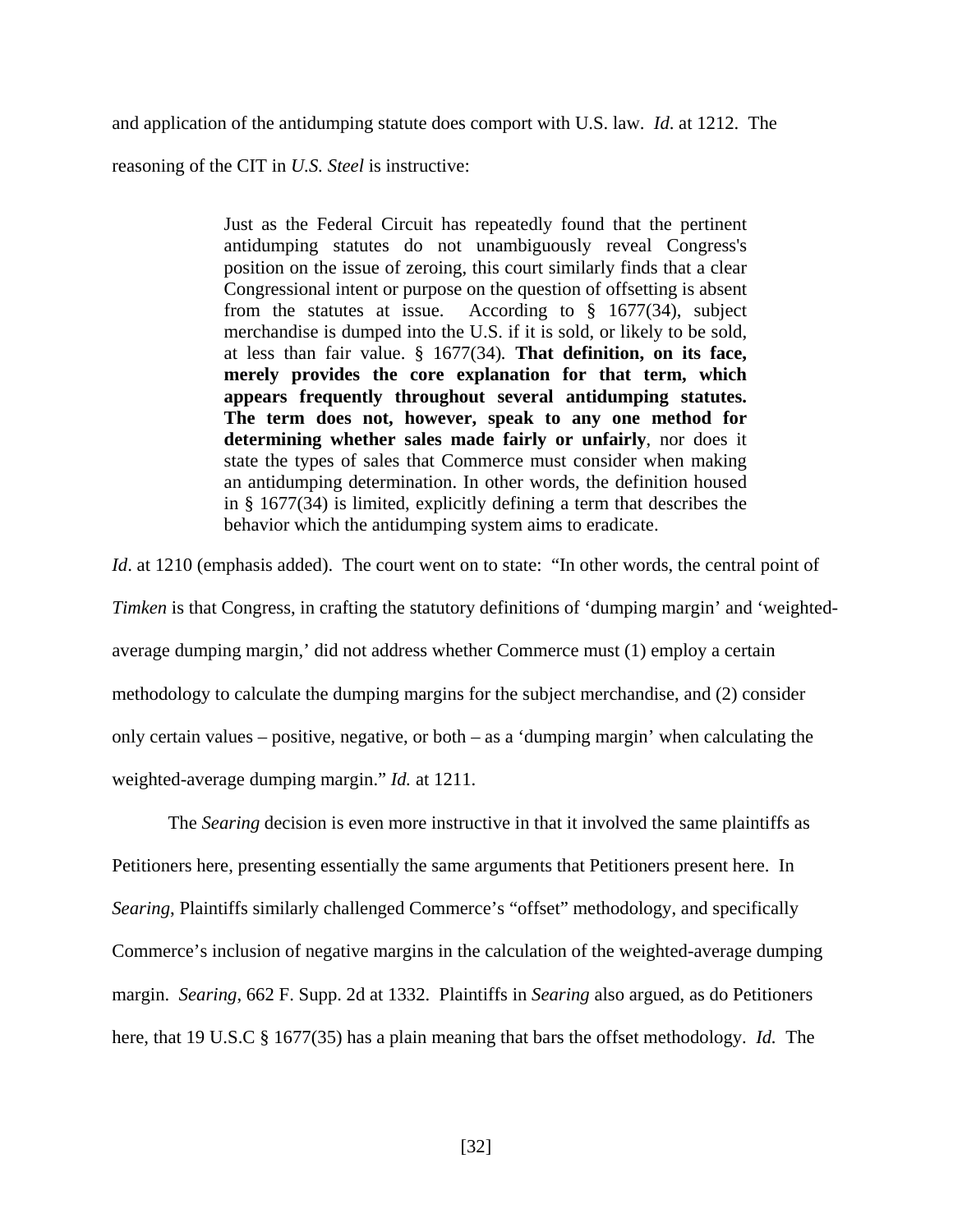*Searing* court held that these issue had been settled by the Federal Circuit in *Timken* and *Corus* 

*Staal I*, stating:

Although plaintiffs attempt to distinguish the two cases, *Timken* and *Corus Staal I* direct the outcome here. Each case relied on the rules of statutory construction set out in [*Chevron*]*,* to find that Commerce's former zeroing methodology was a permissible construction of 19 U.S.C. § 1677(35)(A). Using *Chevron's* first step, each case examined 19 U.S.C. § 1677(35)(A) and found, in the context of unfair trade laws, the word "exceeds" to be ambiguous and the statute overall to "not directly speak to the issue" of whether only positive dumping margins might be included in weighted-average dumping margins calculations. *Timken,* 354 F. 3d at 1342.Thus, using *Chevron's* second step, the Federal Circuit considered whether Commerce made a reasonable choice within a gap left open by Congress. *Chevron,* 467 U.S. at 866*.* 

*Searing*, 662 F. Supp. 2d at 1332.

The *Searing* court also reviewed in detail the *U.S. Steel* decision before concluding that "taken together, these cases all lead to the conclusion that Commerce reasonably interpreted an ambiguous statute. Based on the holdings in *Timken* and *Corus Staal I* and *II* and the analysis in *U.S. Steel*, the court finds that Commerce's methodology of offsetting positive dumping margins with negative dumping margins in calculating the weighted-average dumping margins is a permissible interpretation of 19 U.S.C. § 1677(35)(A)." *Id.* at 1334.

This Panel similarly finds that Commerce's "offset" methodology is a permissible interpretation of 19 U.S.C. 1677(35)(A). We agree with the *U.S. Steel* and *Searing* courts, and similarly find that these issues were settled in *Timken* and *Corus Staal I* and *II*. The relevant courts have concluded – and we concur – that the language of 19 U.S.C. § 1677(35) mandates no particular methodology (or administrative practice) to determine whether "normal value exceeds export price". If the statute is sufficiently ambiguous to sustain "zeroing" as a matter of agency discretion and interpretation, it is sufficiently ambiguous to sustain "offset" on the same basis; a discretionary practice ("zeroing") does not become mandatory ("disregarding") by applying a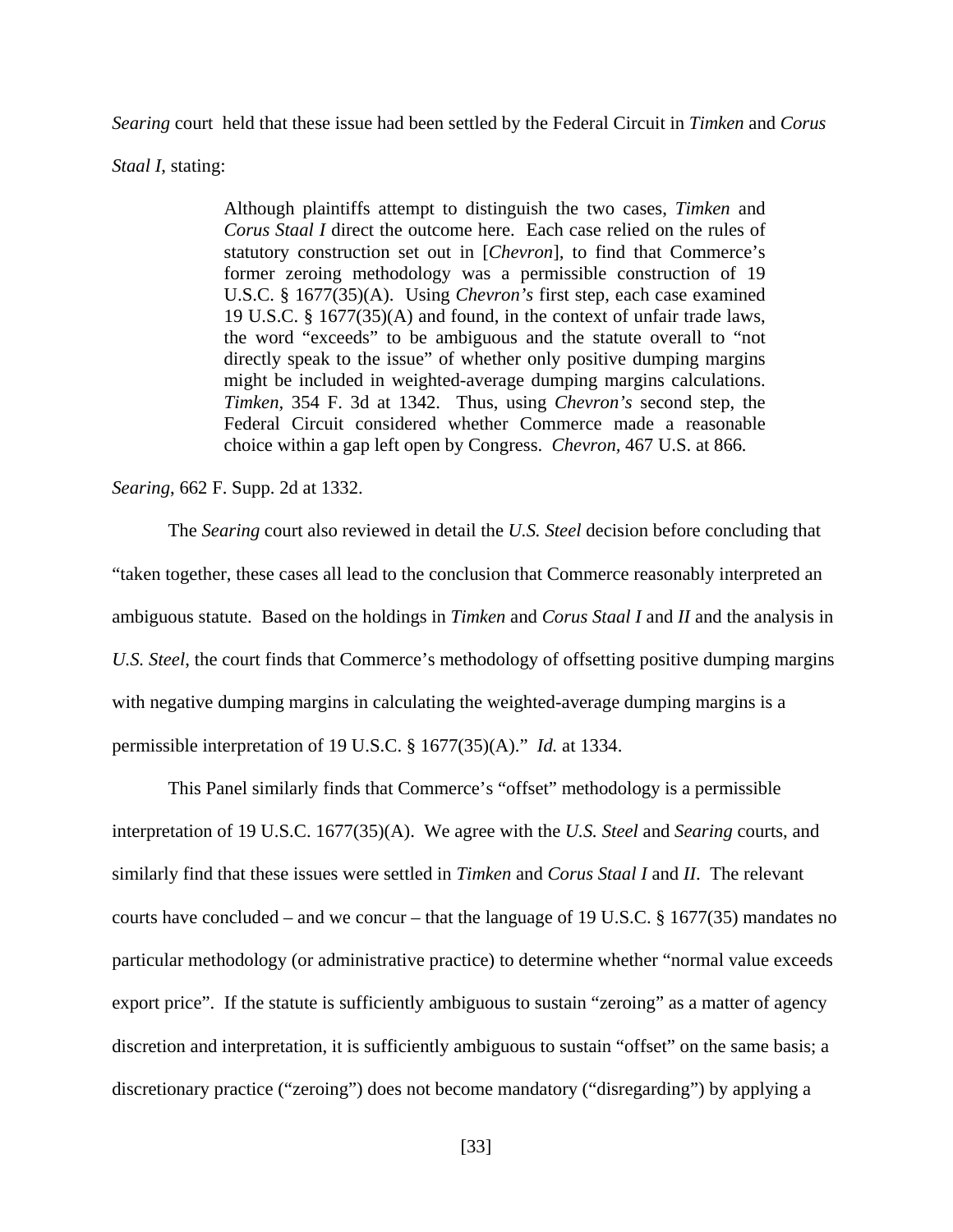different label. Furthermore, neither can a particular meaning for methodological purposes be ascribed to the broader phrase "normal value exceeds" from the statutory language. As the *U.S. Steel* court reasoned, neither the word "exceeds" nor the term "normal value exceeds" suggest, "that Congress intended for certain values to fit within the definition of a 'dumping margin' when Commerce determines the weighted-average dumping margin." *U.S. Steel*, 637 F. Supp. 2d at 1216. In this respect, the language is ambiguous at best, and we are bound to follow the Federal Circuit's decisions in *Timken* and *Corus Staal I* and *II*.

We also agree with the CIT's reasoning in *U.S. Steel* that the statute does not mandate a specific practice for determining the weighted-average dumping margin. *U.S. Steel*, 637 F. Supp. 2d at 1210, n.10 (*citing Corus Staal I,* 395 F.3d at 1347). The statutory text does not compel this Panel to find that Commerce's use of offsetting to determine the dumping margin is prohibited. *Timken,* 354 F. 3d at 1341-42.

Further, we find Commerce's reading of the statute to be reasonable. We note that in *Timken* and *Corus Staal I* and *II*, the Federal Circuit found Commerce's interpretation to be reasonable, as did the CIT in *Searing*. We agree, particularly in light of the deference that is granted to Commerce's expertise in the arena of antidumping law. *U.S. Steel,* 637 F. Supp. 2d at 1212; *Chevron*, 467 U.S. at 842-843. Most important, Commerce does not offend the central aim of the antidumping law in interpreting section  $1677(35)$  (A)-(B) to permit offsetting. This issue has been examined by the relevant U.S. courts from every angle, and no court has found Commerce's practice to be unreasonable or not in accordance with U.S. law.

In addition, it is of no moment that Commerce may continue to employ zeroing in reviews. Indeed, "the Federal Circuit has reviewed, and accepted, the use of different calculation

[34]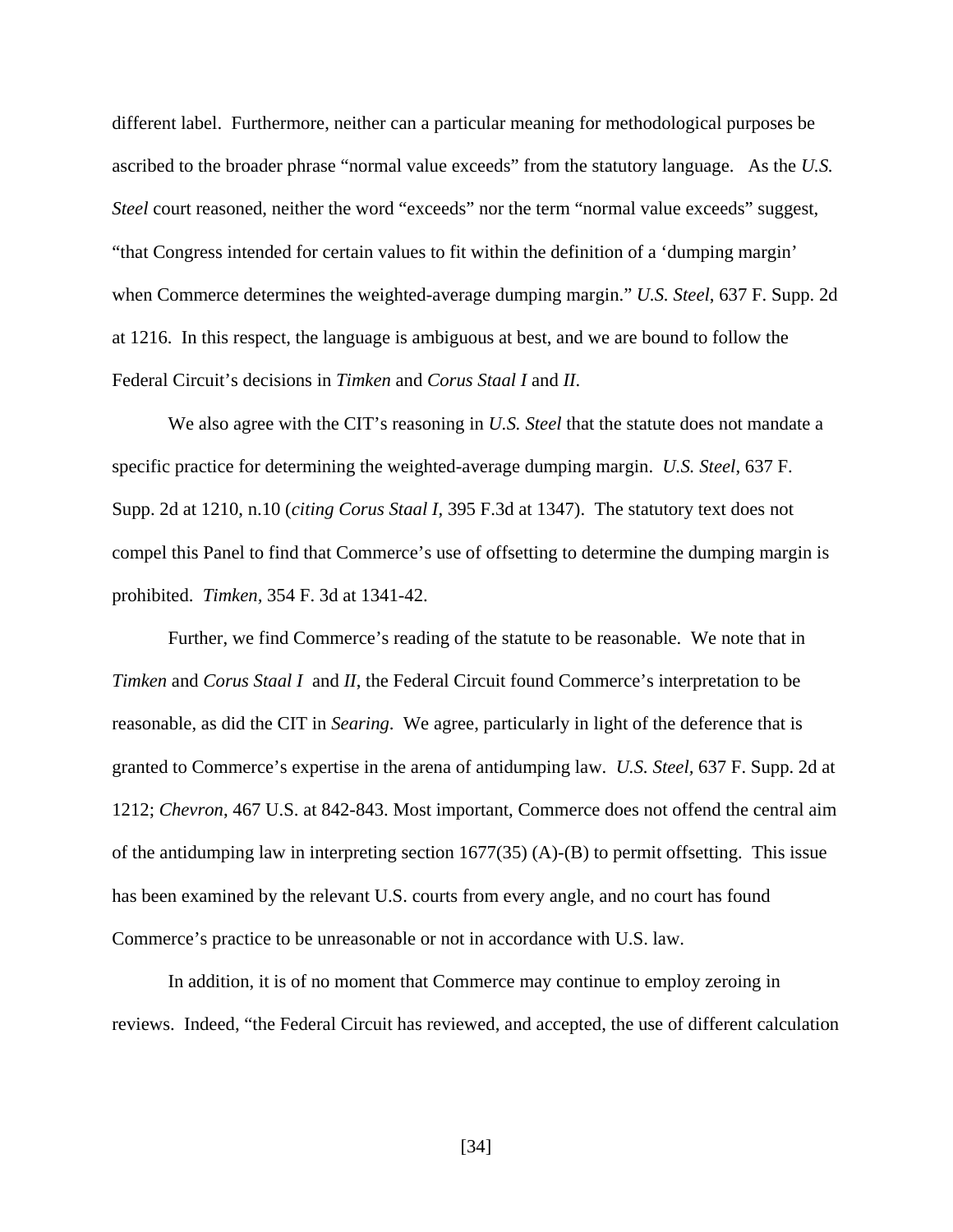methodologies for reviews and investigations." *Searing*, 662 F. Supp. 2d at 1333 (citing *Corus Staal II* at 1375).

In sum, we conclude that the antidumping statute is "unclear as to the use of positive and negative value dumping margins in weighted-average dumping margin calculations," *U.S. Steel*, 637 F. Supp. 2d at 1212, and that Commerce's use of the "offset" methodology manifests a reasonable interpretation of the statute. We therefore deny Petitioners' request for a remand on this issue.

#### **B-10 Adjustment for Inflation**

In determining Respondents' cost of production ("COP") for subject merchandise, the Department adjusted the value of Respondents' fixed assets to account for inflation before calculating Respondents' investigation period costs for depreciation. The Department explained that it applied an adjustment to the value of Respondents' fixed assets because Respondents' independently audited books and records included such an adjustment in accordance with Mexican GAAP as published in Bulletin B-10 of the Mexican Institute of Public Accountants ("Bulletin B-10"). The Department, however, declined to similarly adjust any of Respondents' other manufacturing costs or revenues.

 Respondents argue that the Department erred in its determination to revalue their fixed assets in accordance with Bulletin B-10. Bulletin B-10 requires Mexican companies to index all items on their audited financial statements to account for inflation (whether or not the Mexican economy is experiencing inflation) for the prior and current fiscal years, to enable the financial information for the years presented in the financial statement to be compared in constant currency terms.

[35]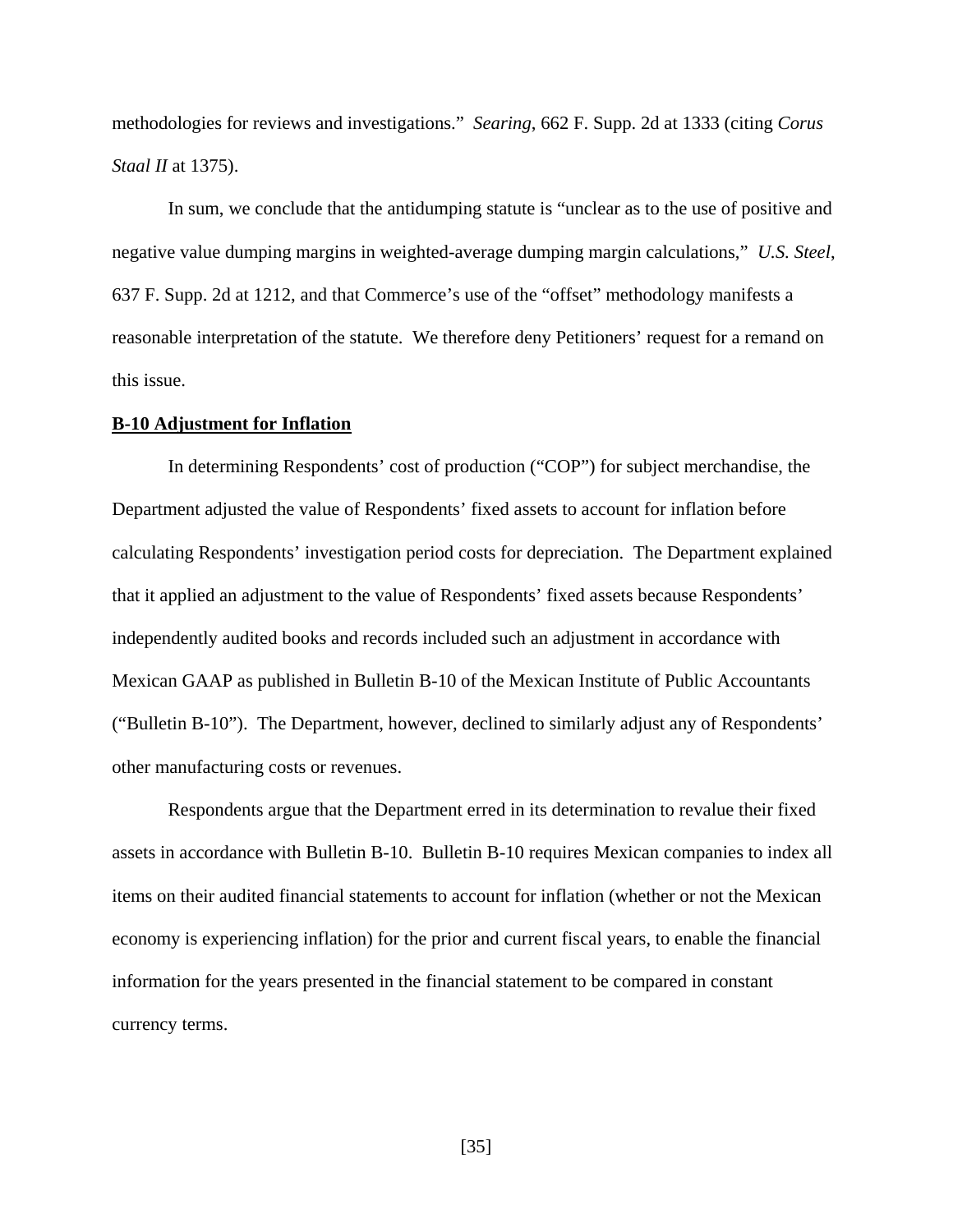Respondents argue that the Department misinterpreted Bulletin B-10 by applying the required adjustment only to their depreciation costs and treating the B-10 adjustment as if it were a depreciation provision. Respondents argue that this misapplication of the B-10 adjustment created a distortion in their costs of production. They contend that the Department should either have declined to adjust their depreciation costs for inflation or have made a corresponding adjustment to home-market sales, by comparing costs – calculated with a depreciation component indexed for inflation – with historical sales prices.

 The issue before the Panel is whether the Department's determination to include the inflation adjustment to depreciation on revalued fixed assets was in accordance with law and supported by record evidence.

The relevant statutory provision is 19 U.S.C  $\S$  1677b(f)(1)(A), which governs the calculation of costs of production in antidumping investigations:

> Costs shall normally be calculated based on the records of the exporter or producer of the merchandise, if such records are kept in accordance with the generally accepted accounting principles of the exporting country (or the producing country, where appropriate) and reasonably reflect the costs associated with the production and sale of the merchandise. The administering authority shall consider all available evidence on the proper allocation of costs, including that which is made available by the exporter or producer on a timely basis, if such allocations have been historically used by the exporter or producer, in particular for establishing appropriate amortization and depreciation periods, and allowances for capital expenditures and other development costs.

 In interpreting this statutory provision the Federal Circuit has stated that "an agency may either accept the financial records kept according to generally accepted accounting principles in the country of exportation or reject the records if accepting them would distort the company's true costs." *Hynix Semiconductor, Inc. v. United States,* 424 F. 3d 1363, 1369 (Fed. Cir. 2005).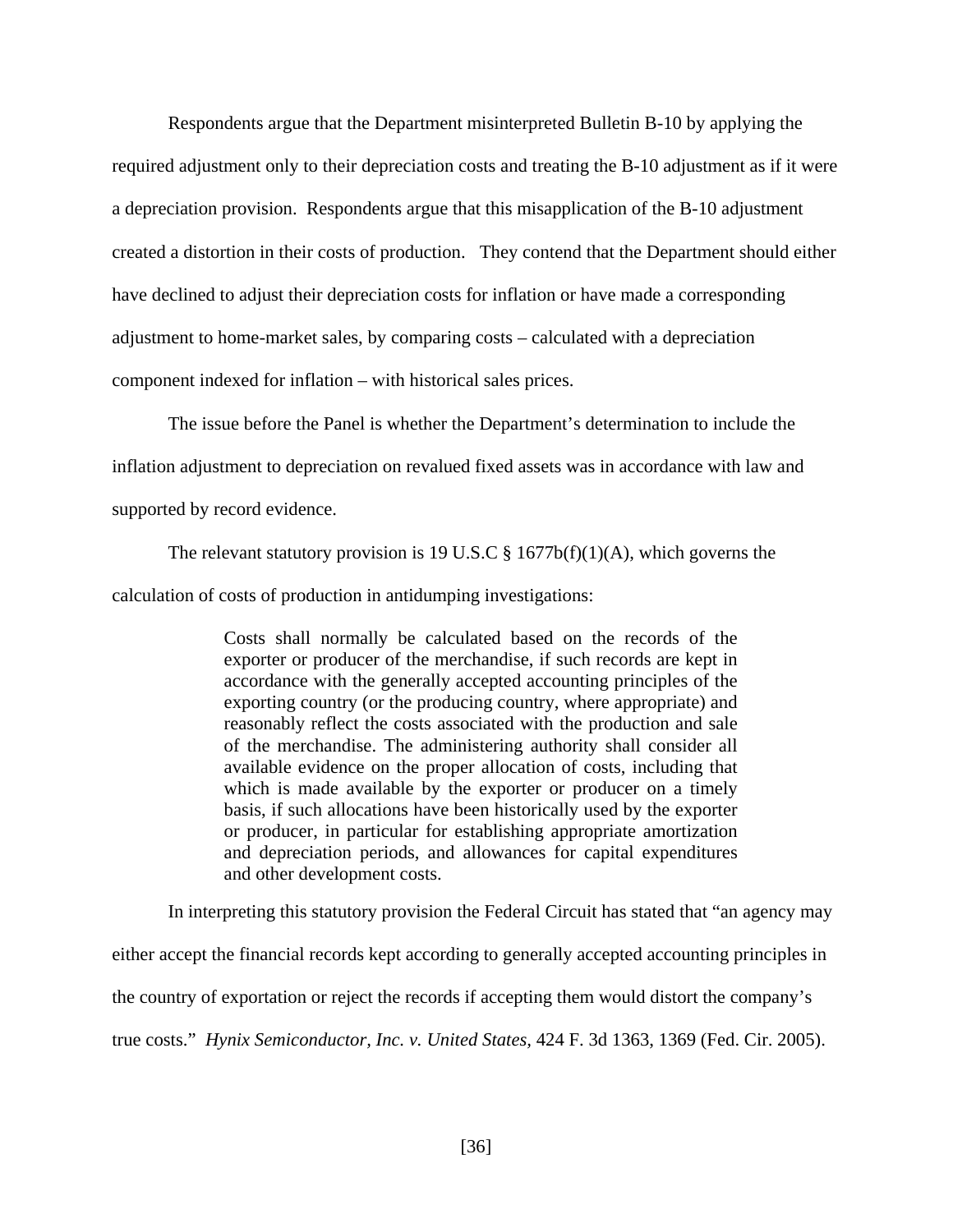In analyzing Respondents' contentions we first examine whether it is within the

Department's discretion to adjust fixed asset depreciation costs where the relevant home market economy is not experiencing hyperinflation. Second we consider whether the adjustment for inflation applied by the Department in its *Final Determination* was made in accordance with Respondents' records. Finally, we consider whether the adjustment is distortive of Respondents' actual costs.

 Before we address the merits of the Department's B-10 adjustment in this case, we consider first whether an adjustment of depreciation on revalued fixed assets is limited to cases where the exporting country is experiencing hyperinflation. Citing Commerce's determination in two previous investigations, $^{21}$  $^{21}$  $^{21}$  Prolamsa contends that:

> Inflation is present in virtually all countries that have been or will be subject to U.S. antidumping proceedings. Yet, unless the economy is experiencing hyperinflation, the Department does not account for the "inflationary impact" over the useful life of an asset. The Department has not articulated a single reason as to why Mexico, which was not experiencing hyperinflation during the period of investigation, should be treated any differently from any other country.

Prolamsa 57(3) Br. at 10-13.

 It is undisputed that Mexico was not experiencing hyperinflation during the period of the Department's investigation of LWR pipe and tube from Mexico. However, neither *CWNSP from Mexico* nor *OCTG from Mexico*, involved adjustments to capital assets to account for inflation over time. Rather, in both cases Commerce considered a general adjustment for hyperinflation.

<span id="page-36-0"></span><sup>21</sup> 21 *Circular Welded Non-Alloy Steel Pipe from Mexico*, 66 Fed. Reg. 21,311 (Dep't Commerce Apr. 30, 2001) ("*CWNSP from Mexico*"); *Oil Country Tubular Goods from Mexico*, 65 Fed. Reg. 1,593, 1,595-95 (Dep't Commerce Jan. 11, 2000) ("*OCTG from Mexico*").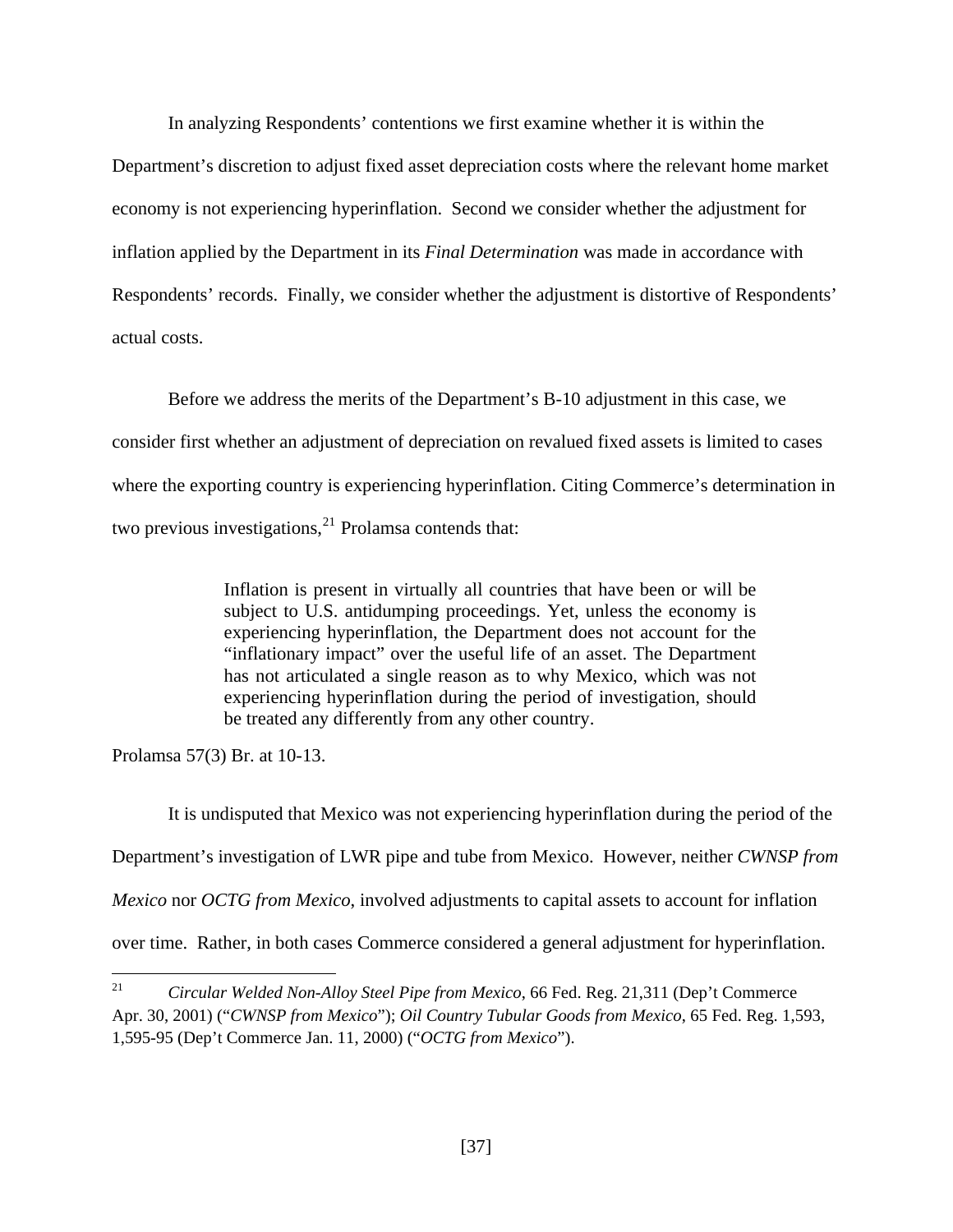Moreover, neither determination addresses specifically an adjustment for depreciation on fixed assets revalued for inflation. Thus, neither case represents a precedent in conflict with Commerce's *Final Determination* in LWR Pipe and Tube.

 The Panel finds that there is administrative precedent for Commerce's adjustment of fixed asset values in the absence of hyperinflation. In *Circular Welded Non-Alloy Steel Pipe from the Republic of Korea* ("*CWNSP from Korea*"), 57 Fed Reg. 42,942 (Dep't Commerce Sept. 17, 1992), *Porcelain-on-Steel Cooking Ware from Mexico* ("*PSCW from Mexico*"), 60 Fed. Reg. 2,378 (Dep't Commerce Jan. 9, 1995), and *Fresh Cut Roses from Ecuador* ("*FCR from Ecuador*"), 60 Fed. Reg. 7,019, 7,029 (Dep't Commerce Feb. 6, 1995), the Department did make adjustments to fixed assets similar to the adjustment challenged in this review and did so despite the fact that the countries involved were not experiencing hyperinflation. Notably, the Department's determination in *PSCW from Mexico* applied the same adjustment being challenged here. A NAFTA panel reviewing a challenge to Commerce's *PSCW from Mexico* determination affirmed that determination, stating:

> The Panel finds that Cinsa's hyperinflation argument is without merit because it misstates the Department's practice of choosing between historical and revalued costs for the calculation of the depreciation expense.

> As explained by Commerce and upheld by the Court of International Trade, the choice of methodology for calculating depreciation expense is based upon home market GAAP and turns upon whether the methodology adequately represents costs of production. In a hyperinflationary economy, use of revalued method would be preferred means of calculating depreciation. The Panel finds no cases, however, that support Cinsa's position that Commerce only uses the revalued method in the context of a hyperinflationary economy.

*In the Matter of Porcelain-on-Steel Cooking Ware from Mexico*, USA-95-1904-01 at 31-32 (Apr.

30, 1996).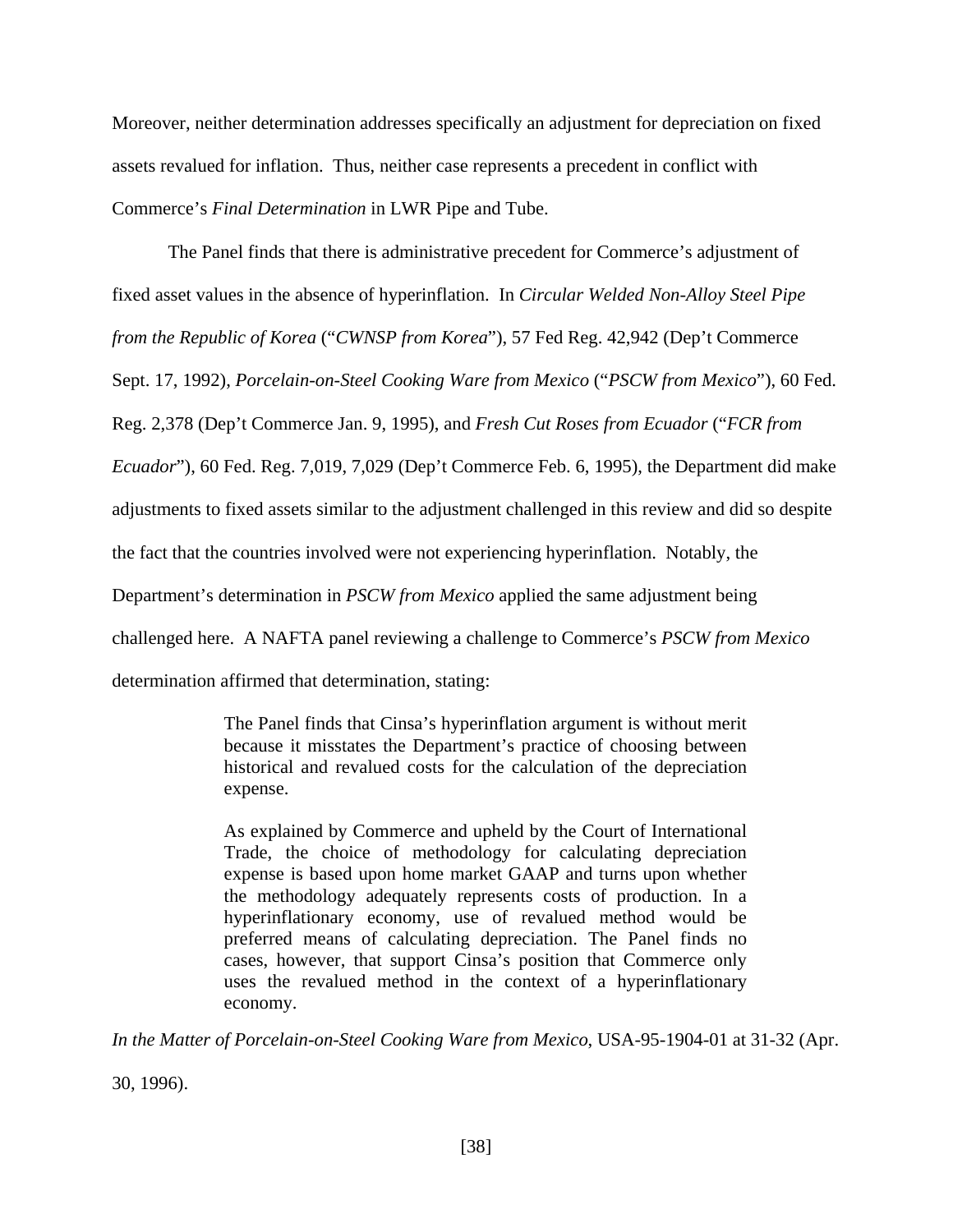We agree with this reasoning. Prolamsa has not directed the Panel to any case from which we can conclude that Commerce may not adjust a respondent's fixed asset costs for the effects of inflation unless the exporting country is experiencing hyperinflation. Furthermore, the adjustment to the value of capital assets in other cases has been upheld by the CIT, *see Laclede Steel Co. v. United* States, 18 C.I.T. 965 (1994) in addition to the *Porcelain-On-Steel Cooking Ware* NAFTA panel.

 It is clear that Bulletin B-10 manifests Mexican GAAP within the meaning of 19 U.S.C §  $1677b(f)(1)(A)$ . No party has argued that this adjustment was not made in accordance with Prolamsa's and Maquilacero's accounting books and records or that such records were not in conformity with Mexican GAAP.

 In its *I&D Memo*, the Department explained why depreciation based on the values of fixed assets adjusted pursuant to Bulletin B-10 properly represented Prolamsa's and Maquilacero current costs:

> Depreciation calculated based on the revalued asset values represents the current cost associated with holding these assets. Calculating depreciation on revalued assets is not unreasonable in light of the inflationary impact over multiple years of the useful lives of the assets. In other words, the adjusted depreciation expense associated with purchases in prior years reasonably reflects historical values updated to current currency levels.

*I&D Memo* at cmt. 13.

 Once the Department decided to rely on the B-10 adjustments to fixed assets as presented in Prolamsa's and Maquilacero's financial statements, the burden fell to Respondents to prove that Commerce's use of depreciation on the B-10 revalued assets – as opposed to historic depreciation – distorted the calculation of Respondents' costs of production. *Laclede Steel,* 18 C.I.T. at 975. We conclude that Respondents did not meet this burden.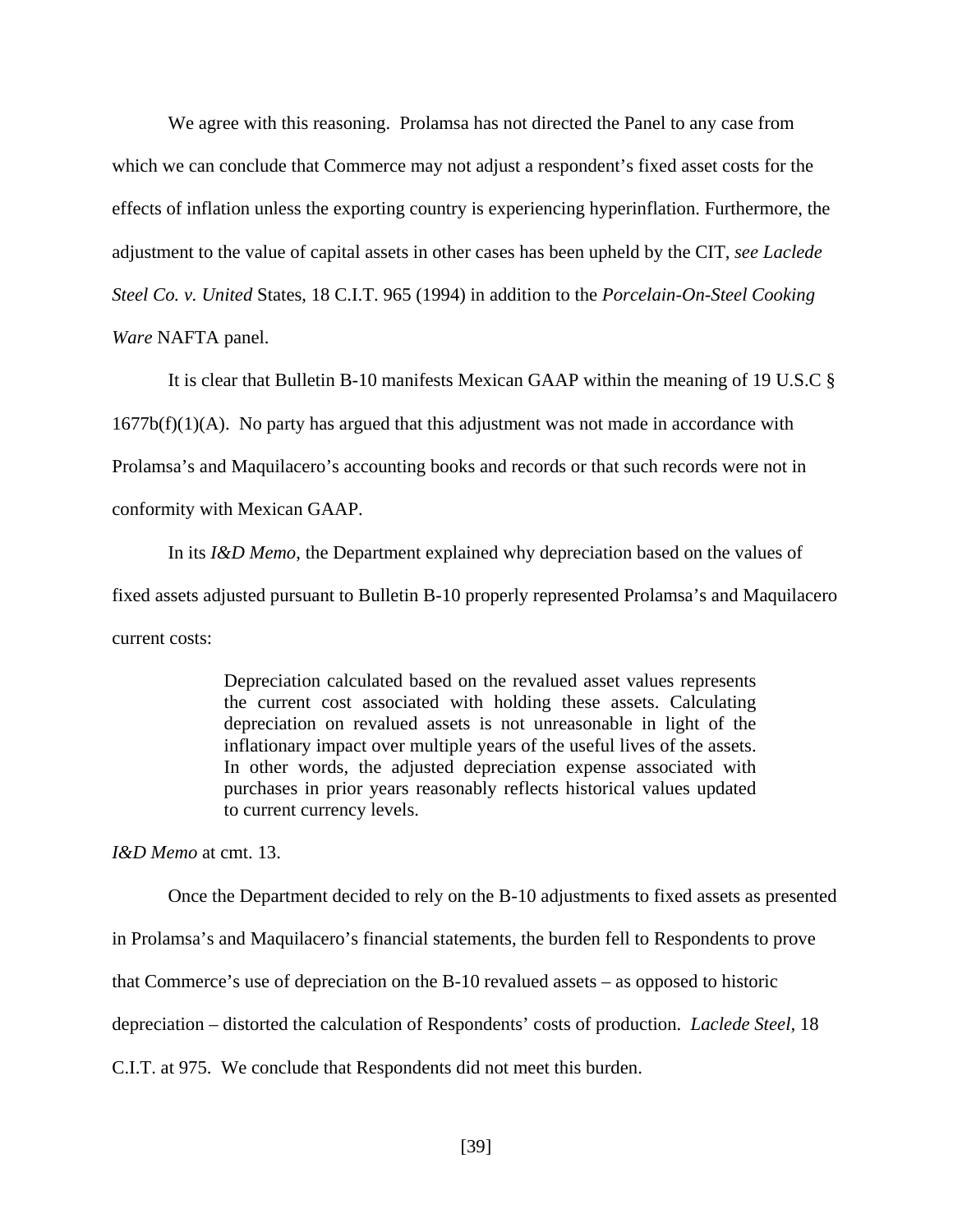Prolamsa and Maquilacero contend that the Department's failure to make a Bulletin B-10 adjustment to home market selling prices distorted the Department's final antidumping margin calculation. They contend that Mexican companies are required to make the Bulletin B-10 adjustment to all items on their audited financial statements for the prior and current fiscal years. Consequently, Respondents argue, if the Department makes the B-10 adjustment to Respondents' fixed asset costs, it should be required to make the adjustment in the same way that Mexican companies are required to apply it, *i.e.,* to all items under consideration. They argue that the Department may not "selectively just look at depreciation and isolate only that element of B-10 to aggregate to Maquilacero's [and Prolamsa's] cost of production." *Hearing Transcript*  at 38. At its heart, Prolamsa's and Maquilacero's argument is that Commerce should have made the Bulletin B-10 adjustment to all elements of the companies' responses – *i.e.*, to all costs and to revenues – or it should not have made any Bulletin B-10 adjustment at all.

 We are not persuaded by this reasoning. The fact that Prolamsa and Maquilacero adjusted all elements of their financial statements in accordance with Bulletin B-10 does not, in and of itself, mean that the Department must also adjust for inflation all elements relevant to a dumping calculation. Fundamentally, the statutory provision pursuant to which Commerce made the Bulletin B-10 adjustment, 19 U.S.C. § 1677(b)(f)(2)(A), expressly concern only the calculation of costs of production and constructed values, not selling prices. Respondents have not cited any statutory authority requiring Commerce to make a Bulletin B-10 adjustment to selling prices; nor is the Panel aware of any.

 Moreover, Commerce applies the Bulletin B-10 adjustment to cost elements such as fixed assets to measure "the inflationary impact over multiple years of the useful lives of the assets," *I&D Memo* at cmt. 13, in order to calculate the depreciation cost during the fixed and limited

[40]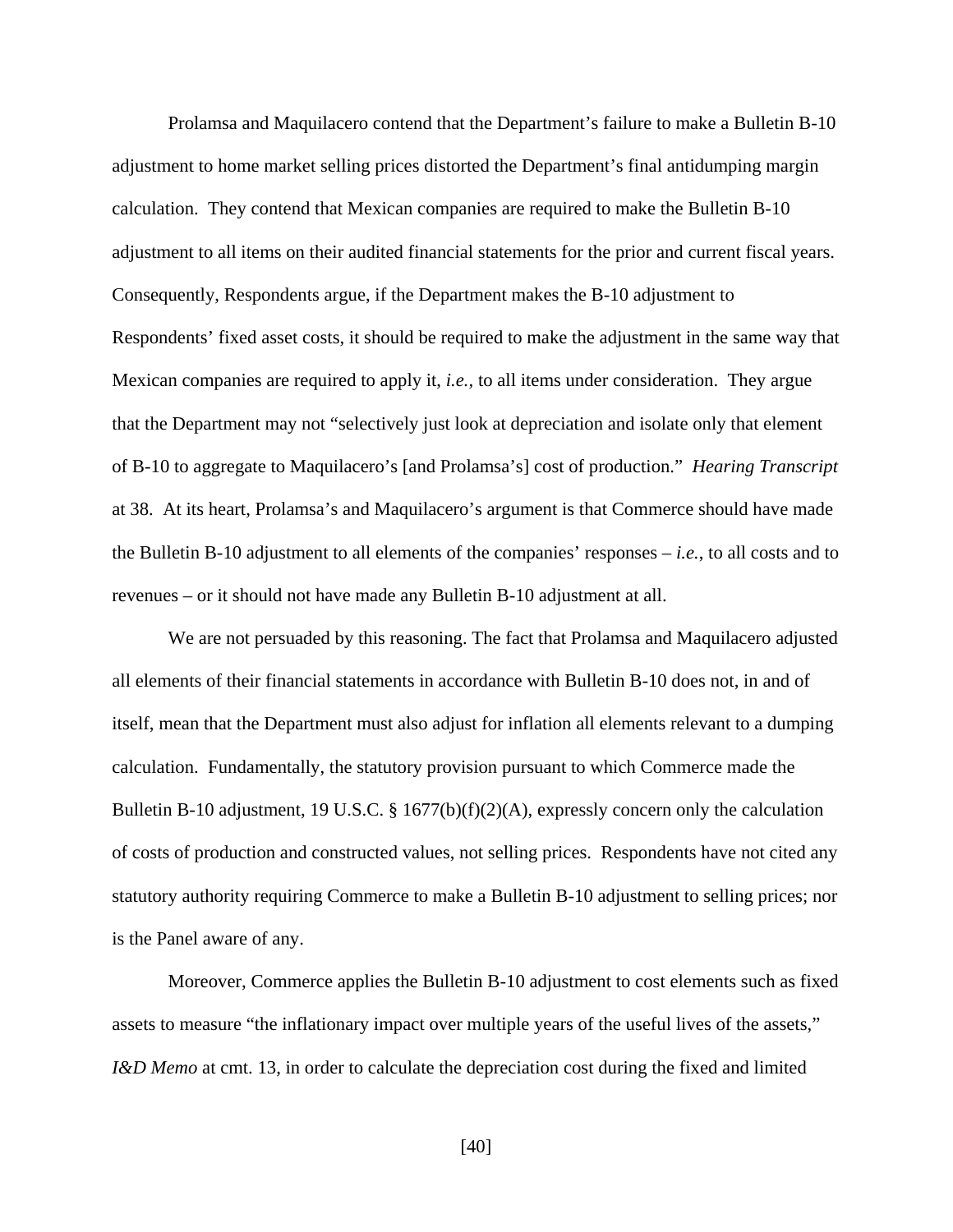period of an investigation or administrative review. Maquilacero and Prolamsa have not been able to articulate why the Bulletin B-10 adjustment would be applicable to production costs incurred on a current basis during the investigation or review period, e.g., wages, utilities, or materials, particularly in light of the fact that these costs are unaffected by inflation over a time period broader than that covered by an investigation or administrative review.

 Although the Panel believes that the Department could have better articulated the rationale for its decision to apply the B-10 adjustment to Respondents' fixed asset costs, the path of the Department's decision is reasonably discernable. *NMB Sing., Ltd. v. United States*, 557 F. 3d 1316, 1319 (Fed. Cir. 2009). Respondents have not met their burden of showing that the Department's Bulletin B-10 adjustment to the value of their fixed assets distorted the margin calculation. Accordingly, we see no reason to depart from previous CIT and NAFTA Panel determinations in which the application of a Bulletin B-10 adjustment only to fixed assets was upheld. *See Porcelain-On-Steel Cooking Ware,* USA-95-1904-01 (Apr. 30, 1996); *Laclede Steel Co. v. United States,* No. 94-160, Slip. Op. at 23-24 (Oct. 12 1994). The Panel concludes that the Department's determination to use the depreciation of fixed assets that were revalued pursuant to Bulletin B-10 in its calculations of Respondent's production costs is in accordance with law and supported by substantial evidence.

# **Reduction of the Cost of Manufacturing to Reflect Differences Between Reported Costs and Verified Costs.**

 In its response to section D of the Department's antidumping questionnaire Prolamsa reported its total cost of manufacture ("COM") for its merchandise, which the Department used as an element of its calculation of Prolamsa's cost of production and constructed value of its

[41]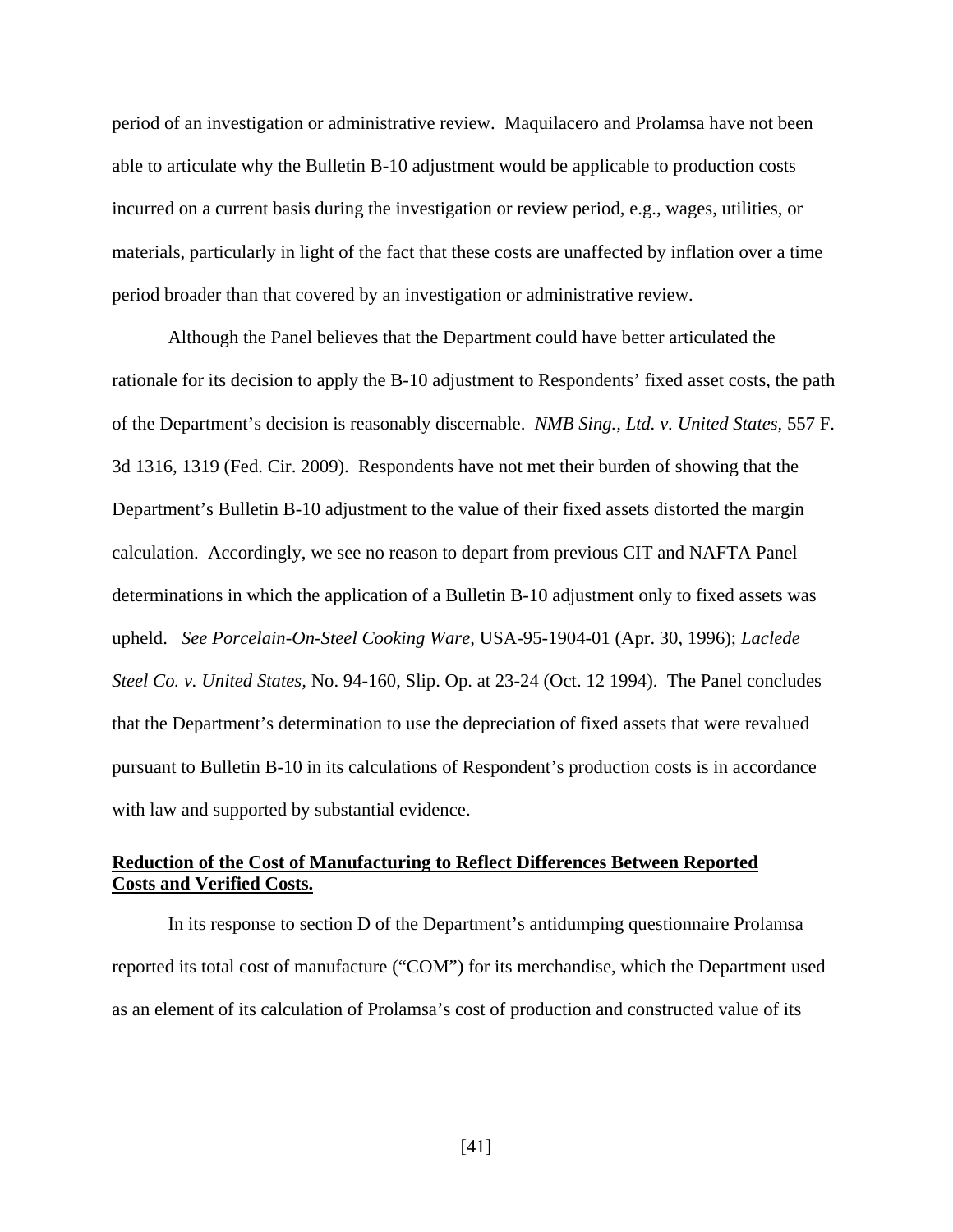merchandise. At verification of Prolamsa's reported data, $^{22}$  $^{22}$  $^{22}$  the Department identified a discrepancy between the sum of the COM of subject and non-subject merchandise as reported in Prolamsa's Section D questionnaire ("reported COM") and the total COM for Prolamsa's merchandise as recorded in the company's cost accounting system and verified by Commerce ("verified COM"). Based on this verification finding, Prolamsa argued that it had over-reported its COM for subject merchandise and petitioned the Department to adjust its reported COM downward to match the COM reflected in the company's accounting system. In the *Final Determination*, the Department acknowledged the existence of discrepancies between Prolamsa's reported costs and verified costs, *I&D Memo.* at cmt. 8, but concluded that it could not determine the nature of the discrepancies or whether they related to subject merchandise. *Id.* Because the Department was not satisfied that the overstatement of reported COM was linked to subject merchandise it declined to make the adjustment requested by Prolamsa. *Id.*

 The antidumping statute is silent as to how the Department should treat unexplained, unreconciled differences between a respondent's reported costs and the costs reflected in its accounting system. *Micron Tech v. United States*, 117 F.3d 1386, 1394-1396 (Fed. Cir. 1997). Where the statute is silent or ambiguous, the Department has considerable discretion in implementing its Congressional mandate. *Id. See also Chevron*, 467 U.S. at 842-843*.* 

In the context of this discretion, Commerce has adopted a practice in which, if it identifies a discrepancy between reported data and verified data that works in favor of a respondent, it will adjust the data in the respondent's favor (e.g., reduce the cost of manufacture) only if the respondent is able to explain the discrepancy and demonstrate that it is related to

<span id="page-41-0"></span><sup>22</sup> 22 19 U.S.C. 1677m(i).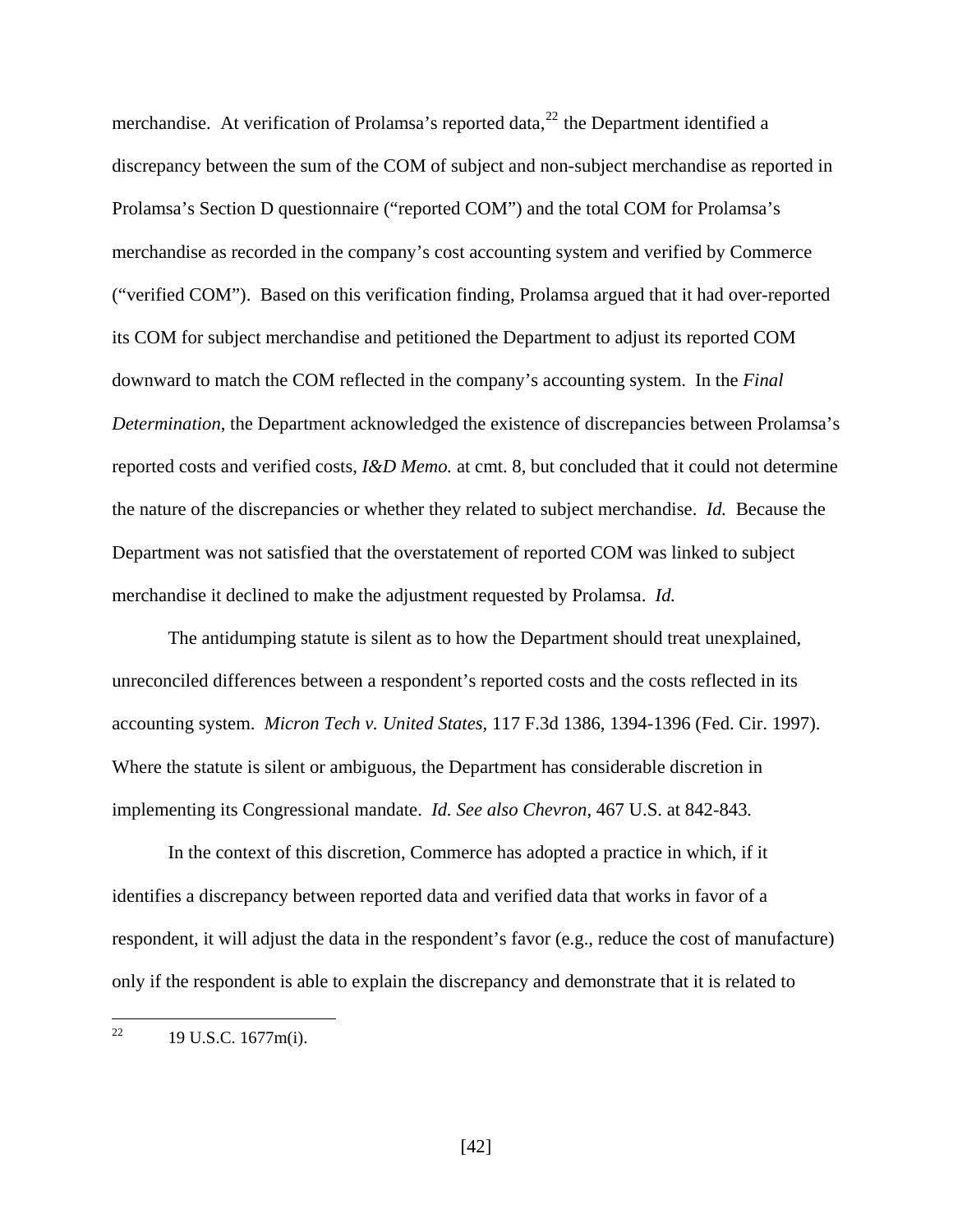subject merchandise. *See, e.g.*, *Metal Calendar Slides from Japan*, 71 Fed. Reg. 36,063 (Dep't Commerce June 23, 2006); *Polyvinyl Alcohol from Taiwan*, 63 Fed. Reg. 32,810, 32,819 (Dep't Commerce June 16, 1998). Conversely, Commerce will not give a respondent the benefit of an adjustment where an apparent overstatement of costs is discovered at verification if the respondent cannot explain the discrepancy and tie it to subject merchandise. This practice, as well as Commerce's practice of adjusting costs upward where verification reveals that a respondent under-reported its actual costs, is consistent with the Department's regulation requiring a respondent to establish the amount and nature of an adjustment "to the satisfaction of the Secretary [of Commerce,]" 19 C.F.R. § 351.401(b)(1), stating that "[t]he interested party that is in possession of the relevant information has the burden of establishing to the satisfaction of the Secretary the amount and nature of particular adjustment." That the burden to establish entitlement to a favorable adjustment rests on the party seeking to benefit from the adjustment has been established by the Court of Appeals. *Fujitsu Gen. v. United States*, 88 F.3d 1034, 1040 (Fed. Cir. 1996).

 Prolamsa contends that the Department's policy of requiring parties to demonstrate their entitlement to favorable adjustments is internally inconsistent and inequitable. In circumstances where the Department discovers an underreporting of costs, it is the Department's practice to automatically increase the reported costs to reflect the verified costs, unless the effected respondent is able to demonstrate why the reported costs are more accurate. *See, e.g.*, *Certain Hot-Rolled Flat-Rolled Carbon-Quality Steel Products from Brazil*, 64 Fed. Reg. 38,756 (Dep't Commerce July 19, 1999); *Stainless Steel Plate and Coils from Taiwan*, 64 Fed. Reg. 15, 493, 15, 498 (Dep't Commerce March 31, 1999). Prolamsa contends that this practice, which increases dumping margins, while requiring a demonstration of entitlement to adjustments that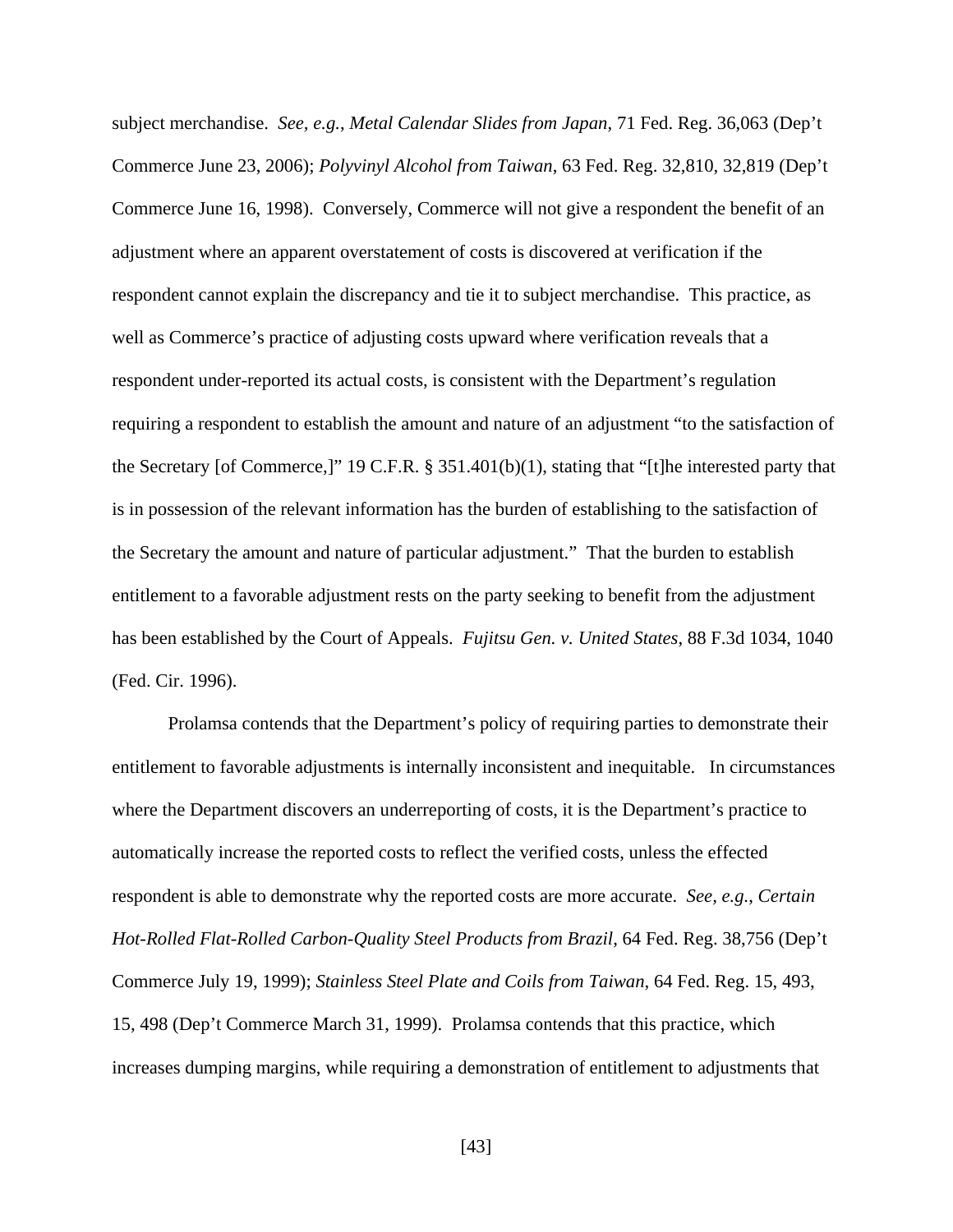decrease dumping margins, is punitive and contrary to the requirement that the Department calculate accurate dumping margins. *See Rhone Poulenc v. United States*, 899 F.2d 1185, 1191 (Fed. Cir. 1990) (stating that "the basic purpose of the statute" is "determining current margins as accurately as possible"). The Panel disagrees and concludes that the Department's practice is reasonable and supportive of its statutory directive.

 The Department's practice flows from the fact that the party claiming the adjustment is in control of its own data.<sup>[23](#page-43-0)</sup> On one hand, Respondent's have a clear incentive to underreport their costs and little incentive to explain why their costs were underreported. The Department's practice of automatically increasing under-reported costs discovered at verification addresses this problem. Conversely, where a possible error exists and its adjustment would benefit a respondent, it is the respondent that is in a position to explain the error and document its nature and relationship to the subject merchandise. It is therefore reasonable for the Department to place the burden of demonstrating entitlement to the benefit of a corrected discrepancy on the party in control of the information. *See Sugiyama Chain Co. v. United States*, 797 F. Supp. 989, 994 (Ct. Int'l Trade 1992) (concluding that the practical implications of placing the burden of determining the accuracy of the voluminous reported data submitted during the course of an antidumping duty investigation on Commerce "would transform the administrative process into futility."). Accordingly, we conclude that it is within the Department's discretion to require

<span id="page-43-0"></span><sup>23</sup> 23 The Panel need not look far for an example of the Department's willingness to adjust reported data in favor of a respondent when the respondent properly supports its claim of entitlement to the adjustment. At verification in the instant investigation, the Department confirmed that Prolamsa over-reported an element of its Cost of Production and Constructed Value ("COP/CV") as a result of an input error. *Memorandum re Cost of Production and Constructed Value Calculation Adjustments for the Final Determination – Prolamsa*, at 2 (C.R. 99). Because Prolamsa was not only able to demonstrate the existence of an error, but also the cause of that error and the fact that the correction of the error would result in a more accurate dumping margin, the Department adjusted Prolamsa's reported costs to reflect the more accurate figure. *Id.*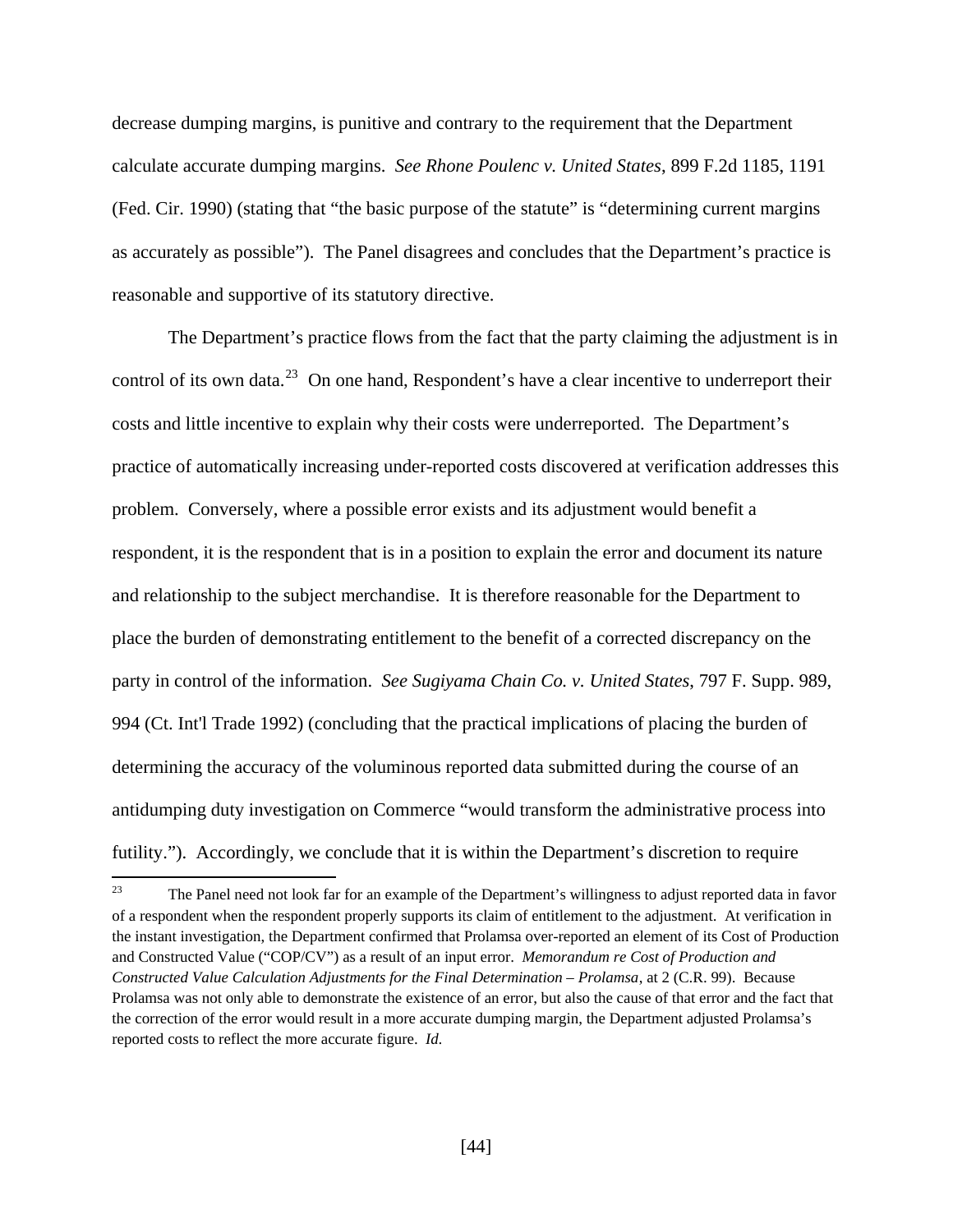Prolamsa to explain the discrepancy between reported and verified costs and to demonstrate that the over-reported costs relate to subject merchandise. Having so concluded, we must determine whether Commerce properly exercised its discretion.

Prolamsa's over-reported costs comprise two elements. The first relates to a discrepancy between the company's cost of goods sold ("COGS") for all merchandise as generated by Prolamsa's cost accounting system. The verification report shows that the verified COGS was slightly lower than the system COGS. *Prolamsa Cost Verification Report* (Prop. R. Doc. 79) at 11-12.Prolamsa contends that because the system COGS formed the basis of the value reported as the COM for subject merchandise, the COM for subject merchandise, along with all other reported values derived from the system COGS, should be reduced by the percentage by which the system COGS was found to exceed the verified COGS. Prolamsa contends that such a reduction would be consistent with the Department's past practice in similar circumstances.

 Prolamsa points to *Polyethylene Retail Carrier Bags from Thailand*, 69 Fed. Reg. 34,122 (Dep't Commerce June 18, 2004), in which Commerce made a global adjustment to a respondent's reported data on the basis of an over statement of quantity of subject merchandise sold to support its position with respect to its requested reduction in COGS. The discrepancy in Prolamsa's data is distinguishable from the discrepancy at issue in *Polyethylene Retail Carrier Bags from Thailand*, however, because the respondent in that investigation was able to demonstrate that the error for which it sought adjustment was the product of a specific, identifiable data entry error. *Id.* In *Polyethylene Retail Carrier Bags from Thailand* the respondent was able to identify and explain the reason for the discrepancy to the Department's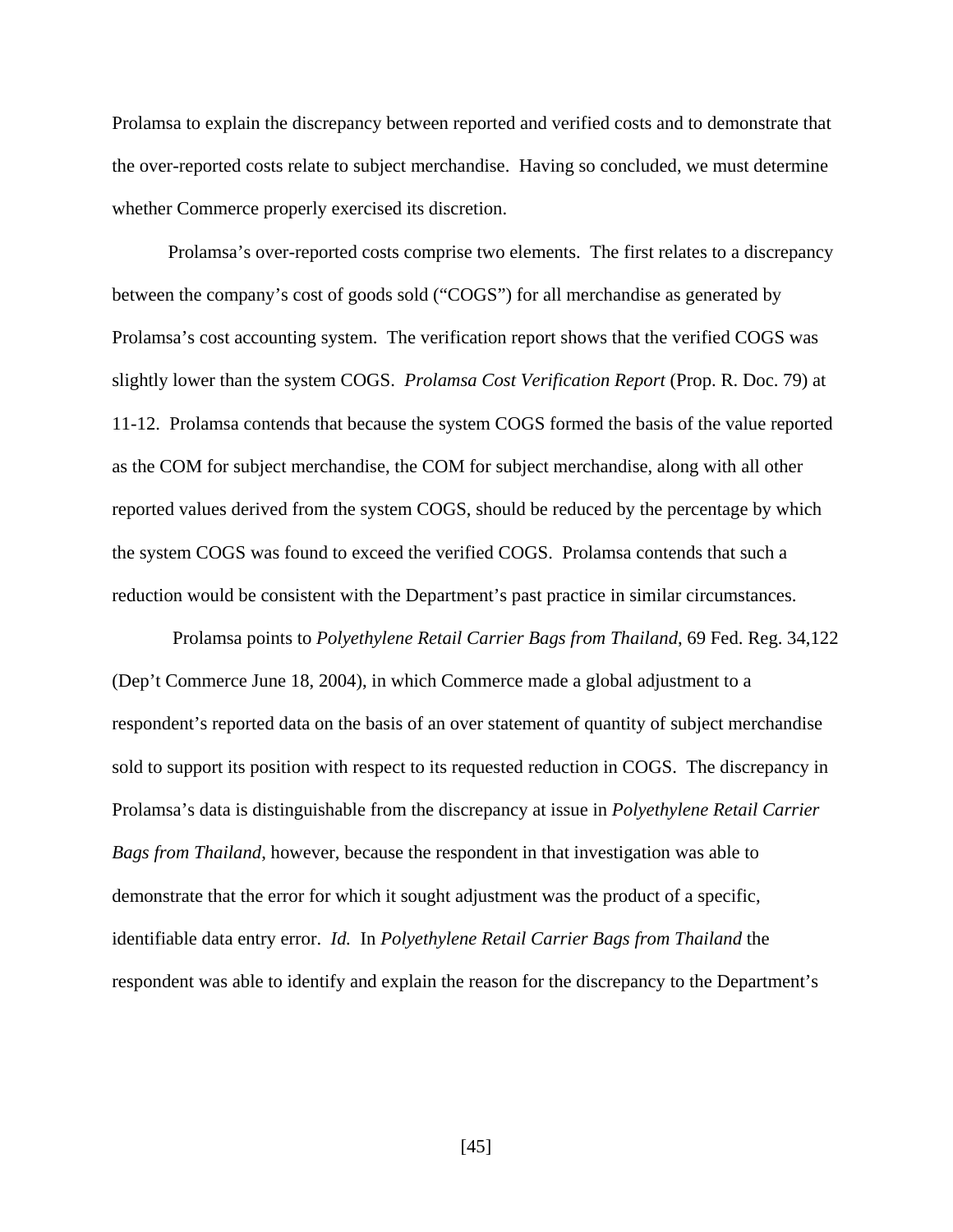satisfaction. In contrast, at no point during the Department's investigation, or subsequently, has Prolamsa been able to explain why it's reported COGS and verified COGS do not match.<sup>[24](#page-45-0)</sup>

As a consequence of Prolamsa's inability to explain the nature of the discrepancy there is nothing on the administrative record that would have enabled Commerce to identify what portion – if any – of the over-reported COGS is attributable to subject merchandise. Because both the verified COGS and the system COGS relate to all merchandise produced by Prolamsa, it is clear that the over-reported costs relate to both subject and nonsubject merchandise. Prolamsa appears to concede as much.Commerce's conclusion that Prolamsa had failed to meet its burden of persuasion that it was entitled to the requested adjustment was therefore reasonable and supported by substantial evidence.

 The second element of Prolamsa's over-reported costs related to an unidentifiable difference between the COM it reported for its subject merchandise and the total COM for all merchandise as recorded in its cost accounting system.

 As an element of verification, Commerce asked Prolamsa to reconcile the COM reported for subject merchandise ("merchandise under consideration") to the COM in its accounting system.<sup>[25](#page-45-1)</sup> In response, Prolamsa provided reconciling data under the following categories:

*[Footnote continued.]* 

 $\overline{a}$ 

<span id="page-45-0"></span> $24$  At the hearing, counsel for Prolamsa was unable to answer the Panel's questions regarding the causes of the errors at issue. *See* Record 45 at 21-27.

<span id="page-45-1"></span><sup>&</sup>lt;sup>25</sup> Specifically Commerce requested that Prolamsa:

Review the reconciliation of the total POI/POR COM to the total of the per-unit manufacturing costs submitted to the Department (i.e., multiply the reported COMs of all merchandise under consideration for the POI/POR by their respective production quantities then sum the totals). Discuss each reconciling item and obtain supporting documentation for major reconciling items, including the following items: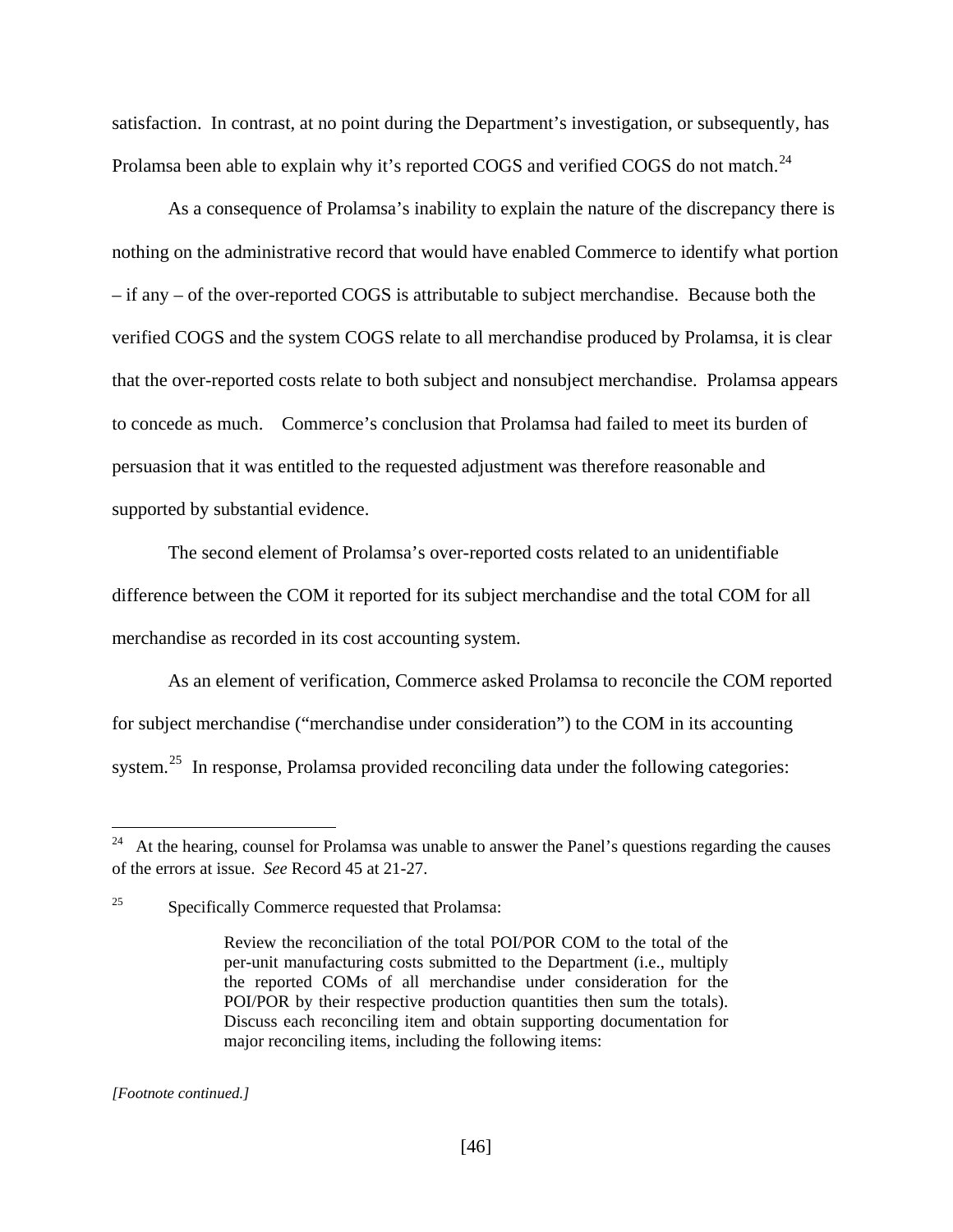- COM from Cost Accounting system (at standard);
- Less: COM non-subject merchandise
- Less: Difference
- COM for Subject Merchandise
- Less: packing
- Less: Scrap Offset
- Plus: B10 Adjustment
- Plus: Variance
- Total

 $\overline{a}$ 

*Prolamsa Cost Verif. Rpt* (Prop. R. Doc. 79) at 14.

At issue here is the amount that Prolamsa reported under the "Difference" category,

which comprises the amount of the difference between the COM that Prolamsa reported and the

COM in Prolamsa's accounting system. The "Difference" field documents the amount by which

the total COM generated by Prolamsa's cost accounting system ("system COM") was slightly

3. if not already provided, the total cost of merchandise under consideration not sold in the United States or comparison market (i.e., multiply the per-unit COM of all merchandise under consideration not sold in either the U.S. or the comparison market of the cost reporting period by their respective production quantities, then sum the totals);

4. cost of merchandise under consideration sold in the U.S. or comparison market that the company has been excused from reporting (i.e., multiply the per-unit COM of all merchandise excused from reporting produced by the company during the cost reporting period by their respective production quantities, then sum the totals); and,

5. all other reconciling items.

*Prolamsa Cost Verification Report* (Prop. R. Doc. 79) at 13.

<sup>1.</sup> differences between the reporting methodology and the normal record keeping;

<sup>2.</sup> cost of the merchandise not under consideration (i.e., multiply the per-unit COM of all merchandise not under consideration produced by the company during the cost reporting period by their respective production quantities, then sum the totals; or if per-unit costs are not tracked, then, sum the total of the costs directly assigned to or allocated to the merchandise not under consideration);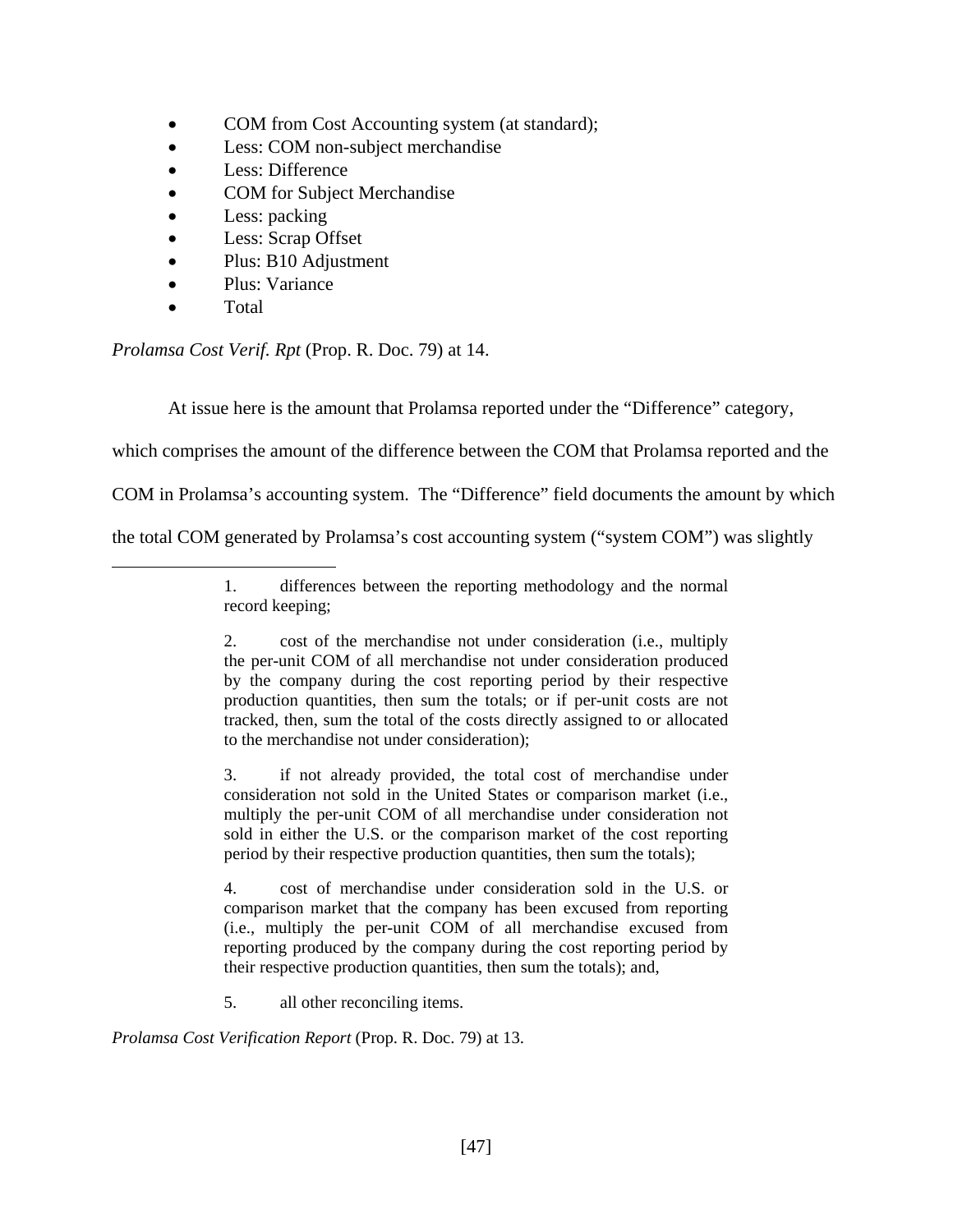lower than the amount of the total COM reported by Prolamsa in response to the Department's questionnaire ("reported COM").<sup>[26](#page-47-0)</sup> *Id.* at 14. For reconciliation purposes, Prolamsa reconciled the subject merchandise system COM to its financial statements by starting with the system COM for all merchandise and first subtracting the non-subject merchandise system COM and then the "Difference" amount, before adjusting the result for packing, scrap offset, the B-10 adjustment, and variance. *Id.* Because the total system COM is slightly lower than the total reported COM by the amount of the reconciling "Difference," the subject merchandise system COM is lower than the reported subject merchandise COM.

 Prolamsa argues that because its calculation reconciles the reported COM for subject merchandise to the system (or verified) COM for subject merchandise, the reconciled amount must necessarily be attributable to subject merchandise. Review of the reconciliation's structure, however, reveals that this is not the case. The discrepancy between the reported and verified COM numbers is generated at the starting point of the calculations, *i.e.*, at the level of total COM, and is carried through to the end. The source of the discrepancy – the amount that Prolamsa identified in the field labeled "Difference" in order to reconcile its total COM – could

*Id.* at 14.

<span id="page-47-0"></span><sup>26</sup> The Department's verification report states that:

We noted that the POI COM from this reconciliation agrees to the POI COM from the reconciliation at step III.B. above. Prolamsa subtracted from this amount the COM of the non-subject merchandise and the difference of . . . Thousand MXP to compute the COM for subject merchandise.

The fact that Prolamsa generated the subject merchandise COM by subtracting the non-subject merchandise COM and the "difference" from the POI COM indicates to the Panel that the "difference" was between the POI COM (or system COM) and the reported COM.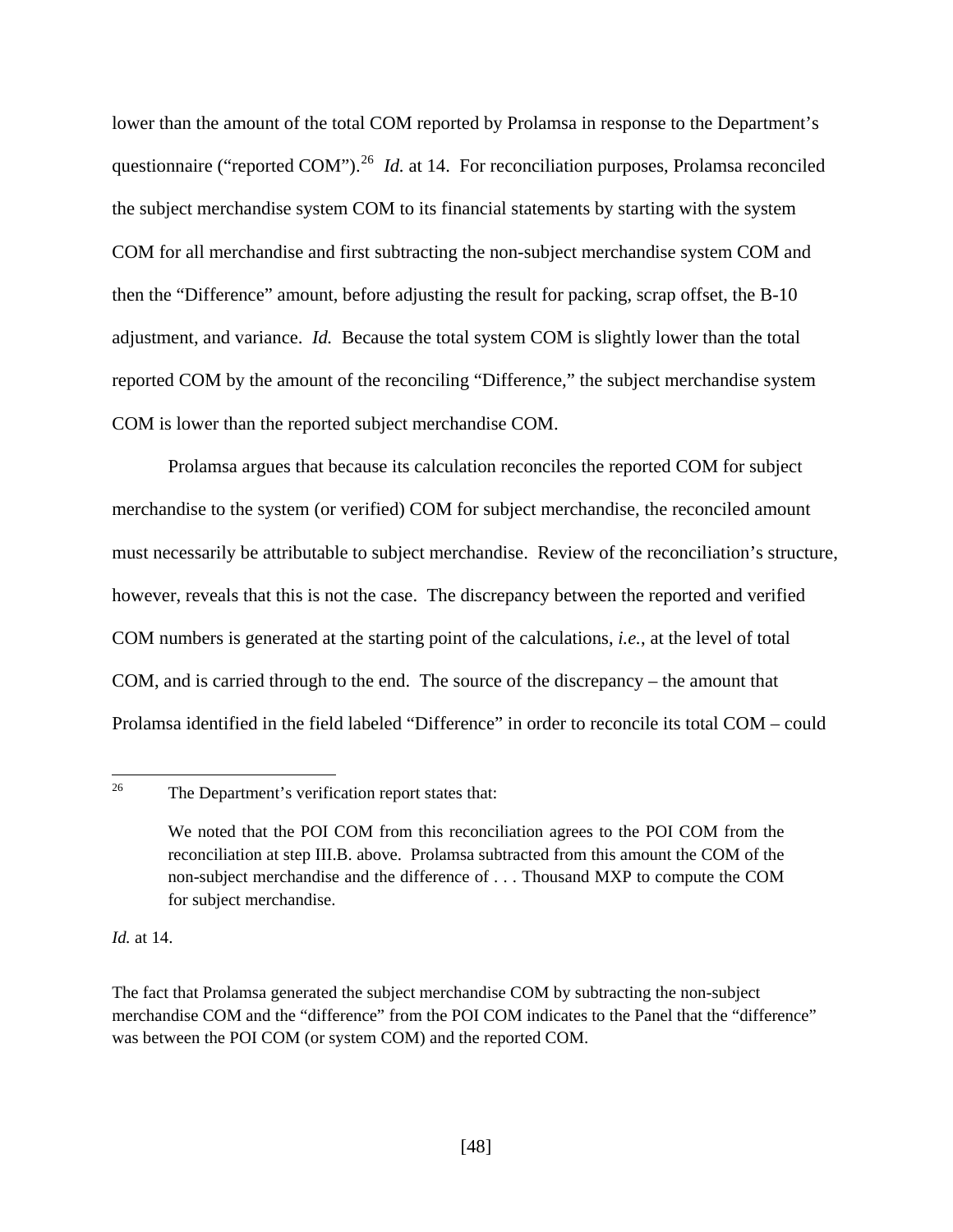therefore be attributable to subject merchandise, non-subject merchandise, or some combination of the two. The record does not contain sufficient information for Commerce to make that determination, and Prolamsa failed to meet the burden imposed on it by 19 C.F.R. 351.401(b)(1) and the Department's administrative practice. Accordingly, the Department's decision not to grant the requested reduction in Prolamsa's COM was reasonable and supported by substantial evidence. We see no grounds to remand the *Final Determination*.

### **Conclusion**

 The Panel concludes that the Commerce Department's Final Determination concerning Light-Walled Rectangular Pipe and Tube from Mexico is supported by substantial evidence and lawful in its entirety.

We affirm.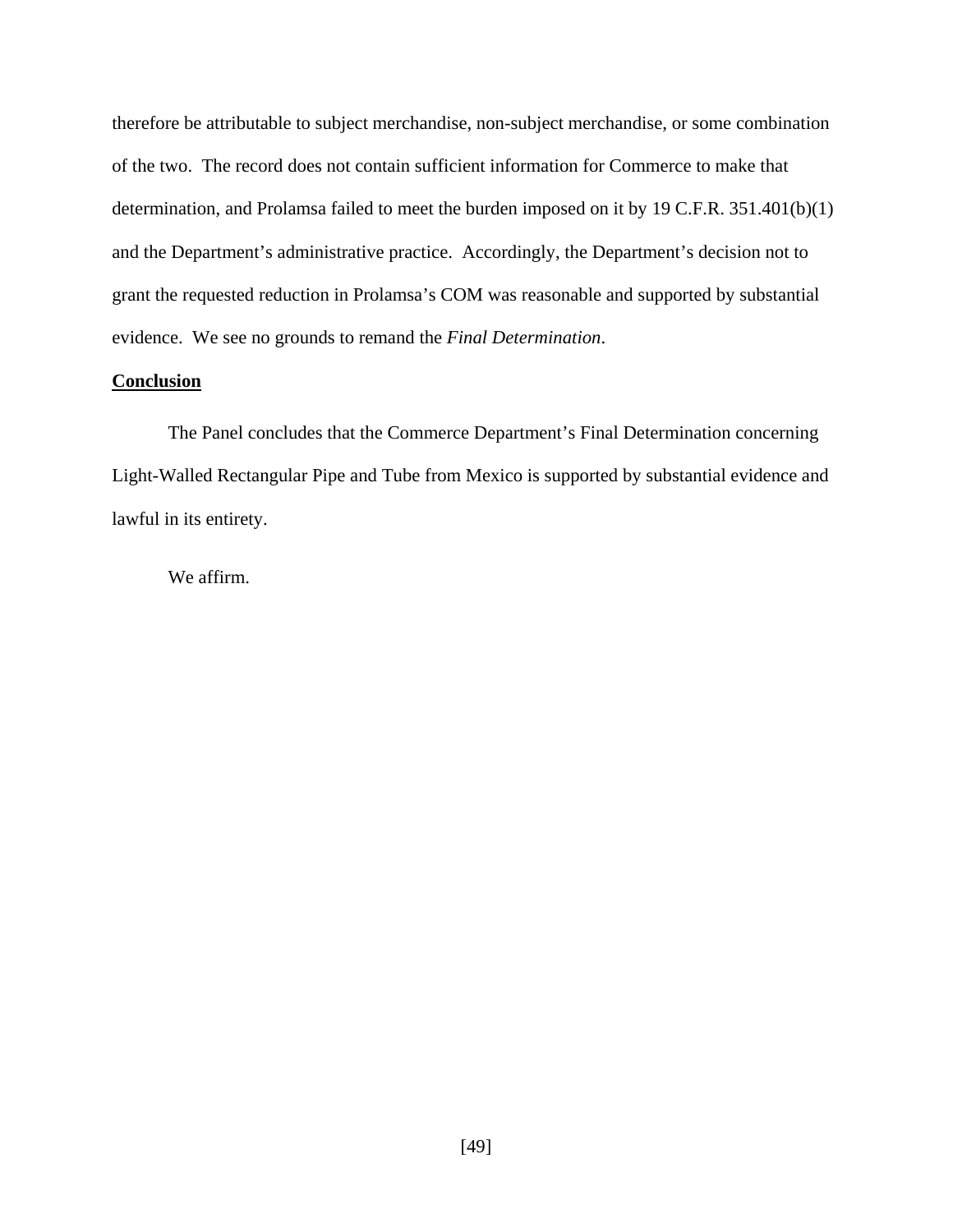It is so ORDERED.

Signed in the original by:

 $\frac{Lawrence \text{ J. Bogard}}{7/19/2010}$  7/19/2010 Lawrence J. Bogard, Panel Chair Date Mélida Narcisa Hodgson 7/19/2010 Mélida Narcisa Hodgson, Panelist Date Gerardo Lozano Alarcón 7/19/2010 Gerardo Lozano Alarcón, Panelist Date Luis Felipe Aguilar 7/20/2010 Luis Felipe Aguilar, Panelist Date Ricardo Ramírez Hernández 7/20/2010 Ricardo Ramírez Hernández, Panelist Date